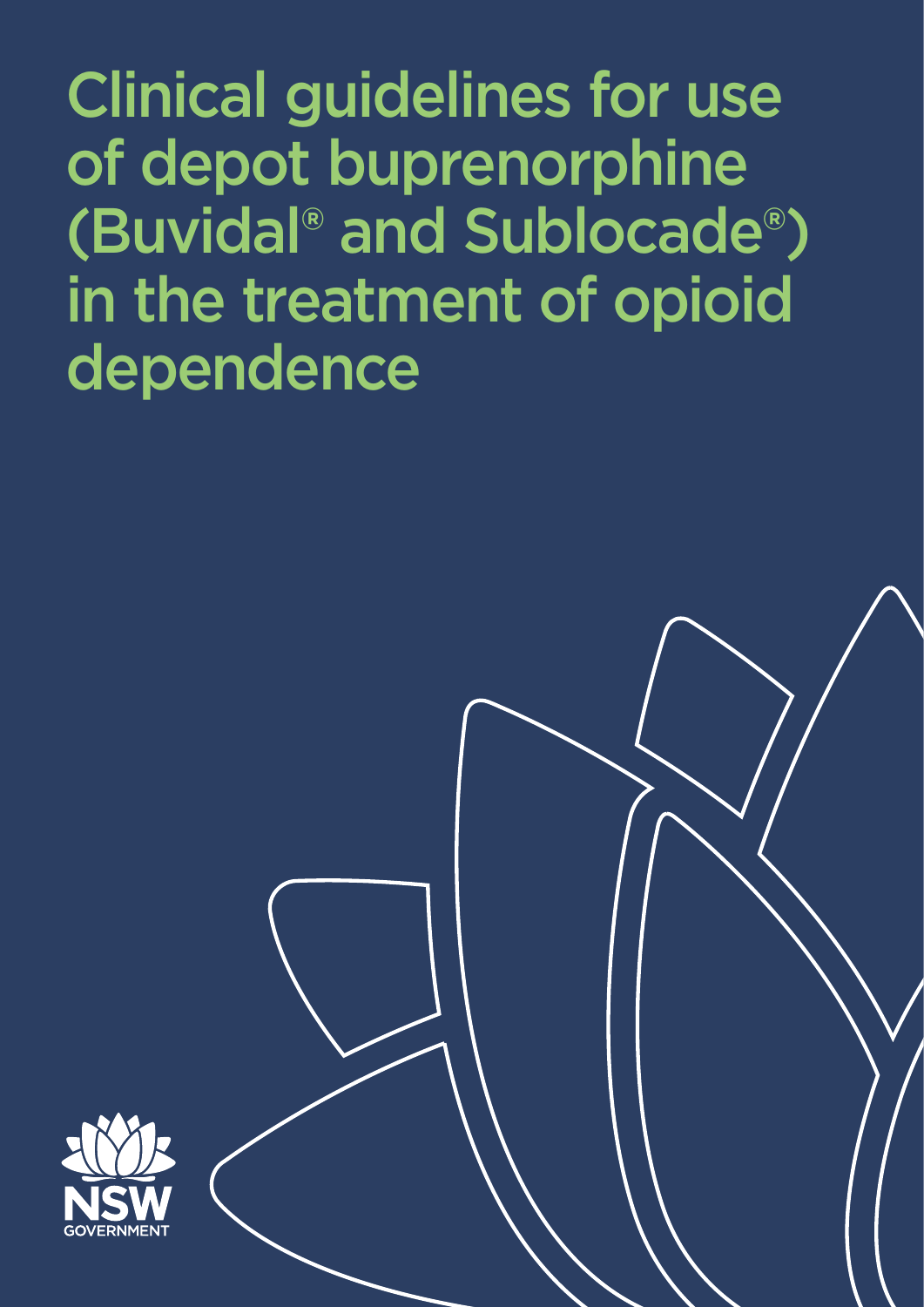NSW Ministry of Health 100 Christie Street ST LEONARDS NSW 2065 Tel. (02) 9391 9000 Fax. (02) 9391 9101 TTY. (02) 9391 9900 www.health.nsw.gov.au

Produced by: NSW Ministry of Health

Lintzeris N, Dunlop A, Masters D (2019) Clinical guidelines for use of depot buprenorphine (Buvidal® and Sublocade®) in the treatment of opioid dependence. NSW Ministry of Health, Sydney Australia

This work is copyright. It may be reproduced in whole or in part for study or training purposes subject to the inclusion of an acknowledgement of the source. It may not be reproduced for commercial usage or sale. Reproduction for purposes other than those indicated above requires written permission from the NSW Ministry of Health.

© NSW Ministry of Health 2019

SHPN (CPH) 190431 ISBN 978-1-76081-226-3

Further copies of this document can be downloaded from the NSW Health website www.health.nsw.gov.au

August 2019

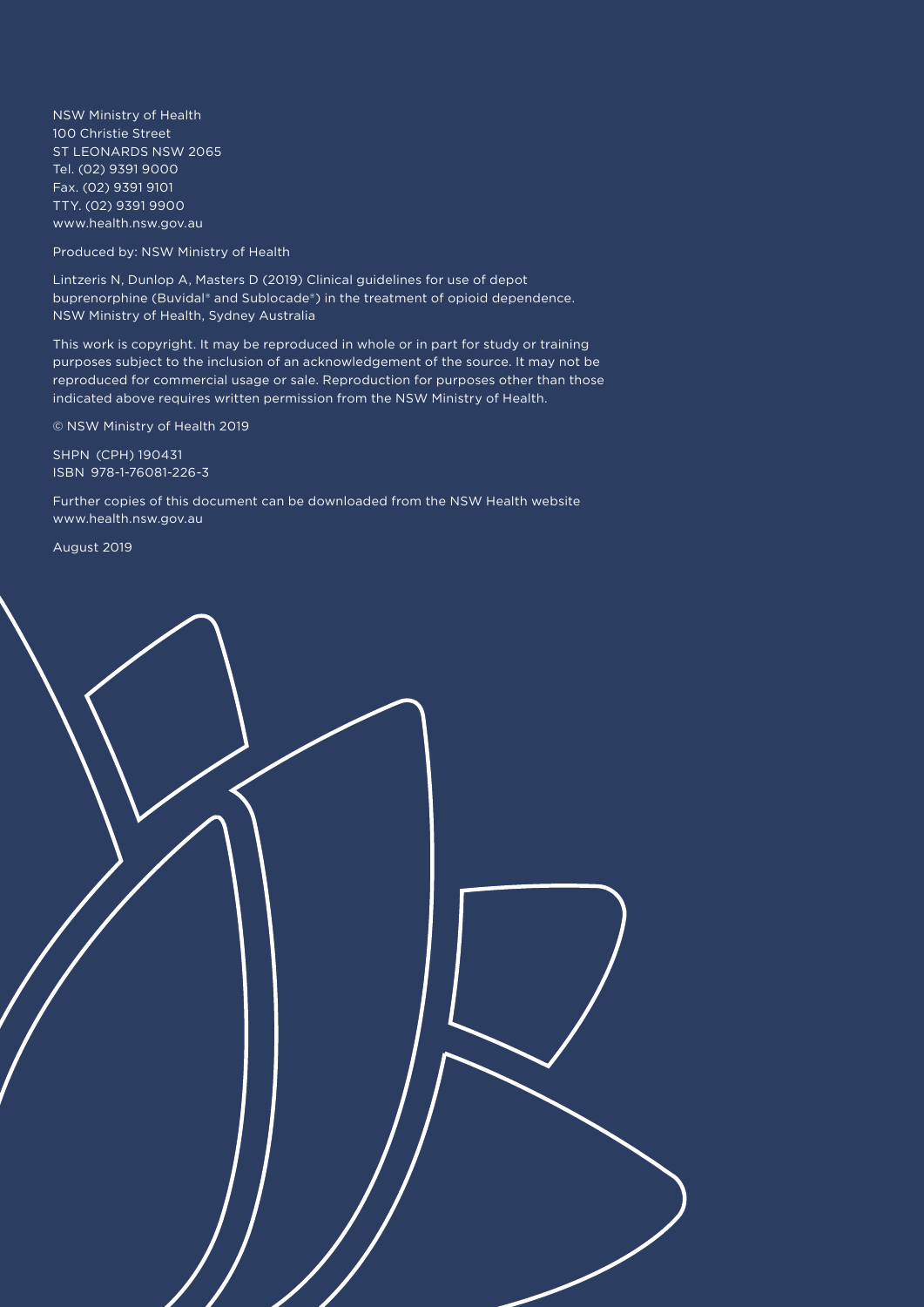

#### Professor Nicholas Lintzeris (BMedSci MBBS PhD FAChAM)

Director Drug and Alcohol Services, South East Sydney Local Health District Discipline Addiction Medicine, Faculty of Medicine and Health Sciences, University of Sydney NSW Drug and Alcohol Clinical Research and Improvement Network

#### Professor Adrian Dunlop (MBBS, PhD, GdipEpiBiotat, FAChAM)

Director Drug and Alcohol Clinical Services, Hunter New England Local Health District School of Medicine and Public Health, Faculty of Health, University of Newcastle Hunter Medical Research Institute NSW Drug and Alcohol Clinical Research and Improvement Network

#### Debbie Masters (BHSHM, MBA(HlthMgmt))

Quality and Planning Manager, Drug and Alcohol Clinical Services, Hunter New England Local Health District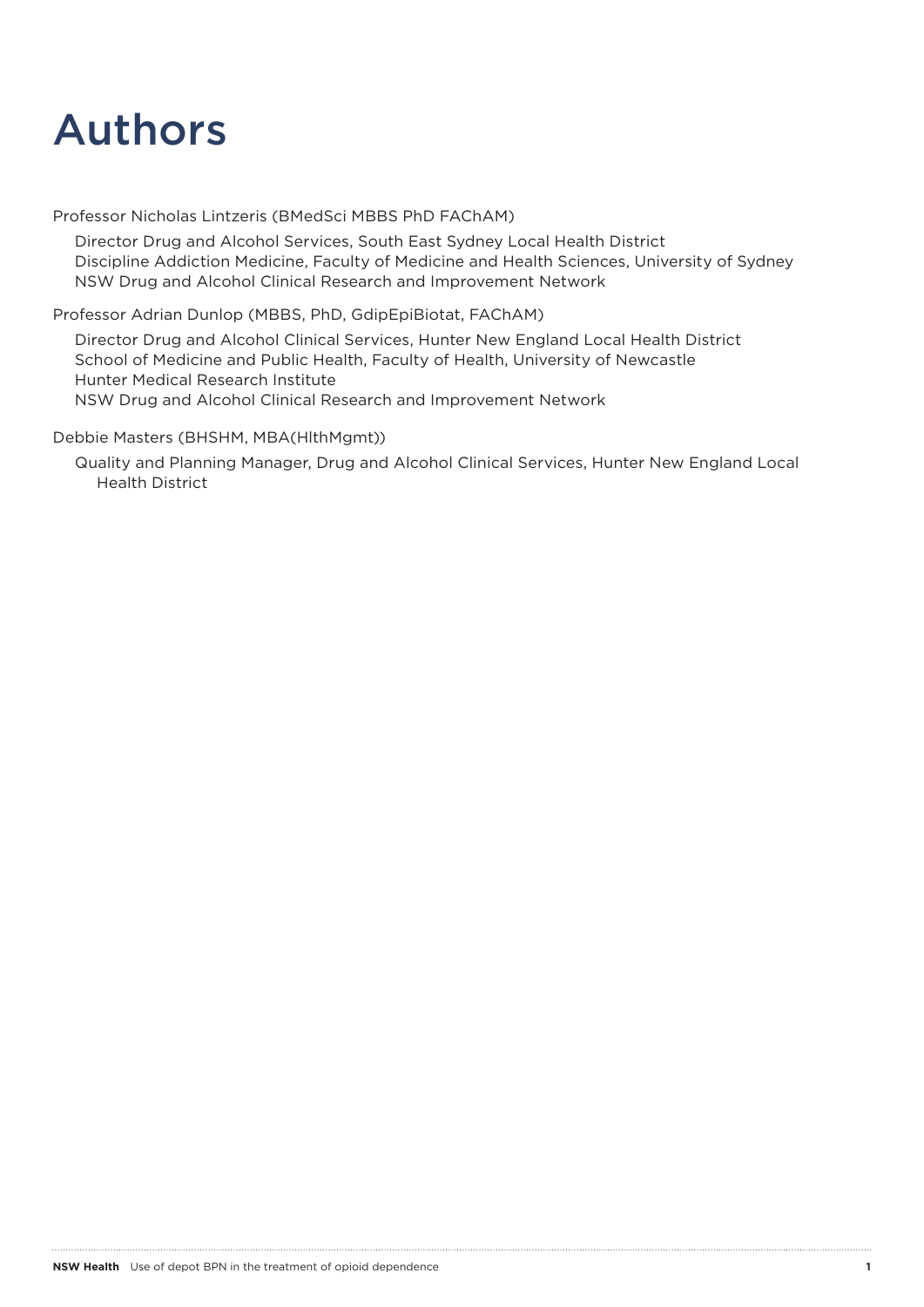## Acknowledgements

The authors acknowledge input from the NSW Ministry of Health and the contributions of the following groups who reviewed and commented on drafts of these guidelines

- a Consultation Working Group comprising of Phillip Bannon, Principal Advisor, Centre for Aboriginal Health, NSW Ministry of Health Bruce Battye, Director Pharmaceutical Regulatory Unit, Legal and Regulatory Services, Ministry of Health Tanya Bosch, Senior Policy Officer, Clinical Policy Unit, Alcohol and Other Drugs, NSW Ministry of Health Dr Patricia Collie (FAChAM) Mid North Coast Local Health District Julie Fagan, Nurse Unit Manager, Drug and Alcohol Services, St George Hospital, South Eastern Sydney Local Health District Aleksandar Gavrilovic (B.Pharm) Principal Pharmaceutical Officer, Monitoring & Compliance, Pharmaceutical Regulatory Unit, Legal and Regulatory Services Branch Dr Anthony Gill (FAChAM), Chief Addiction Medicine Specialist, Alcohol and Other Drugs, Centre for Population Health Prof Paul Haber, Clinical Director, Drug Health Services, Sydney Local Health District Mary Ellen Harrod, NSW Users and AIDS Association Dr Phillipa Jenkins (PhD), Policy Officer, Alcohol and Other Drugs, Centre for Population Health, NSW Ministry of Health Annemarie Jones, Nurse Unit Manager, Kempsey Opioid Substitution Treatment Clinic, Mid North Coast Local Health District Debbie Kaplan, Manager, Clinical Policy, Alcohol and Other Drugs, Centre for Population Health,
	- NSW Ministry of Health Dr Jill Roberts (MBBS Grad.Dip.A&D.St FAChAM. FFCFM(RCPA)) Clinical Director Drug and Alcohol, Justice Health and Forensic Mental Health Network
	- Antoinette Sedwell, Agency for Clinical Innovation
	- Sara Shaughnessy, Mid North Coast Local Health District
	- Kristine Smith, District Coordinator Drug and Alcohol Program, Western NSW LHD
	- Doug Smyth, Senior Policy Officer, Clinical Policy, Alcohol and Other Drugs, Centre for Population Health, NSW Ministry of Health
	- Dr Milana Votrubec (MB BS MA MM ME USyd, FRACGP FFPMANZCA) Royal Australian College of General Practitioners
	- Dr Hester Wilson, (BMed (Hons) Mas. Mental Health) Royal Australian College of General Practitioners
- clinicians and consumers who have participated in clinical trials using depot buprenorphine products in Australia, highlighting the essential contribution of clinical research in translational activities.
- an international panel of clinicians with expertise with depot buprenorphine treatment
	- Dr Genie L. Bailey (MD) Diplomate, American Board of Addiction Medicine Clinical Assoc Prof of Psychiatry and Human Behavior Warren Alpert Medical School of Brown University Distinguished Life Fellow, American Psychiatry Assoc, Director of Research, Director of Medications for Addiction Division Stanley Street Treatment & Resources, Massachusetts
	- Dr Oscar DAgnone, (MD, MRCPsych) Medical Director The OAD Clinic, London
	- Dr Michael Frost (MD, FACP, FASAM) President/Medical Director, The Frost Medical Group
	- Dr Michelle R. Lofwall, (MD, DFASAM) University of Kentucky College of Medicine, Departments of Behavioral Science and Psychiatry, Center on Drug and Alcohol Research
	- Dr Edward V Nunes (MD) New York State Psychiatric Institute, Columbia University Medical Center
	- Dr Kaarlo Simojoki, (MD PhD) Medical Director A-Clinic Ltd, Finland, Addiction Medicine Professor of Practise, University of Helsinki, Finland

Representatives from Camurus (manufacturers of Buvidal®) and Indivior (manufacturers of Sublocade®) have had the opportunity to provide comment on the draft guidelines, however all decisions have been made by the authors and endorsed by the consultation working group.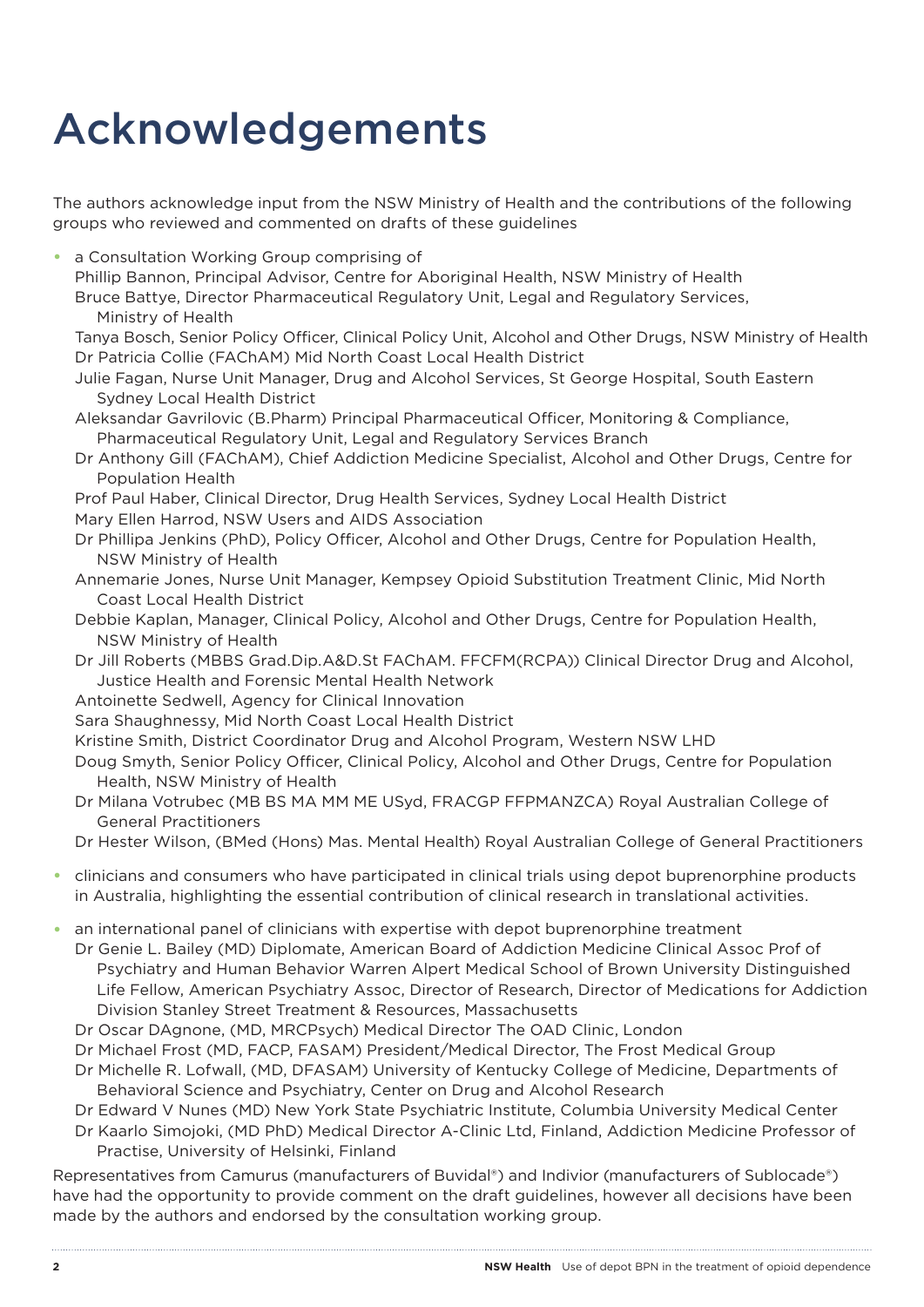## Disclaimer

This document is a general guide to appropriate practice, to be followed subject to the clinician's judgement and patient's preference in each individual case. The guidelines are designed to provide information to assist decision-making and is based on the best available evidence at the time of development of this publication.

South Eastern Sydney and Hunter New England Local Health Districts have been reimbursed for conducting clinical trials sponsored by Camurus. Nicholas Lintzeris has served on an advisory board for Indivior and Mundipharma.

## Acronyms

| AF               | <b>Adverse Events</b>                              |
|------------------|----------------------------------------------------|
| <b>COWS</b>      | Clinical Opiate Withdrawal Scale                   |
| CS               | Consensus Statement                                |
| <b>DDIS</b>      | Drug Drug Interactions                             |
| Depot BPN        | Depot Buprenorphine                                |
| FC.              | FluidCrystal®                                      |
| <b>IUGR</b>      | Intrauterine Growth Restriction                    |
| <b>LAI BPN</b>   | Long Acting Injection Buprenorphine                |
| <b>LFT</b>       | <b>Liver Function Test</b>                         |
| <b>MAOIS</b>     | Monoamine Oxidase Inhibitors                       |
| <b>MATOD</b>     | Medication-Assisted Treatment of Opioid Dependence |
| <b>NAS</b>       | Neonatal Abstinence Syndrome                       |
| <b>NOWS</b>      | Neonatal Opioid Withdrawal Syndrome                |
|                  |                                                    |
| <b>NTX</b>       | Naltrexone                                         |
| <b>OAT</b>       | <b>Opioid Agonist Treatment</b>                    |
| <b>OUD</b>       | Opioid Use Disorder                                |
| <b>SC</b>        | Subcutaneous                                       |
| <b>SL BPN</b>    | Sublingual Buprenorphine                           |
| <b>SL BPN NX</b> | Sublingual Buprenorphine / Naloxone                |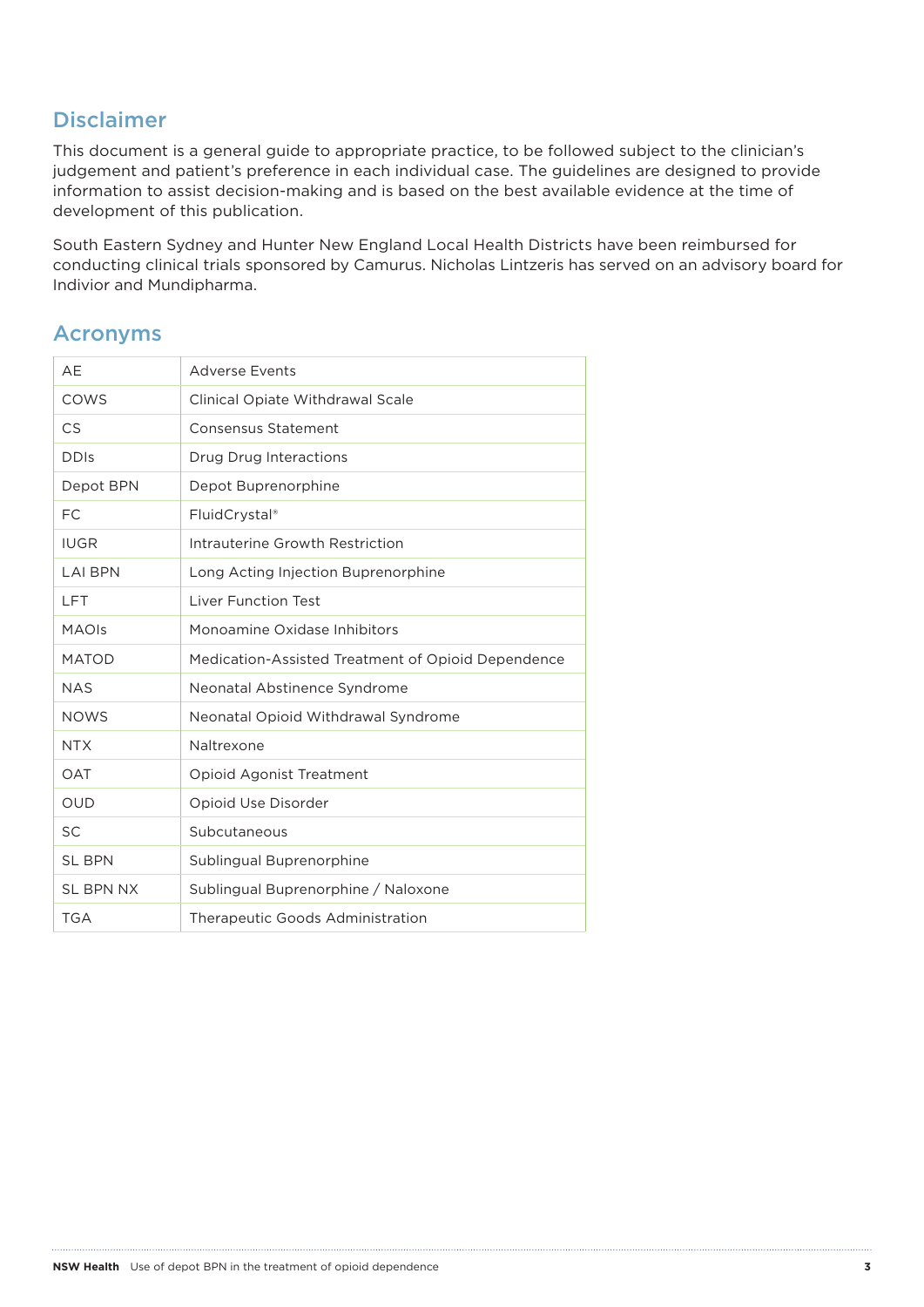# **Contents**

|    |                | <b>Acronyms</b>                                                                            |  |
|----|----------------|--------------------------------------------------------------------------------------------|--|
|    |                | Background to guideline for depot BPN for the treatment opioid dependence  9               |  |
| 1. |                | Introduction to opioid agonist treatment (OAT) with depot BPN medications10                |  |
|    | a.             |                                                                                            |  |
|    | b.             | Evidence of efficacy of depot BPN in the treatment of opioid dependence 11                 |  |
|    |                |                                                                                            |  |
|    | a.             |                                                                                            |  |
|    |                | i.                                                                                         |  |
|    |                | ii.                                                                                        |  |
|    | b <sub>1</sub> |                                                                                            |  |
|    |                | i.                                                                                         |  |
|    |                | ii.                                                                                        |  |
|    |                | iii.                                                                                       |  |
|    |                |                                                                                            |  |
|    | $C_{\cdot}$    |                                                                                            |  |
|    |                | i.                                                                                         |  |
|    |                | ii.                                                                                        |  |
|    | d.             |                                                                                            |  |
|    |                | i.                                                                                         |  |
|    |                | Risk of respiratory and central nervous system (CNS) depression 16<br>ii.                  |  |
|    |                | Precipitation of opioid withdrawal in patients dependent on full agonist opioids16<br>iii. |  |
|    |                | Managing risks from concomitant use of benzodiazepines or other<br>iv.                     |  |
|    |                | V.                                                                                         |  |
|    |                |                                                                                            |  |
|    |                |                                                                                            |  |
|    |                |                                                                                            |  |
|    |                | IX.                                                                                        |  |
|    |                | Pregnancy, breastfeeding and neonatal opioid withdrawal syndrome 18<br>Х.                  |  |
|    |                | xi.                                                                                        |  |
| 3. |                |                                                                                            |  |
|    | a.             |                                                                                            |  |
|    | $b$ .          |                                                                                            |  |
|    | $C_{\cdot}$    | Client and clinician factors in choosing depot BPN compared with other                     |  |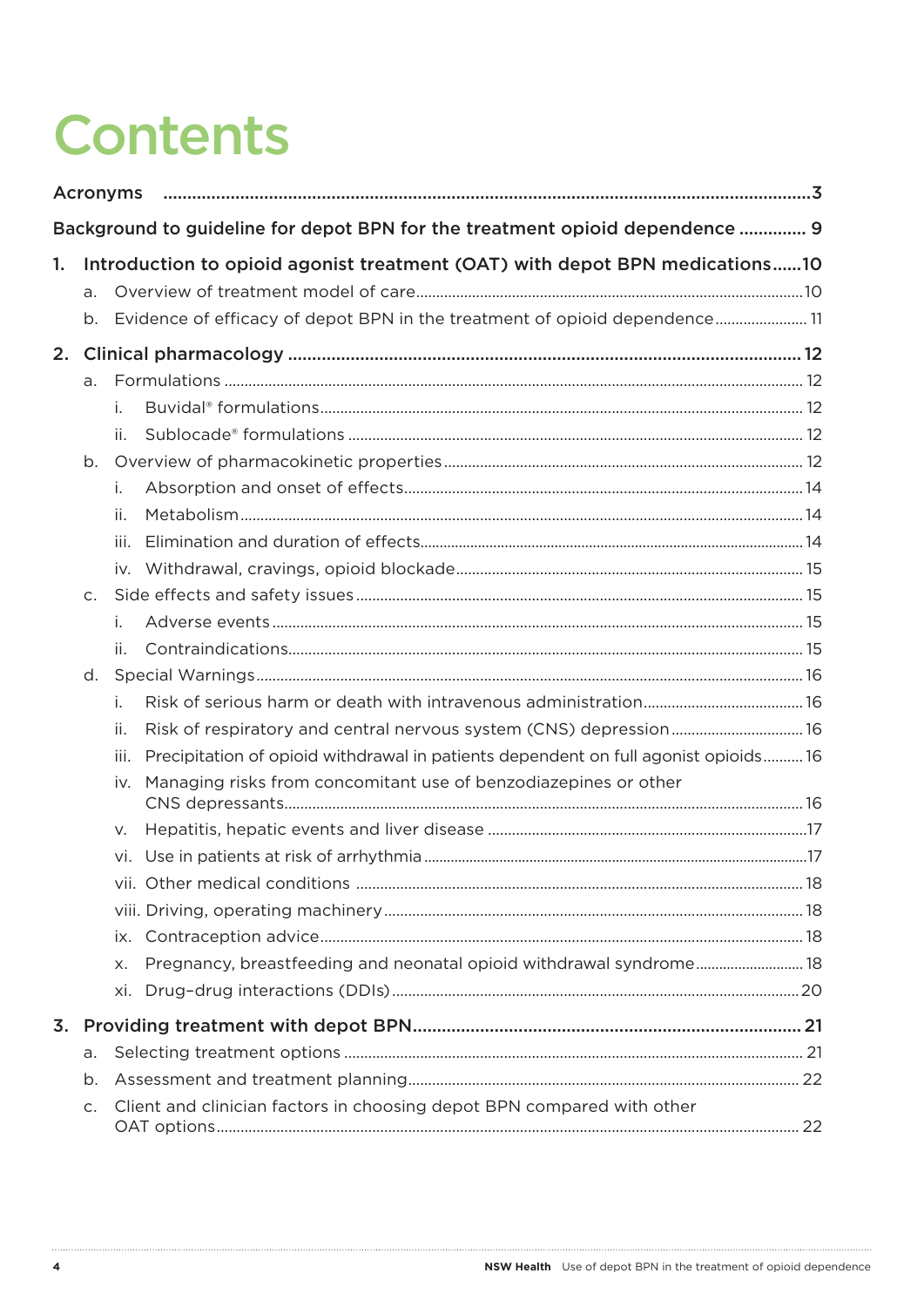|    | a.             |                                                                            |  |  |
|----|----------------|----------------------------------------------------------------------------|--|--|
|    |                | i.                                                                         |  |  |
|    | b.             |                                                                            |  |  |
|    |                | i.                                                                         |  |  |
|    |                | ii.                                                                        |  |  |
|    | $C_{1}$        | Key principles in titrating depot BPN doses - adjusting dose and frequency |  |  |
|    | d.             |                                                                            |  |  |
|    |                | i.                                                                         |  |  |
|    |                | ii. Supplemental sublingual dosing for patients treated with Sublocade® 31 |  |  |
|    | е.             |                                                                            |  |  |
|    |                |                                                                            |  |  |
|    |                | ii.                                                                        |  |  |
|    | f.             |                                                                            |  |  |
|    | g.             |                                                                            |  |  |
|    |                | i.                                                                         |  |  |
|    |                | ii.                                                                        |  |  |
|    | h.             |                                                                            |  |  |
|    |                | i.                                                                         |  |  |
|    |                | ii.                                                                        |  |  |
|    | i.             |                                                                            |  |  |
| 5. |                |                                                                            |  |  |
|    | a.             |                                                                            |  |  |
|    | b.             |                                                                            |  |  |
|    |                | i.                                                                         |  |  |
|    |                | ii.                                                                        |  |  |
|    | $\mathsf{C}$ . |                                                                            |  |  |
|    | d.             |                                                                            |  |  |
| 6. |                |                                                                            |  |  |
|    | a.             |                                                                            |  |  |
|    | b.             |                                                                            |  |  |
|    | $C_{1}$        |                                                                            |  |  |
|    | d.             |                                                                            |  |  |
|    | е.             |                                                                            |  |  |
| 7. |                |                                                                            |  |  |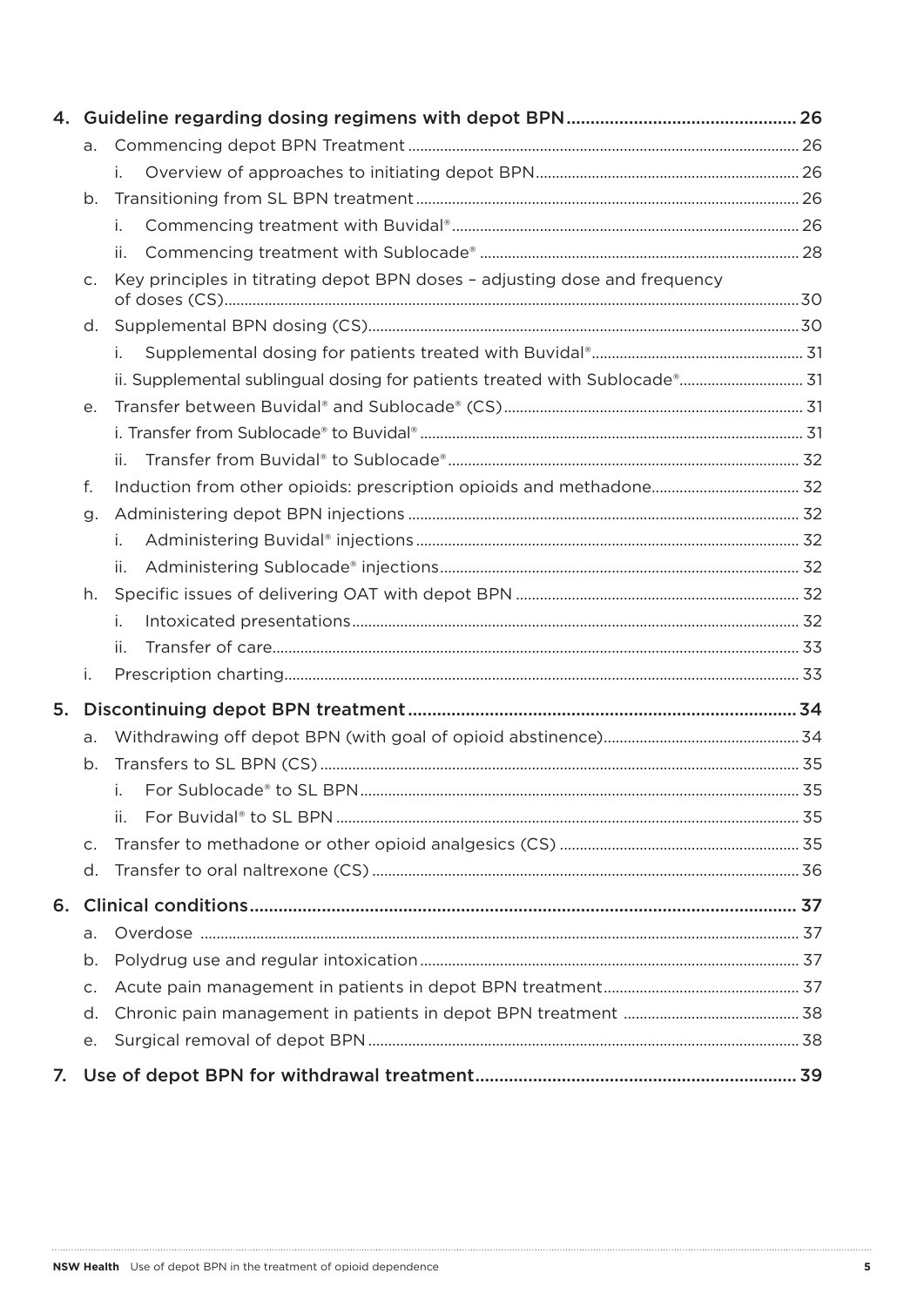| a.             |      |  |
|----------------|------|--|
|                | i.   |  |
| b.             |      |  |
|                | i. I |  |
| $C_{1}$        |      |  |
|                |      |  |
| a <sub>z</sub> |      |  |
| b <sub>1</sub> |      |  |
| $C_{\cdot}$    |      |  |
|                |      |  |
|                |      |  |
| a.             |      |  |
| b.             |      |  |
| i.             |      |  |
| ii.            |      |  |
| C <sub>1</sub> |      |  |
| d.             |      |  |
|                |      |  |
|                |      |  |
| a.             |      |  |
| b.             |      |  |
| C <sub>1</sub> |      |  |
| d.             |      |  |
| е.             |      |  |
| f.             |      |  |
| g.             |      |  |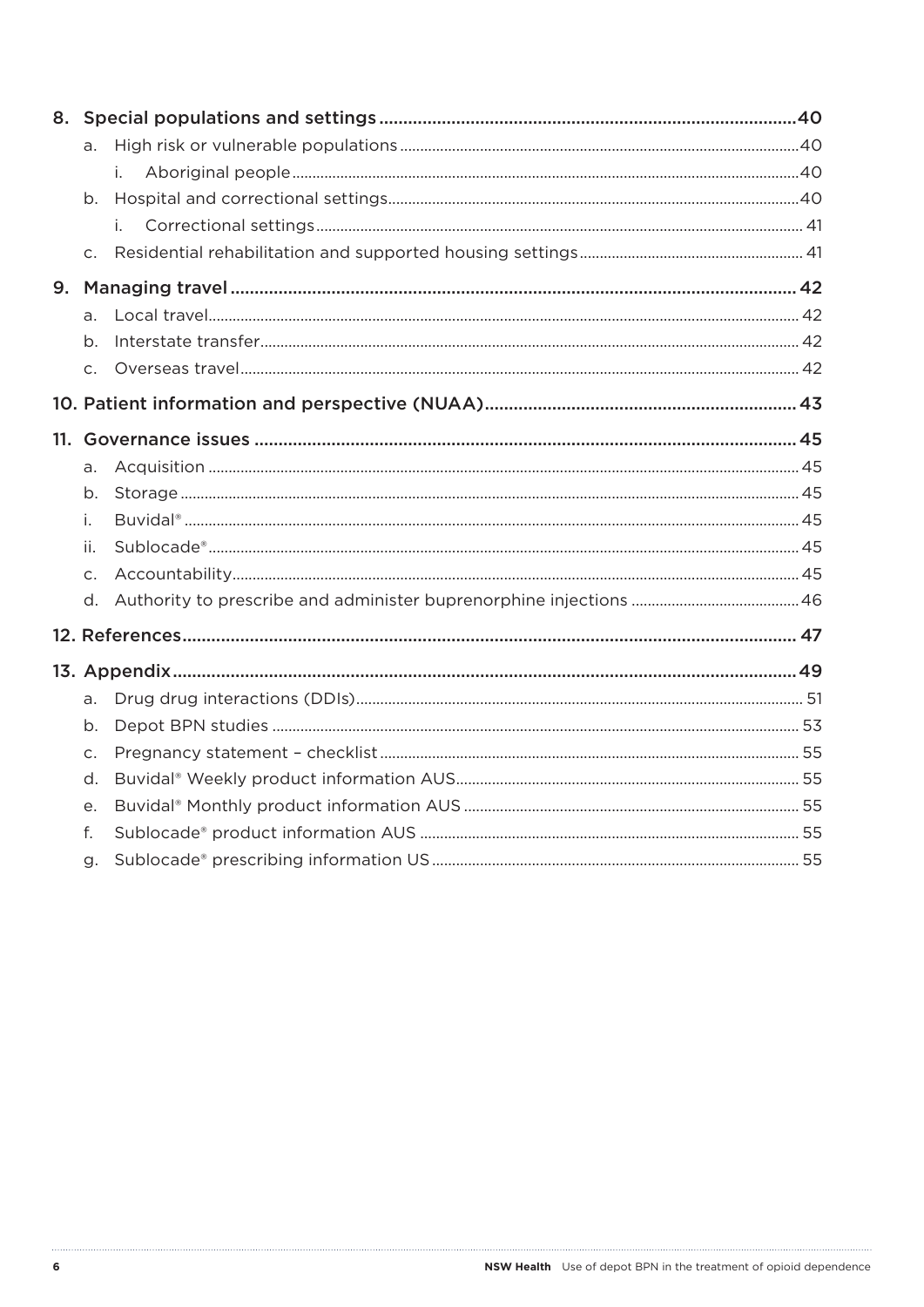|                                                         | SL Suboxone® and Subutex                                                                                                                                                                       | vidal® Weekly and Monthly<br>മ്                                                                                                                                                                                                                                                                                                                                                                                                                                                                                                                                                                                                                                                                                                                                                                                                                                                           | <b>Sublocade</b>                                                                                                                                                                                           |
|---------------------------------------------------------|------------------------------------------------------------------------------------------------------------------------------------------------------------------------------------------------|-------------------------------------------------------------------------------------------------------------------------------------------------------------------------------------------------------------------------------------------------------------------------------------------------------------------------------------------------------------------------------------------------------------------------------------------------------------------------------------------------------------------------------------------------------------------------------------------------------------------------------------------------------------------------------------------------------------------------------------------------------------------------------------------------------------------------------------------------------------------------------------------|------------------------------------------------------------------------------------------------------------------------------------------------------------------------------------------------------------|
| Formulations                                            | Subutex® contains buprenorphine in<br>Suboxone® contains buprenorphine<br>2/0.5mg and 8/2mg sublingual film<br>0.4mg, 2mg and 8mg sublingual<br>(BPN) and naloxone in 4:1 ratio<br>tablets     | Subcutaneous (SC) injections in prefilled syringes<br>Buvidal® Monthly: 64mg/0.18 mL, 96mg/0.27 mL;<br>with 23 gauge needle. Administration via upper<br>Buvidal® Weekly: 8mg/0.16mL, 16mg/0.32mL,<br>Buvidal® Weekly and Monthly contain BPN in<br>FluidCrystal® injection depot technology<br>arm, thigh, abdomen or buttocks<br>24mg/0.48mL; 32mg/0.64mL<br>128/0.36 mL                                                                                                                                                                                                                                                                                                                                                                                                                                                                                                                | Monthly doses: 100mg/0.5mL or 300mg/1.5mL<br>SC injections in prefilled syringes with 19 gauge<br>Sublocade® contains BPN in the ATRIGEL®<br>needle administered in abdomen<br>Delivery System             |
| requirements<br>Storage                                 | Store at room temperature (below<br>$30^{\circ}$ C)                                                                                                                                            | Store at room temperature (below 25°C)<br>Do not refrigerate or freeze.                                                                                                                                                                                                                                                                                                                                                                                                                                                                                                                                                                                                                                                                                                                                                                                                                   | stored at room temperature (below25°C) for up<br>Cold storage requirements (2-8°C). May be<br>Remove from cold storage for at least 15<br>minutes prior to SC injection<br>to 7 days before use            |
| pharmacology<br>Clinical                                | Onset effects within 1 hour, with peak<br>Duration effects usually 24 hours but<br>dose dependent and can vary from 8<br>effects 2-4 hours after dose<br>Bioavailability 10-30%<br>to 72 hours | Steady-state equilibrium by 4 <sup>th</sup> dose<br>Buvidal® Monthly = 19-25 days<br>Time to peak plasma level (t <sub>max</sub> )<br>Buvidal® Monthly = 6-10 hrs<br>Buvidal <sup>®</sup> Weekly = 3-5 days<br>Buvidal <sup>®</sup> Weekly = 24hrs<br>Bioavailability = 100%<br>Half life                                                                                                                                                                                                                                                                                                                                                                                                                                                                                                                                                                                                 | Steady-state equilibrium by 2 <sup>nd</sup> (300/100mg) to<br>Time to peak plasma levels $(t_{max}) = 24$ hrs<br>Half life = $43$ to 60 days<br>6 <sup>th</sup> dose (300/300mg)<br>Bioavailability = 100% |
| Frequency of<br>dosing                                  | Take-aways and unsupervised dosing<br>Daily, two or three day doses<br>available for low risk                                                                                                  | Buvidal® Monthly dose can be administered every<br>Buvidal® Weekly dose can be administered every<br>4±1 weeks (3-5 week schedule)<br>7±2 days (5-9 day schedule)                                                                                                                                                                                                                                                                                                                                                                                                                                                                                                                                                                                                                                                                                                                         | Sublocade® dosed every 4 weeks (26-42 day<br>schedule)                                                                                                                                                     |
| Interactions<br>Key Drug<br>(DDI <sub>S</sub> )<br>Drug | tramadol; or medications that can cause QT<br>Systemic BPN DDI include:                                                                                                                        | Long duration of effects of depot BPN products precludes timely dose adjustment for DDI. If concerned re: potential DDI - initiate treatment<br>and can lower or increase BPN plasma levels); or are rare (e.g. serotonergic syndrome in combination with medication such as SSRIs, MAOIs,<br>A number of potential DDI can occur but are rarely of clinical significance (e.g. interactions with medications that induce or inhibit CYP450<br>Sedatives (e.g. benzodiazepines, alcohol, TCAs, antipsychotics, gabapentinoids): sedation, respiratory depression, overdose<br>with 'short acting' SL BPN for 1-4 weeks, monitor DDI and adjust medications accordingly, prior to transfer to depot injection.<br>Opioids agonists: can reduce effects other opioids (blockade); BPN may precipitate withdrawal on induction<br>prolongation and increase the risk of cardia arrhythmias). |                                                                                                                                                                                                            |

Table 1: Overview of buprenorphine products available for treatment of opioid dependence in Australia Table 1: Overview of buprenorphine products available for treatment of opioid dependence in Australia

L.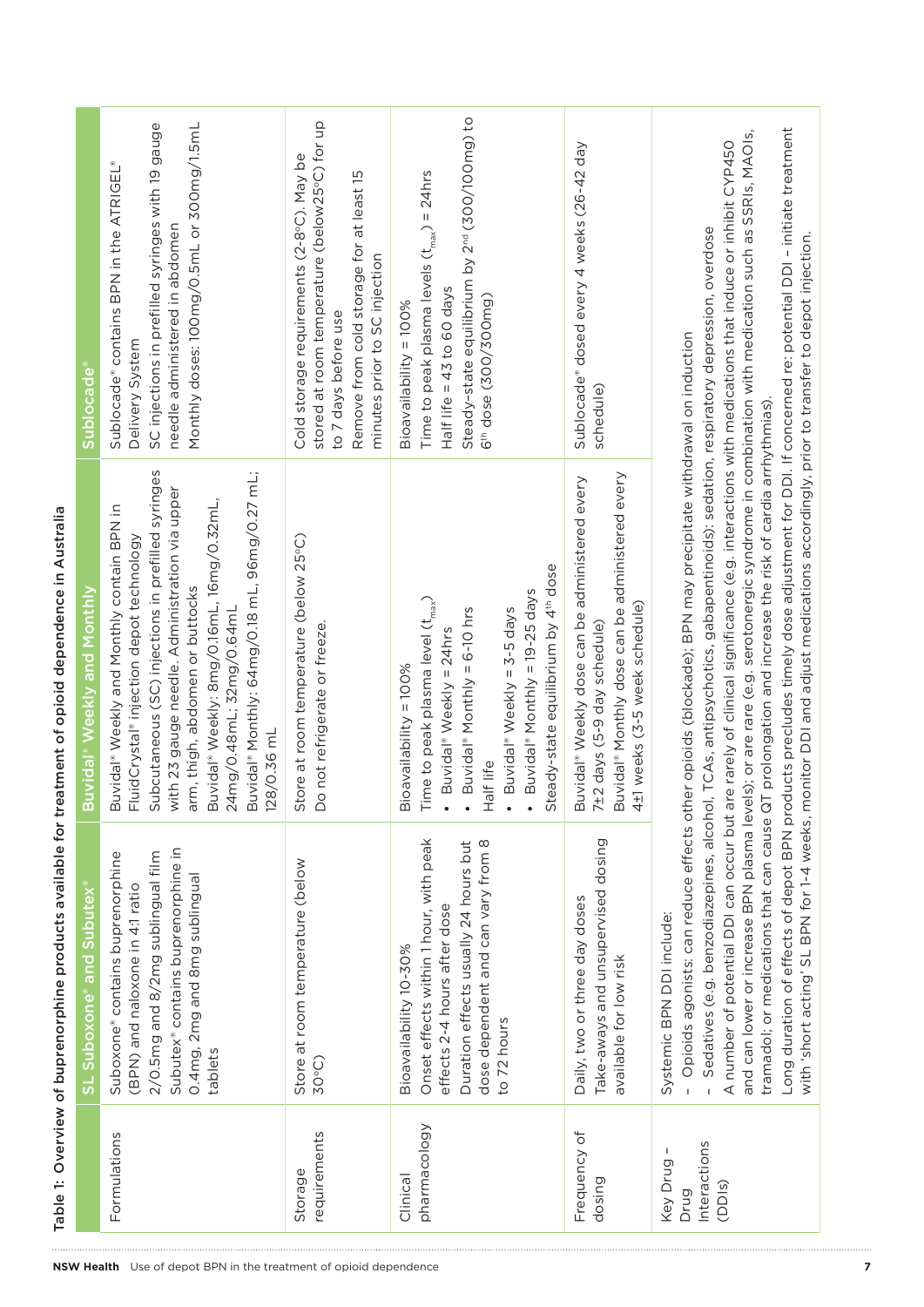| 8                                                                 | Recommended                               | SL Suboxone® and Subutex                                                                                                                                                                        | Buvidal® dose should be determined according<br>vidal® Weekly and Monthly<br>$\overline{\mathbf{c}}$<br>$\overline{\phantom{a}}$                                                                                                       | Initiate treatment with SL BPN (at least 8mg) for<br>Sublocade                                                                                                                                   |
|-------------------------------------------------------------------|-------------------------------------------|-------------------------------------------------------------------------------------------------------------------------------------------------------------------------------------------------|----------------------------------------------------------------------------------------------------------------------------------------------------------------------------------------------------------------------------------------|--------------------------------------------------------------------------------------------------------------------------------------------------------------------------------------------------|
|                                                                   | treatment<br>Commencing<br>dosing regimen | Commence 8mg Day 1 when<br>patient in early / mild opioid<br>From heroin, morphine:                                                                                                             | Titrate subsequent doses after clinical review.<br>sublingual and depot Buvidal® Weekly and<br>Buvidal® Monthly dosesfor conversions)<br>to patient's SL BPN dose (see Table 5<br>$\mathbf{I}$                                         | 300mg monthly injections x 2 doses (8<br>az days, then transfer to Sublocade®.<br>Recommended induction:<br>weeks)                                                                               |
|                                                                   |                                           | withdrawal (usually >8-12hrs after<br>Titrate upwards on daily basis as<br>last dose or use).<br>From methadone:<br>required<br>$\bullet$                                                       | transition via SL BPN) if required (see section 4b<br>Note increasing effects during first few doses<br>(accumulation to steady state after about 4<br>Buvidal® may be initiated directly (without<br>doses)<br>J.                     | then 100mg monthly doses (if patient 'stable'<br>effects (e.g. cravings, withdrawal, continued<br>monthly doses if require additional BPN<br>on initial 2 x 300mg doses) or 300mg<br>opioid use) |
|                                                                   |                                           | moderately severe withdrawal (e.g<br>COWS=12) (e.g. 1-2 days after last<br>Initiate BPN when patient in<br>methadone dose)                                                                      | Initiating directly to Buvidal® (CS)). Initiate 24mg<br>Buvidal® Weekly dose, and titrate dose until<br>stable.                                                                                                                        | safety concerns (e.g. severe hepatic disease)<br>Sublocade® (after at least 7 days SL BPN<br>Patients may be initiated with 100mg<br>treatment) doses if                                         |
|                                                                   |                                           | Day 1: 2mg + 6mg after 1-2 hrs, with<br>additional 2-8mg doses every 2-4<br>$\mathbf{I}$                                                                                                        |                                                                                                                                                                                                                                        | DDI concerns: e.g. overdose risk from<br>polysubstance use                                                                                                                                       |
|                                                                   |                                           | nrs as required to alleviate opioid<br>Day 2 onwards: titrate BPN dose<br>daily as required<br>withdrawal.<br>I                                                                                 |                                                                                                                                                                                                                                        | There is no published safety data for initiating<br>(<8mg), and Buvidal® should be preferred for<br>Sublocade® in patients on low dose SL BPN<br>such patients.                                  |
| NSW Health Use of depot BPN in the treatment of opioid dependence | Maintenance<br>phase                      | daily; most patients require 12-24mg<br>goals (reduced use of other opioids<br>reduced withdrawal and cravings;<br>Adjust dose to achieve treatment<br>blockade effects). Range 2-32mg<br>daily | Adjust doses when transferring between weekly<br>Titrate dose to achieve treatment goals.<br>and monthly doses                                                                                                                         | Titrate dose to achieve treatment goals.<br>100mg or 300mg monthly injections                                                                                                                    |
|                                                                   | Withdrawal<br>phase                       | weeks-months (e.g. 2-4mg weekly<br>Gradually taper dose over several<br>reductions)                                                                                                             | adually taper doses (reducing dose strengths<br>every 1-2 injections). Peak withdrawal features<br>Monthly dose, or 1-4 weeks after last Buvidal®<br>may emerge 4-12 weeks after last Buvidal®<br>Weekly dose (CS)<br>$\tilde{\sigma}$ | Reduce dose to 100mg monthly injections prior<br>emerge 4-24 weeks after last 300mg dose or<br>to stopping. Peak withdrawal features may<br>4-12 weeks after last 100mg dose (CS)                |
|                                                                   | Key adverse<br>events                     | Systemic BPN adverse events                                                                                                                                                                     | Redness, pain, tenderness, swelling in approximately 5-10% patients.<br>Usually mild and transient and resolves spontaneously<br>Systemic BPN adverse events<br>Local injection site<br>$\mathsf I$<br>$\overline{\phantom{a}}$        |                                                                                                                                                                                                  |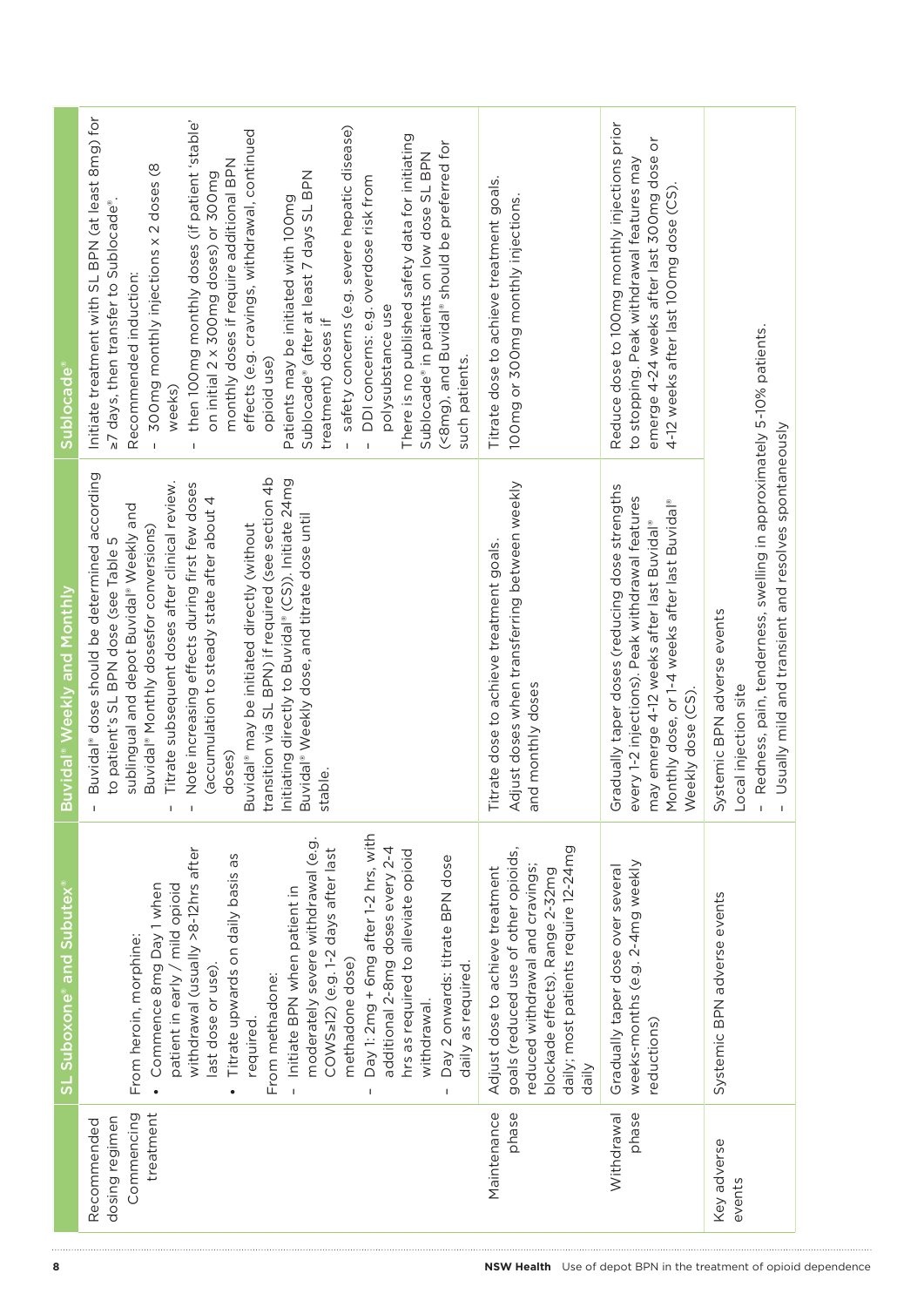## Background to guideline for depot BPN for the treatment opioid dependence

This Clinical Guideline has been developed to inform decision-making by clinicians and clients prescribing and / or being treated with the following long-acting injected depot buprenorphine (depot BPN) preparations:

*Buvidal*® *Weekly and Monthly* (developed under the product name CAM2038 q1w and q4w and manufactured by Camurus AB, and also known as Brixadi in the United States (US)) was registered by the Therapeutic Goods Administration (TGA) in Australia in November 2018 for 'maintenance treatment of opioid dependence within a framework of medical, social and psychological support'.

*Sublocade*® (developed under the product name RBP-6000 and manufactured by Indivior) was registered by the TGA in Australia in July 2019.

At the time of writing, Buvidal<sup>®</sup> and Sublocade<sup>®</sup> formulations are awaiting decisions regarding Pharmaceutical Benefits Scheme (PBS) listing.

This guideline has been developed for treatment using depot BPN in the following settings, and assumes that the clinicians are familiar and experienced in the use of sublingual buprenorphine products in the treatment of opioid dependence:

- Public opioid treatment services, operated by Local Health Districts and Networks (including Justice Health & Forensic Health)
- Private opioid treatment (methadone and buprenorphine) clinics
- Community settings with health professionals experienced in the use of buprenorphine where a member of the treatment team holds a permit to prescribe buprenorphine for patients for the treatment of opioid dependence.

This guideline is to be used in conjunction with the NSW Clinical Guidelines: Treatment of Opioid Dependence – 2018 (1) and the National Guidelines for Medication-Assisted Treatment of Opioid Dependence 2014 (2). The authors expect that future state and national guidelines will be revised to incorporate depot BPN preparations.

This guideline document has been informed by a synthesis of:

- Published evidence for Buvidal® Weekly, Buvidal® Monthly (CAM 2038) and Sublocade® (RBP-6000)
- Product information for Buvidal® Weekly and Monthly registered in Australia with the TGA and in the EU by the European Commission (3, 4) and, Sublocade® registered in Australia with the TGA and in the USA with the Food and Drug Administration (FDA)
- The European Medicines Agency Assessment report for Buvidal (5)
- FDA submission for Sublocade®
- Treatment conditions and regulatory frameworks for the use of buprenorphine in the medication assisted treatment of opioid dependence (MATOD) in NSW (1, 2);
- Clinical experience in using depot BPN products in Australian clinical trials (Appendix Depot BPN Studies)
- Consensus expert opinion of clinicians and consumer representatives including guideline working group formed by the Ministry of Health (MoH) and clinicians / consumers involved in pre-registration clinical trials of these products.

This is the first clinical guideline document for depot BPN treatment beyond clinical trials to be published in Australia. This guideline aims to provide a framework for clinical decision making by clinicians and consumers in a range of service settings involved in the delivery of treatment with depot buprenorphine products.

As clinical experience with depot BPN preparations is at an early stage, this guideline includes recommendations by clinical experts where research evidence does not currently exist. Wherever guidance is provided that is not directly informed by research evidence, the document will highlight these sections as "Consensus Statement" (CS).

It is anticipated that Australian and international research will be published in the near future that may change guidance recommended in this document. The document will be reviewed in 12 months.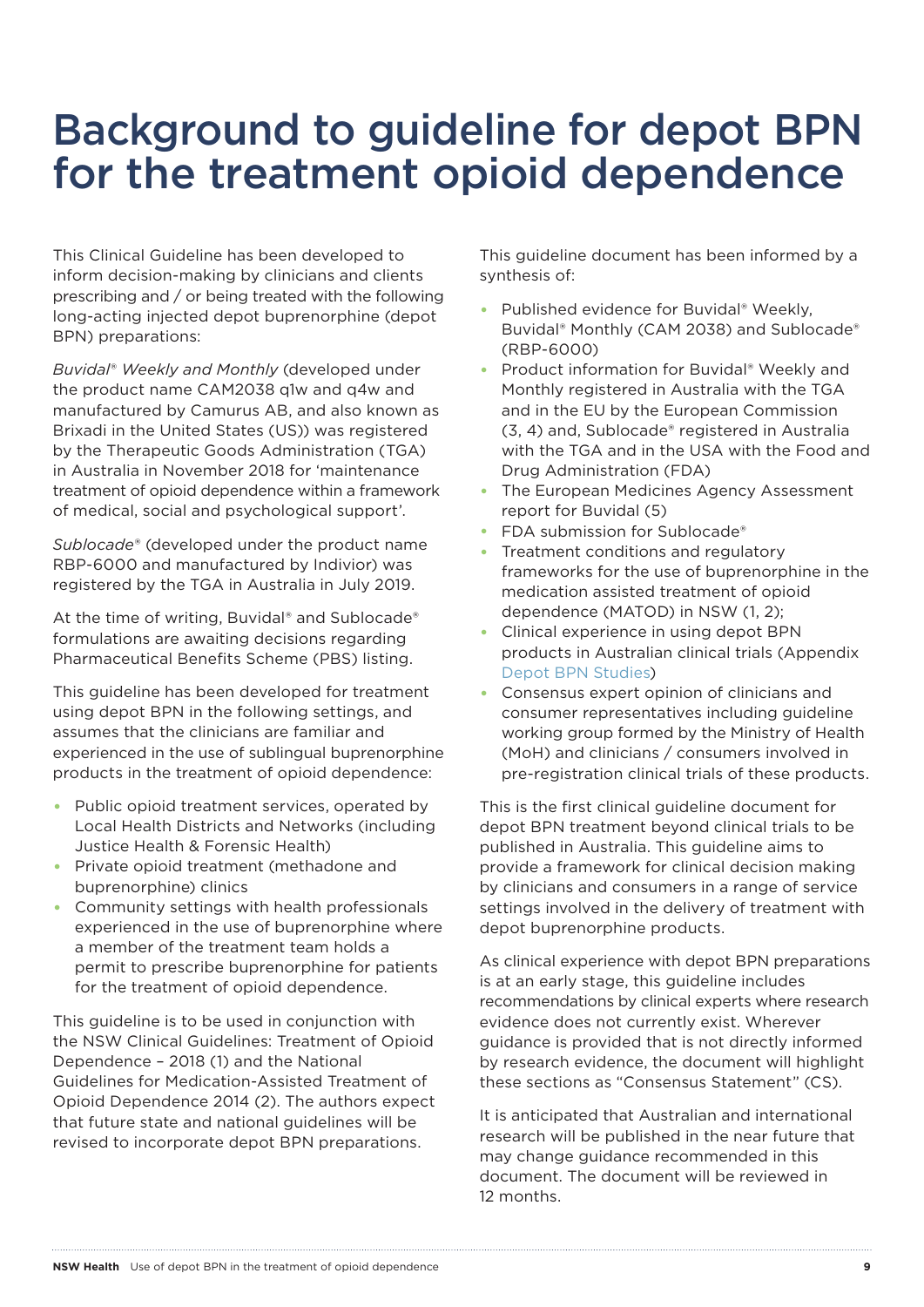## 1. Introduction to opioid agonist treatment (OAT) with depot BPN medications

## a. Overview of treatment model of care

OAT (e.g. with methadone or buprenorphine) has been demonstrated to be a safe and effective treatment approach for addressing opioid dependence and provides the opportunity to engage patients with other health and psychosocial interventions. The key elements of safe and effective OAT are (a) safe and effective use of medicine; (b) regular clinical reviews and monitoring; (c) participation in psychosocial interventions; and (d) addressing medical, mental health and social comorbidities.

Australia has hitherto been restricted to medications designed to be administered once a day (or up to three day intervals for a small proportion of patients treated with sublingual (SL) BPN). The risks associated with methadone and buprenorphine (diversion to others, injecting medications, overdose risks with methadone) have resulted in a treatment model in Australia that is predicated on supervised dosing at a specialist clinic, community pharmacy or correctional health service during the early stages of treatment, with take-away doses becoming available according to a risk assessment and risk mitigation strategies (1). The reliance on daily dosing impacts greatly upon the cost and inconvenience of treatment for patients and service providers, and has been cited as a barrier to engagement and retention for some patients in treatment.

The introduction of depot BPN formulations into the Australian treatment system represents a significant development in this model of care. The availability of buprenorphine treatment with once-a-week and once-a-month depot injections is expected to be associated with several potential benefits:

- *Greater convenience for patients in that they will not have to attend dosing sites (pharmacies, clinics) on a frequent basis for supervised dosing.* In Australia, most patients in SL BPN treatment attend daily or several times a week for supervised dosing. This in particular raises difficulties in regional and rural settings, where patients often have to travel large distances to reach dosing sites. This will also benefit patients for whom regular attendance at pharmacies is difficult (e.g. due to mobility problems, work issues, carers), or where regular attendance at a community pharmacy complicates confidentiality and can be associated with stigma and discrimination (e.g. in a rural town with only one pharmacy)
- *Reduced treatment costs for patients and service providers.* The Australian treatment system predominately involves supervised dosing (with some 'take–away' doses) at community pharmacies for which most patients pay between \$40 to \$50 per week or at private specialist clinics (patients pay up to \$100 per week); or attend public specialist clinics where the cost of dosing is borne by the government. This cost is a significant burden for many patients – many of whom are on unemployment or disability benefits, and is often cited as a reason for treatment drop–out in Australia. In addition, frequent attendance for dosing at a clinic or pharmacy is often associated with transportation costs for the patient. In the public system, staffing resources are largely utilised in supervised dosing rather than case management or providing health–related and/ or psychosocial interventions, and it is envisaged that treatment with depot formulations should 'free' staff to attend to more therapeutic interventions than dosing.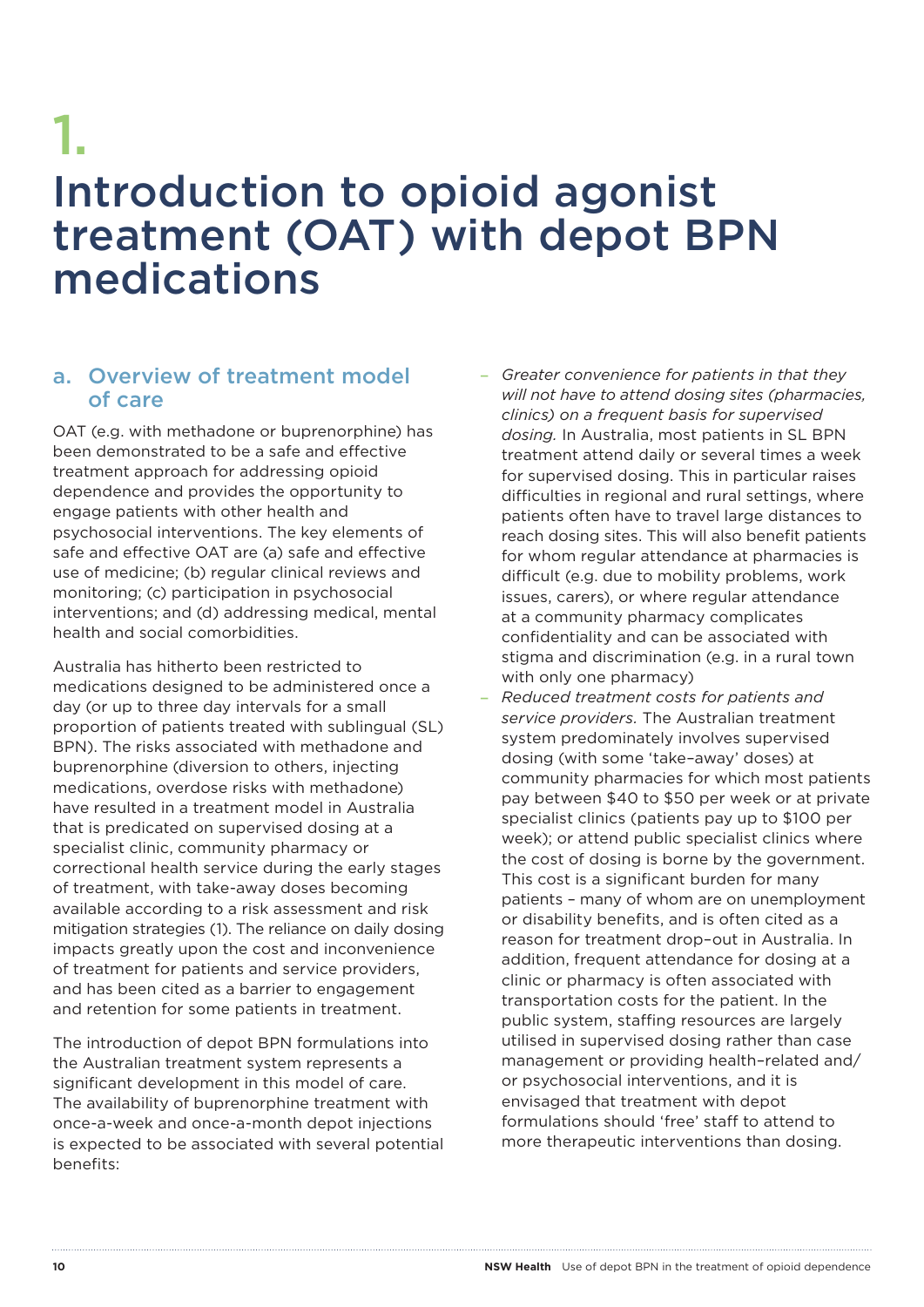- *Less risk of diversion and non–medical use of the medication, enhancing community safety.* Despite a treatment system predicated on supervised dosing and the predominant use of the buprenorphine–naloxone combination formulation, a significant minority of patients engage in non–medical use of buprenorphine (injecting, diversion to others, stockpiling) (6). This is of particular concern in some settings such as correctional settings, and has limited the use of buprenorphine in those settings across Australia
- *Greater medication adherence and enhanced treatment outcomes for some patients who struggle to attend regularly for dosing with SL BPN.* Some patients with opioid dependence struggle to attend regularly for dosing with SL BPN – either due to homelessness, cognitive impairment, domestic violence issues, child– care responsibilities, psychiatric co–morbidity, physical mobility problems (particularly with our ageing treatment population), or regular episodes of incarceration (e.g. police lock–up). Often these patients are also not suitable for large numbers of take–away doses of buprenorphine, and they often therefore find themselves in a cycle of missed doses, polydrug use, and deteriorating health and social conditions. Such patients may benefit from less frequent (e.g. weekly or monthly) dosing requirements with the depot product, yet maintain buprenorphine adherence and experience greater 'stability'.

The introduction of depot BPN formulations is likely to have significant benefits for some patients and their service providers. However, it may not suit all patients in OAT, and some patients will prefer SL BPN or methadone treatment, and these options should be available. It is essential that patients are provided accurate information and options regarding their treatment, as part of informed decision making and consent.

### b. Evidence of efficacy of depot BPN in the treatment of opioid dependence

The efficacy and safety of Buvidal® and Sublocade® in the treatment of opioid dependence have been established in clinical trials. Flexible doses of weekly and monthly Buvidal® formulations were shown to be 'non-inferior' to SL BPN in a double blind RCT (7) on the primary endpoint of unsanctioned opioid use. Similarly, an RCT of Sublocade® (300/100mg and 300/300mg groups) demonstrated better treatment retention and significantly less unsanctioned opioid use than the placebo group (8), with no apparent differences between the two Sublocade® dosing regimens (300-100mg compared to 300-300mg dose conditions). There are no controlled studies comparing Sublocade® to 'active' buprenorphine or other forms of opioid agonist treatment.

See Depot BPN Studies for details of studies.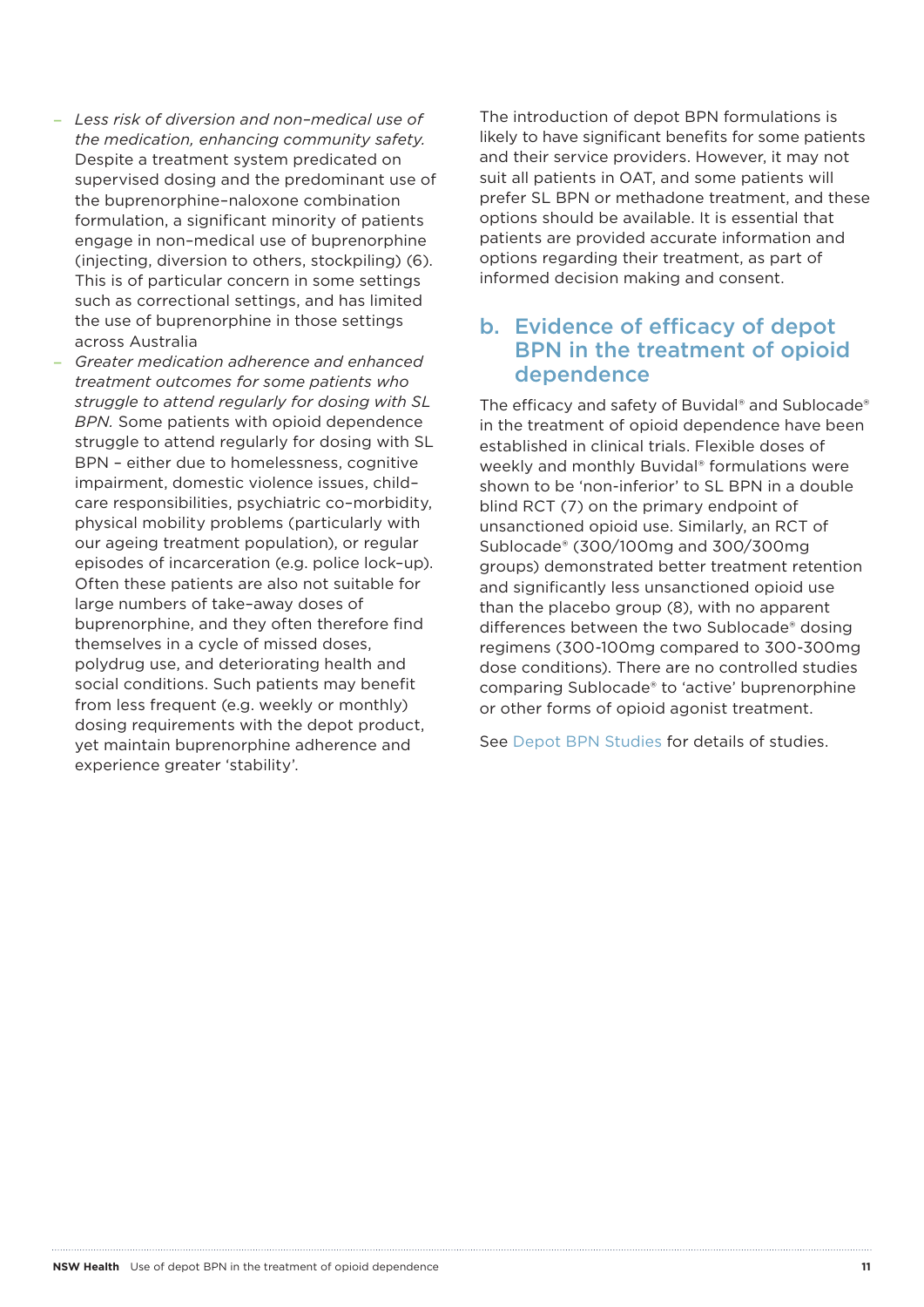## 2. Clinical pharmacology

Buprenorphine is a partial agonist at the mu-opioid receptor and an antagonist at the kappa-opioid receptor. As a partial mu-opioid agonist, the effects of buprenorphine individuals are dosedependent within a limited range, above which increasing dosages do not produce corresponding increases in effect. Thus, for certain pharmacologic effects (e.g., respiratory depression and sedation), buprenorphine may exhibit an enhanced safety profile compared with mu-opioid receptor full agonists. The clinical relevance of buprenorphine activity at kappa-opioid receptors remains unclear. Whilst extended-release buprenorphine formulations (e.g. 'low-dose' 7-day transdermal buprenorphine patches) have been available for the treatment of pain, the depot BPN formulations Buvidal® Weekly, Buvidal® Monthly and Sublocade® are a new generation of extended release 'medium-high dose' BPN formulations for the treatment of opioid dependence (9).

## a. Formulations

## **i. Buvidal® formulations**

Buvidal® is a modified release formulation of BPN designed for administration by subcutaneous (SC) injection once a week (Buvidal® Weekly) or once a month (Buvidal® Monthly).

- Buvidal® Weekly is available in four dose strengths in prefilled syringes with a 23-gauge needle: 8mg/0.16 mL, 16mg/0.32 mL, 24mg/0.48 mL
- or 32mg/0.64 mL BPN as the active ingredient. • Buvidal® Monthly is available in three dose strengths in prefilled syringes with a 23-gauge
- needle: 64mg/0.18 mL, 96mg/0.27 mL or 128mg/0.36 mL BPN as the active ingredient.

Buvidal® depots contain the active substance BPN in delivery system compositions based on the proprietary FluidCrystal® injection depot technology – a lipid-based liquid. When injected into the SC tissue the FluidCrystal® formulation absorbs interstitial aqueous body fluid and transforms from liquid to highly viscous liquid crystal (or gel-like) phases *in situ*, which effectively

encapsulate the active substance. This results in a slow and consistent release of BPN, which can be controlled for a week or a month depending on the composition. Excipients are described in the Product Label (see Appendix)

### **ii. Sublocade® formulations**

Sublocade® is an extended-release formulation of BPN, administered monthly by SC injection and provides sustained plasma levels of BPN over the monthly dosing interval. Sublocade® utilises the ATRIGEL® Delivery System. Sublocade® is injected as a liquid, and subsequent precipitation of the polymer creates a solid depot containing the BPN. After initial formation of the depot, BPN is released via diffusion from, and the biodegradation of, the depot.

Sublocade® is available in two dose strengths: 100mg/0.5 mL and 300mg/1.5 mL provided in a prefilled syringe with a 19 Gauge 5/8-inch needle.

## b. Overview of pharmacokinetic properties

The key pharmacokinetic properties of Buvidal® and Sublocade® are detailed in the Product Labels (see Appendices), and summarized in this section for comparison between the two products.

It is important to recognise that repeated use of the depot BPN formulations results in accumulation over time, and steady state equilibrium in achieved after approximately three to six weekly/monthly doses. The average (Cavg), peak (Cmax) and trough (Cmin) BPN plasma concentrations seen at steady state (after four doses) of the various depot and SL BPN formulations are shown in Figure 1 Pharmacokinetic parameters – steady state – allowing a framework for comparing dose effects across different formulations.

Whilst dose-proportional increases are seen within each category (sublingual, weekly and monthly) of BPN products, there is nevertheless considerable variation in BPN plasma levels between individuals, and these should be interpreted as guides only.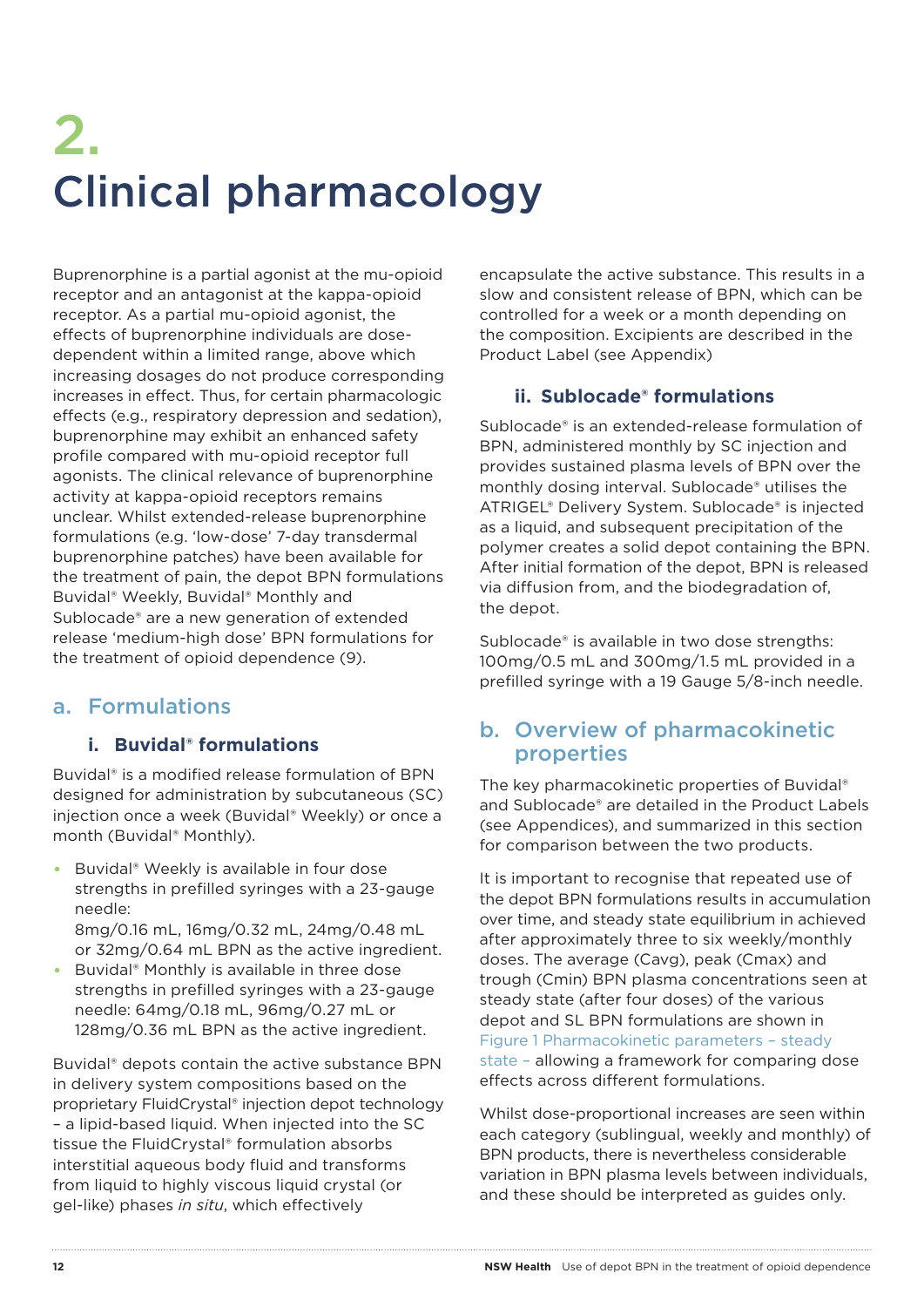Brain imaging studies suggest that the suppression of signs and symptoms of withdrawal may require  $\geq$  50% μ opioid receptor occupancy (μORO), which is often associated with BPN plasma concentrations ≥ 1 ng/mL; whereas opioid blockade (defined as the inhibition of the positive subjective effects (i.e., drug liking) of exogenous opioids) appears to require higher proportion (e.g.  $\geq$  70-80%)  $\mu$ ORO, which is commonly associated with higher BPN plasma concentrations (e.g.  $\geq$  2-3 ng/mL (10, 11)). These plasma levels are generally achieved by all depot BPN formulations.

Whilst laboratory receptor-binding studies are of interest in our understanding of this treatment approach, they do not translate into clinical practice readily, and there is no clinical role for monitoring buprenorphine plasma levels as part

of patient care. At this time, there is an inability to routinely or meaningfully measure BPN plasma levels or to assess opioid receptor occupancy in clinical practice: few laboratories have the capacity to accurately quantify buprenorphine and norbuprenorphine levels, tests are not reimbursed by Medicare, requiring the patient or clinician to pay for the tests, and findings are very difficult to interpret – clinicians should focus more upon individual patient responses to treatment, with reviews of patient experience of withdrawal, cravings and continued substance use. Furthermore, continued heroin or other opioid use may be a result of inadequate BPN dose – but may also be related to social or other health issues, and dose is not the only factor to be considered.





However, it should be emphasised that plasma BPN levels only partially account for the clinical (pharmacodynamic) effects experienced by patients – such as prevention of opioid withdrawal and cravings, and blockade effects. A range of other factors impact upon the clinical effects of BPN and must be considered when titrating BPN doses to achieve desired clinical outcomes – including patient expectancy, concomitant medical (e.g., chronic pain, hepatic disease) and

psychiatric conditions, use of other opioids and substances, drug-drug interactions and adverse events and genetic variation. Whilst expected plasma concentrations routinely achieved with formulations can serve as a guide to the selection of BPN doses and formulation, regular clinical patient monitoring is required. As previously highlighted, therapeutic monitoring of BPN plasma levels in clinical practice is not recommended at this time.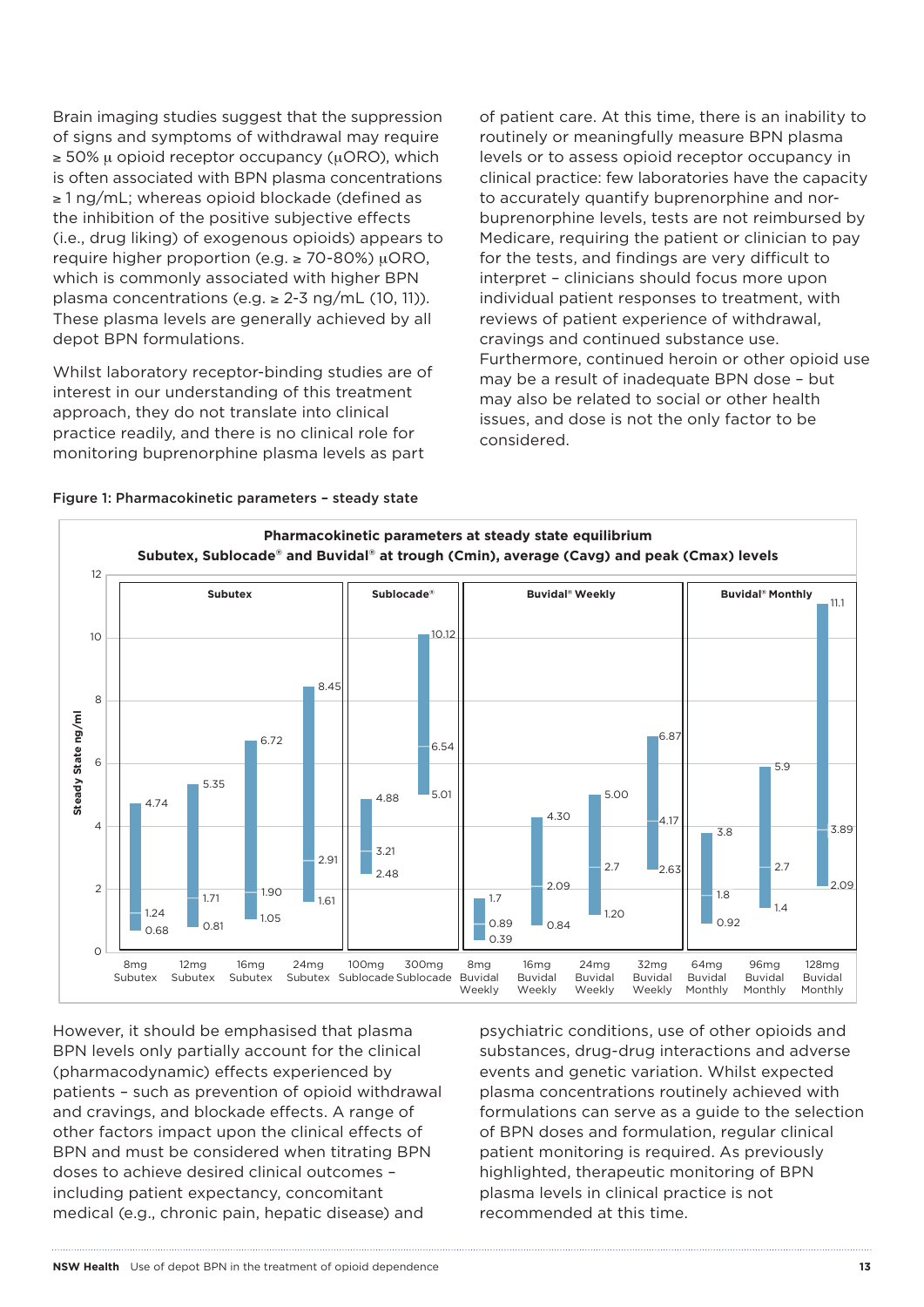#### **i. Absorption and onset of effects**

After SC injection, BPN peak concentrations are observed approximately 6-10 hours after the

Buvidal® Monthly injection, and approximately 24 hours after the Buvidal® Weekly and Sublocade® injections. After the initial BPN peak, the plasma BPN concentrations decrease slowly to a plateau.







#### **ii. Metabolism**

The metabolism of BPN is largely the same irrespective of formulation. Variation in plasma terminal half-life and duration of effect is related to differences in the rate of release of BPN from the depot from the three different formulations. BPN is predominantly metabolised (N-dealkylation) by cytochrome P450 (CYP3A4) to the active metabolite norbuprenorphine, and both parent molecule and metabolite then undergo glucuronidation. Subcutaneous administration of depot BPN results in significantly lower plasma concentrations of norbuprenorphine metabolite compared to SL BPN, due to avoidance of firstpass metabolism invariably seen with some oral swallowing of sublingual doses.

#### **iii. Elimination and duration of effects**

The slow release of BPN from the depot formulations results in extended duration of action of these products. The terminal plasma half-life of single doses of the depot formulations are:

- Buvidal<sup>®</sup> Weekly: 3 to 5 days
- Buvidal<sup>®</sup> Monthly: 19 to 25 days
- Sublocade®: 43 to 60 days

With repeated dosing, BPN plasma levels accumulate until steady state equilibrium is achieved typically by the five half-lives of dosing, and needs to be considered when adjusting doses during the first few weeks or months of treatment. For Buvidal® this typically means after the fourth dose (one month for Buvidal® Weekly, 4 months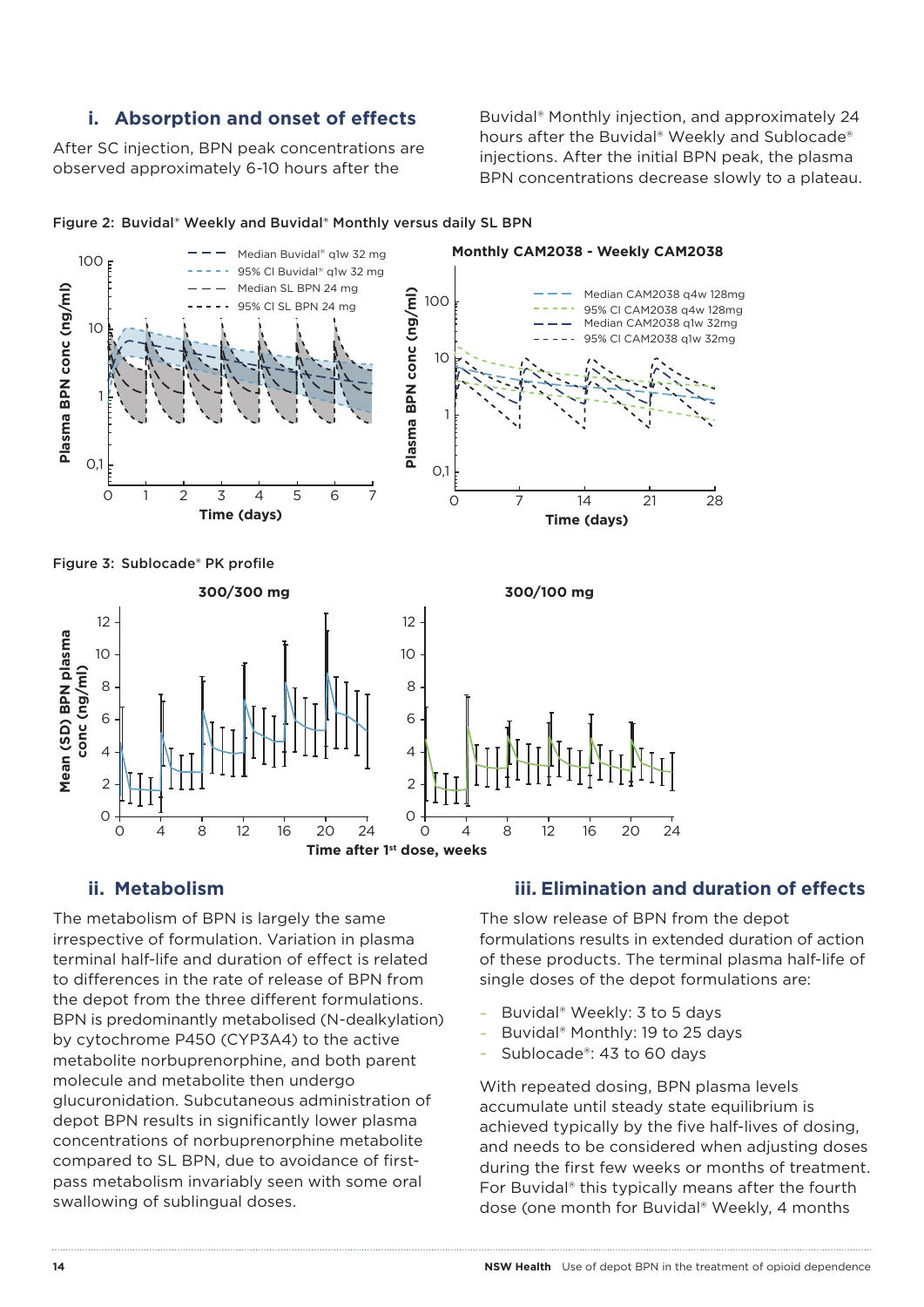for Buvidal® Monthly). For Sublocade® this means after the 6<sup>th</sup> month of the 300/300 regimen and however steady state is reached in the second month of the 300/100 mg regimen due to the loading effect of the first two 300 mg doses. The clinical effects of discontinuing depot BPN dosing will depend upon the formulation administered (weekly or monthly), the dose of depot administered (longer duration with higher doses), and the duration of treatment (whether steady state has been achieved following multiple doses).

Model simulations and clinical experience indicate that steady-state BPN plasma concentrations decrease slowly over time following the last injection and remain at therapeutic levels for extended periods – potentially up to 12 weeks (Buvidal® Monthly, Sublocade® 100mg) or up to 20 weeks (Sublocade® 300mg). The prolonged duration of effects of depot formulations may impact upon the (delayed) emergence of withdrawal symptoms, experience of adverse events, drug-drug interactions, and transitioning onto other opioid medications (e.g. SL BPN, methadone). It may also result in delayed 'reduction' of tolerance to opioids and be protective against overdose following resumption of heroin or other opioid use.

#### **iv. Withdrawal, cravings, opioid blockade**

Clinical trials indicate that both Buvidal® (7) and Sublocade® (8) are effective in reducing opioid withdrawal and cravings for opioid use. Withdrawal from stopping Buvidal® or Sublocade® are described in Section Depot BPN studies

'Opioid blockade' is defined as the inhibition of the positive physiological and subjective effects (i.e. drug liking) of exogenous opioids, and is achieved by BPN by its greater affinity for mu opioid receptors than conventional opioids such as morphine, heroin, methadone, oxycodone. The blockade of subjective opioid effects has been demonstrated with laboratory hydromorphone challenge studies with Buvidal® Weekly and Sublocade® products. These studies are summarised in the Appendix *Depot BPN Studies* 

## c. Side effects and safety issues

#### **i. Adverse events**

Side effects of depot BPN are similar to the known safety profile of BPN administered sublingually (2) (1), with the exception of adverse events related to injection of the drug (12). Readers are referred to product labels (see Appendices) for detailed information.

#### Table 2: Depot BPN Adverse Events

|                                       | <b>Buvidal® PI</b> | Sublocade <sup>®</sup> Pl |  |  |  |
|---------------------------------------|--------------------|---------------------------|--|--|--|
| Injection site related adverse events |                    |                           |  |  |  |
| Pain                                  | 8.9%               | 7.2%                      |  |  |  |
| Pruritus                              | 6.1%               | 6.6%                      |  |  |  |
| Induration                            | 2.3%               | 1.4%                      |  |  |  |
| Bruising                              | 0.5%               | 0.7%                      |  |  |  |
| Cellulitis                            | 0.5%               | 0.4%                      |  |  |  |
| Swelling                              | 4.2%               | 0.7%                      |  |  |  |
| Erythema                              | 5.6%               | 4.7%                      |  |  |  |
| <b>Systemic adverse events</b>        |                    |                           |  |  |  |
| Nausea                                | 7.0%               | 8.0%                      |  |  |  |
| Vomiting                              | 4.2%               | 5.5%                      |  |  |  |
| Headache                              | 7.7%               | 8.5%                      |  |  |  |
| Constipation                          | 7.5%               | 8.0%                      |  |  |  |

NB: this is not a head to head study – data has been taken from studies with different reporting frameworks (see PIs in Appendix for details)

#### **ii. Contraindications**

Buvidal® Weekly or Buvidal® Monthly should not be administered to anyone hypersensitive to BPN (see below) or any of the excipients [phosphatidyl choline [soybean], glyceryl dioleate and ethanol anhydrous (in Buvidal® Weekly), and N-methyl-2 pyrrolidone (in Buvidal® Monthly)].

Sublocade® should not be administered to patients who have been shown to be hypersensitive (see below) to BPN or any component of the ATRIGEL® delivery system.

The features of hypersensitivity to BPN include rashes, hives, and pruritis. Most serious reported cases have involved bronchospasm, angioneurotic oedema, and anaphylactic shock. *It should be noted that hypersensitivity to buprenorphine is very rare.*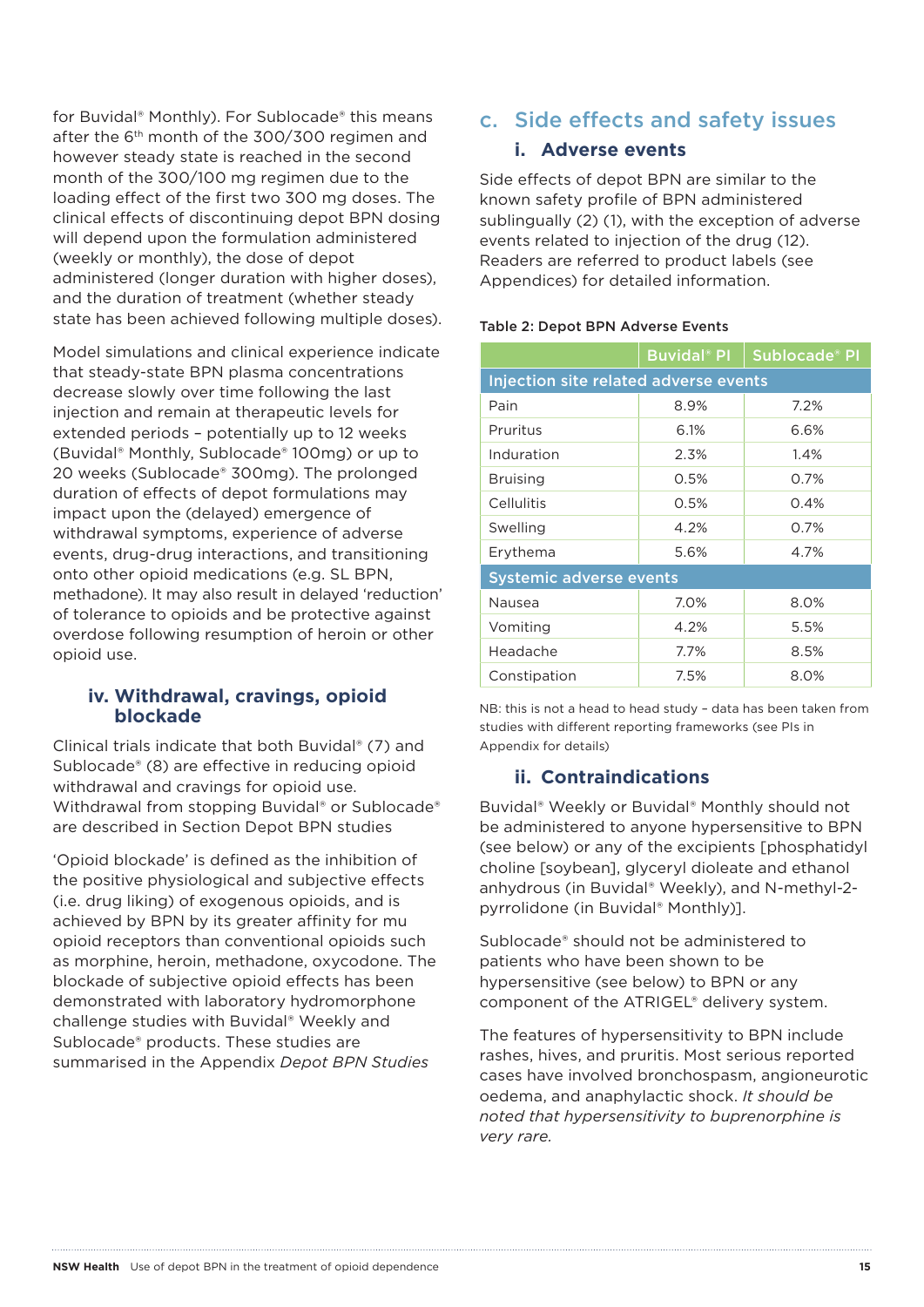## d. Special Warnings

#### **i. Risk of serious harm or death with intravenous administration**

Care must be taken to avoid inadvertent injection of depot BPN into a blood vessel or intradermally (into the skin). Intradermal injection may result in severe inflammation and local infection. Intravenous injection presents significant risk of serious harm or death as depot BPN forms a depot upon contact with body fluids. Animal studies suggest that occlusion, local tissue damage, and thrombo-embolic events, including life threatening pulmonary emboli, may occur if administered intravenously.

#### **ii. Risk of respiratory and central nervous system (CNS) depression**

BPN has been associated with life-threatening respiratory depression. Use depot BPN with caution in patients with significantly compromised respiratory function (e.g. chronic obstructive pulmonary disease, cor pulmonale, decreased respiratory reserve, hypoxia, hypercapnia, or pre-existing respiratory depression). Due to its extended-release, if depot BPN is discontinued as a result of compromised respiratory function, monitor patients for ongoing BPN effects for several months.

#### **iii. Precipitation of opioid withdrawal in patients dependent on full agonist opioids**

BPN may precipitate opioid withdrawal signs and symptoms in persons who are currently physically dependent on full opioid agonists such as heroin, morphine, or methadone, if the first dose of BPN is initiated before the effects of the full opioid agonist have subsided (1, 2). Initiation of BPN treatment with SL BPN for period of 7-days or more removes risks of precipitated withdrawal on initiating depot BPN especially for patients on long acting opioids e.g. methadone. Verify that patients have tolerated and are stabilised on daily SL BPN for at least 7-days before commencing treatment with depot BPN.

If initiating depot BPN (Buvidal® only) directly from opioids other than SL BPN (See Section Initiating directly to Buvidal<sup>®</sup> (CS)) - there is a potential risk of precipitated withdrawal following the first dose of depot BPN if the patient is not in opioid withdrawal at time of first dose, and/or the

patient has not disclosed recent use of long acting opioids such as methadone. Whilst the slow onset of effects of the depot injections (Tmax 6-10 hours for Buvidal® Monthly; 24 hrs for Buvidal® Weekly, Sublocade®) suggests that precipitated withdrawal is unlikely to occur when initiating depot treatment, caution should be always exercised, with the first depot injection delayed until the patient is experiencing features of opioid withdrawal (e.g. a Clinical Opioid Withdrawal Scales (COWS) score ≥ 12) (2) Section A4). A 'test dose' of SL BPN (e.g. 4 or 8mg) may be warranted to exclude precipitated withdrawal if there are any clinical concerns, with commencement of depot BPN 2 or more hours later after the risk of precipitated withdrawal has been negated.

#### **iv. Managing risks from concomitant use of benzodiazepines or other CNS depressants**

Depot BPN provides higher average blood levels over a weekly or monthly period compared to the daily changes in BPN blood levels with SL BPN (see *Overview of pharmacokinetic properties*). Concomitant use of BPN with Central Nervous System (CNS) sedatives (e.g. alcohol, benzodiazepines, TCAs, gabapentinoids and antipsychotic medications), increases the risk of adverse reactions, including overdose, respiratory depression, and death. It remains unclear whether these risks are increased or reduced with depot BPN compared with SL BPN treatments.

Options include the stabilisation, reduction or cessation of benzodiazepines or other CNS depressants (usually through a monitored and gradual taper (2), or decreasing the doses of other sedative medications to the lowest effective dose. Alternative medications and non-pharmacologic treatments for anxiety or insomnia should be considered. Ensure that other healthcare providers are aware of the patient's BPN treatment.

Consumer education regarding the risks of polysubstance use (including use of prescribed sedating medication), cautions regarding driving or operating machinery under such conditions, and the provision of take home naloxone interventions are important risk mitigation approaches.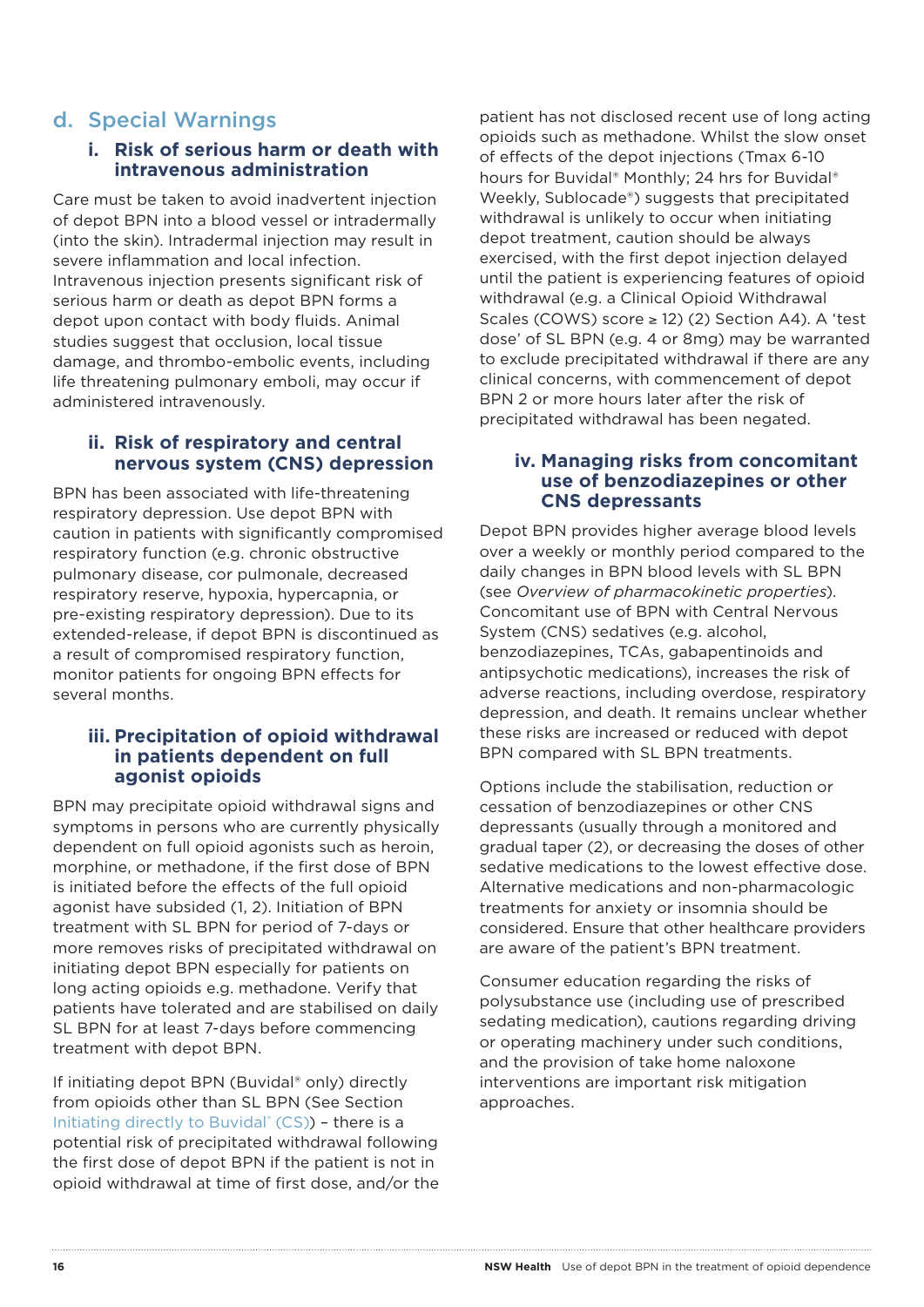#### **v. Hepatitis, hepatic events and liver disease**

Moderate or severe hepatic impairment (Child Pugh B or C) slows down hepatic metabolism of BPN, resulting in higher plasma levels (estimated at 1.6 greater in Child B, 2.8 times greater Childs C) (13) and longer half-lives. Furthermore, cases of cytolytic hepatitis and hepatitis with jaundice have been (rarely) observed in individuals using BPN. The spectrum of abnormalities ranges from transient asymptomatic elevations in hepatic transaminases to case reports of hepatic failure, hepatic necrosis, hepatorenal syndrome, hepatic encephalopathy and death. In many cases, other causes of pre-existing liver disease (e.g. viral hepatitis, use of other potentially hepatotoxic drugs such as alcohol) may have played a causative or contributory role. Acute hepatitis has been reversed on BPN cessation in some cases, but not others.

The effect of hepatic impairment on the pharmacokinetics of depot BPN has not been studied. Due to the long-acting nature of the product, adjustments to depot BPN dosages are not rapidly reflected in plasma BPN levels. Because BPN levels cannot be rapidly decreased, patients with *pre-existing moderate to severe hepatic impairment* (e.g. Child-Pugh B or C) *are not candidates for treatment with depot BPN*.

An assessment of hepatic function (including clinical examination and liver function tests) prior to treatment initiation with depot BPN is recommended if there are any concerns regarding pre-existing liver disease (e.g. viral hepatitis, alcohol use disorder). Where a patient is identified as having clinically relevant liver disease (more than a mild elevation of LFTs), then an extended period of treatment with SL BPN (e.g. one to three months) allows for monitoring of liver function to ensure that BPN does not worsen hepatic function, and for titration of BPN dose, prior to initiating depot BPN treatment.

Lower initial dose depot BPN dosing schedule (e.g. Buvidal® 8mg – 16mg weekly, 64mg monthly or Sublocade® 100mg monthly injections) should be considered for patients with significant hepatic impairment. Regular monitoring of liver function should occur for patients with persistent and severe liver disease whilst being treated with depot BPN (e.g. clinical examination, liver function tests 2 to 4 weeks early in treatment, and at 3-6 month intervals once stabilised), and underlying

causes (e.g. viral hepatitis, alcohol use) should be examined. Patients who develop moderate to severe hepatic impairment while being treated with depot BPN should be monitored regularly for several months for signs and symptoms of toxicity or overdose that may be caused by increased BPN plasma levels. Sedation following the initial dose may occur with high doses (e.g. Sublocade® 300mg), and patient should be warned accordingly. Termination of depot BPN treatment may be warranted if a patient's hepatic function significantly deteriorates, and specialist consultation is recommended. In one case, surgical removal of the Sublocade® depot was followed by improvement in liver enzymes (See appendix Sublocade® prescribing information US).

#### **vi. Use in patients at risk of arrhythmia**

BPN has been observed to be associated with a prolonged QTc interval in some patients. Whilst in general, BPN should be avoided in patients with a history of long QT syndrome, or those taking Class IA antiarrhythmic medications (e.g. quinidine, procainamide, disopyramide), Class III antiarrhythmic medications (e.g. sotalol, amiodarone, dofetilide) or other medications that prolong the QT interval, existing evidence suggests that QTc prolongation and risk of arrhythmias appears to be greater with methadone, and commonly linked with other substance use, including alcohol, cocaine, and amphetamines. A risk-benefit decision should be made regarding opioid treatment for patients at risk of QT prolongation.

Key differences with depot BPN are that serum levels of BPN may be consistently higher than with SL BPN (see Overview of pharmacokinetic properties). For patients at risk, more intensive workup prior to and or monitoring whilst on depot BPN treatment may be required. For assessment and management see section 2.4.8 OAT Safety Issues – QT prolongation in the NSW Clinical Guidelines: Treatment of Opioid Dependence (1).

If there are significant concerns regarding BPN effects on QT prolongation, consider initiating and maintain treatment with SL BPN or weekly depot BPN treatment until all investigations (e.g. blood tests, ECG, 24hr-Holter) have been completed, as it is simpler to discontinue BPN using daily or weekly formulations.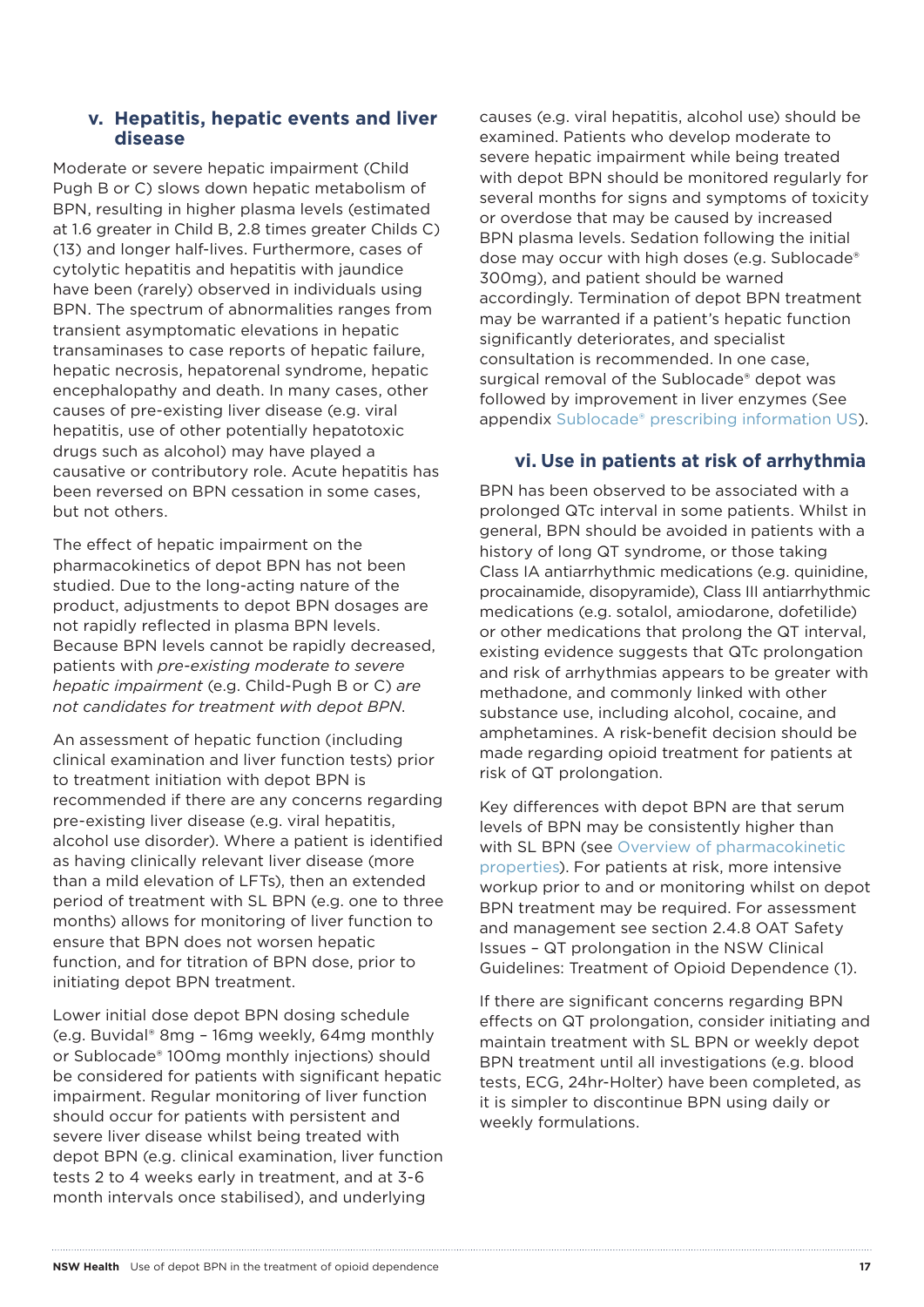#### **vii. Other medical conditions**

Significant medical conditions that warrant caution with the use of depot BPN include:

- Orthostatic hypotension
- Elevation of cerebrospinal fluid pressure
- Cholestasis
- Acute abdominal conditions
- Adrenal insufficiency
- Poor respiratory function

For details see the product information for Buvidal® and Sublocade® (Appendix Buvidal® Weekly product information AUS, Buvidal® Monthly product information AUS, Sublocade® product information AUS). Assessment and management of patients with these conditions may require additional monitoring, consideration of the underlying aetiology and management plans. Where BPN treatment is required in patients with acute medical conditions such as those listed above, it may be prudent to use sublingual BPN treatment until the impact of BPN has been assessed, enabling easier dose titration and avoiding prolonged plasma levels from depot injections (that cannot be reversed)

### **viii. Driving, operating machinery**

BPN may impair the mental or physical abilities required for the performance of potentially dangerous tasks such as driving a car or operating machinery. BPN plasma levels accumulate during the first four doses of Buvidal® and two (300/100mg) and six (300/300mg) doses with Sublocade®. Patients should be cautioned about driving or operating hazardous machinery until the prescriber and patient are satisfied that depot BPN does not adversely affect their ability to engage in such activities. People on a stable dose may not be at higher risk, providing the dose has been stabilised over some months and they are not using other impairing drugs.

Jurisdictional regulations on fitness to drive should also be considered.

A procedural outline "The Managing Driving Safety Awareness for At Risk Clients" template is available at: https://www.health.nsw.gov.au/aod/ professionals/Pages/driver-safety-exampletemplate.aspx

### **ix. Contraception advice**

Women on buprenorphine should be provided with advice regarding contraception as part of routine care when commencing opioid treatment and on an ongoing basis during treatment (Sec A.4.2 and A.7).

#### **x. Pregnancy, breastfeeding and neonatal opioid withdrawal syndrome**

BPN is a first line treatment (alongside methadone) for the treatment of opioid dependence in pregnancy (1, 14-16). BPN and methadone treatment, provided with adequate antenatal care, are associated with reduced maternal heroin use, reduced fetal death, increased neonatal birth weight and decreased premature delivery (14, 16). In 2018, the TGA product listing of SL BPN (both Subutex and Suboxone) changed so that pregnant and breastfeeding are no longer contraindications in Australia (17, 18) and are listed as Category C medications in pregnancy (as is methadone).

There is a lack of research data on the safety and effectiveness of depot BPN formulations in pregnancy and breastfeeding. While BPN is the principal component of depot BPN, two principal differences exist compared to SL BPN:

- Higher and more stable maternal blood levels of BPN than typically seen with sublingual BPN treatment
- Excipients in Buvidal® Weekly, Buvidal® Monthly and Sublocade®.

The individual risk and benefits of continuing any medication, and other medication options should be considered during pregnancy. Pregnant women on depot BPN may be transferred to SL BPN. However, there may be clinical situations where pregnant women may not easily transfer to SL BPN (e.g. lack of access to daily sublingual treatment dosing) or it may be considered that a pregnant women is more likely to remain stable on depot BPN rather than transferring to sublingual treatment (i.e. the risks of transfer to sublingual treatment may outweigh the expected benefits).

Depot BPN should be used during pregnancy only if the potential benefit justifies the potential risks to the mother and baby. Refer appendix Pregnancy Statement – Checklist for a checklist to continue on depot BPN during pregnancy.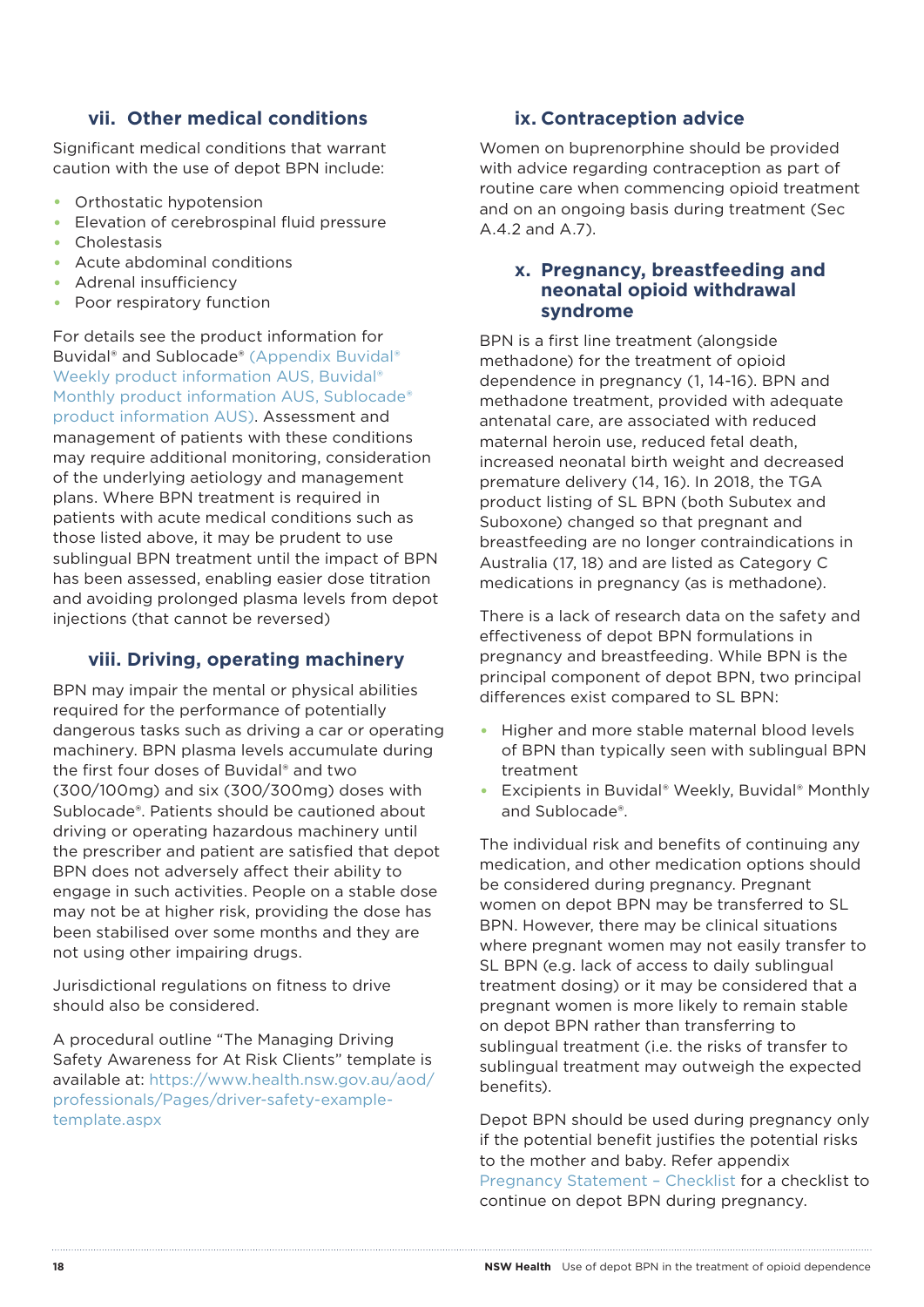N methyl 2 pyrrolidone (NMP) is an excipient in Buvidal® Monthly and Sublocade®. Buvidal® Weekly does not contain NMP.

NMP is listed under the Australian Standard For The Uniform Scheduling Of Medicines And Poisons (19) under schedule 5: Substances with a low potential for causing harm, the extent of which can be reduced through the use of appropriate packaging with simple warnings and safety directions on the label. However, the levels of NMP in both Buvidal® Monthly and Sublocade® are less than the threshold for listing in this schedule (i.e. less than 25% of the product).

Whilst the mutagenic potential of NMP is weak. there is preclinical evidence of toxicity of NMP on rats and other animals, including decrease in fetal weight. A dose response effect is preclinical studies is noted, with adverse effects not being reported at lower NMP levels. In animals models the no observed adverse effect level was 160 to 237 mg/kg body weight, depending on route and species (20).

There is a lack of human data on exposure to NMP during pregnancy. There is a single case report of NMP exposure during pregnancy in a laboratory technician. The technician had repeated daily inhalation exposure to NMP from early pregnancy with direct dermal contact through a solvent spill at week 16. At week 20 IUGR was noted. At week 31 the technician delivered a stillborn baby. It is not possible to establish a causal relationship of NMP exposure during pregnancy and the stillbirth in this case (21-23).

#### *a) Buvidal®*

Pregnancy and breastfeeding are listed as a contraindications to Buvidal*®* Weekly and Buvidal*®*  Monthly in the Australian product information (3, 4).

Buvidal® Weekly contains BPN and soy phosphatidyl choline [soybean], glyceryl dioleate and anhydrous alcohol. Soybean phosphatidylcholine is a refined lipid product but can contain traces of soya protein. Hypersensitivity to soybean produced products is a known, but very rare, adverse event in the general population (24). There are no current concerns regarding exposure to glyceryl dioleate or soy phosphatidyl choline during pregnancy, indeed phosphadityl has been suggested as a supplement during pregnancy (25). The maximum level of ethanol in Buvidal® (weekly product, 32mg) is less than 100mg (note on standard

alcohol drink =*10g* of ethanol). According to EU regulations <100mg ethanol is not considered a concern for 'pregnant or breastfeeding women, children and high-risk groups such as patients with liver disease, or epilepsy' (ref – EMA/ CHMP/302620/2017 (25)).

Buvidal® Monthly contains BPN and soy phosphatidyl choline [soybean], glyceryl dioleate and N-methyl-2-pyrrolidone (NMP). For the amounts of NMP in Buvidal® Monthly see Table 3 List of Depot BPN excipients below.

Buvidal® Weekly and Buvidal*®* Monthly have been approved for use in pregnancy by the European Commission where benefits outweigh the risks. Pregnancy and breastfeeding are not listed as contraindications in the Buvidal® European product information.

#### *b) Sublocade®*

Sublocade® contains BPN and N-methyl-2 pyrrolidone (NMP) and Poly (DL-lactide-coglycolide) (PLGA/polyglactin). PLGA is a biodegradable polymer with minimal associated toxicity and is approved by the FDA and EMA in drug delivery systems in humans (27). There are no current concerns regards PLGA exposure during pregnancy in preclinical models (28, 29). For the amounts of NMP in Sublocade® see Table 3 List of Depot BPN excipients below. Pregnancy and breastfeeding are not listed as contraindications in the Australian Sublocade® product information or USA Sublocade® prescribing information. (See appendix Sublocade® product information AUS (30)). The SAMSHA TIP 63 recommends "*Women should be advised that the use of Sublocade® during pregnancy should be considered only if the benefits outweigh the risks*" (31).

#### *c) Neonatal withdrawal*

Neonatal opiate withdrawal syndrome – NOWS (also known as neonatal abstinence syndrome (NAS) is an expected and, potentially lifethreatening outcome (if not screened for, or treated) of prolonged opioid exposure during pregnancy. Advise pregnant women receiving opioid treatment with depot BPN of the risk of NOWS and ensure that appropriate treatment will be available as the onset and duration of NOWS may be longer (e.g. 24 to 48 hours after expected onset with SL BPN).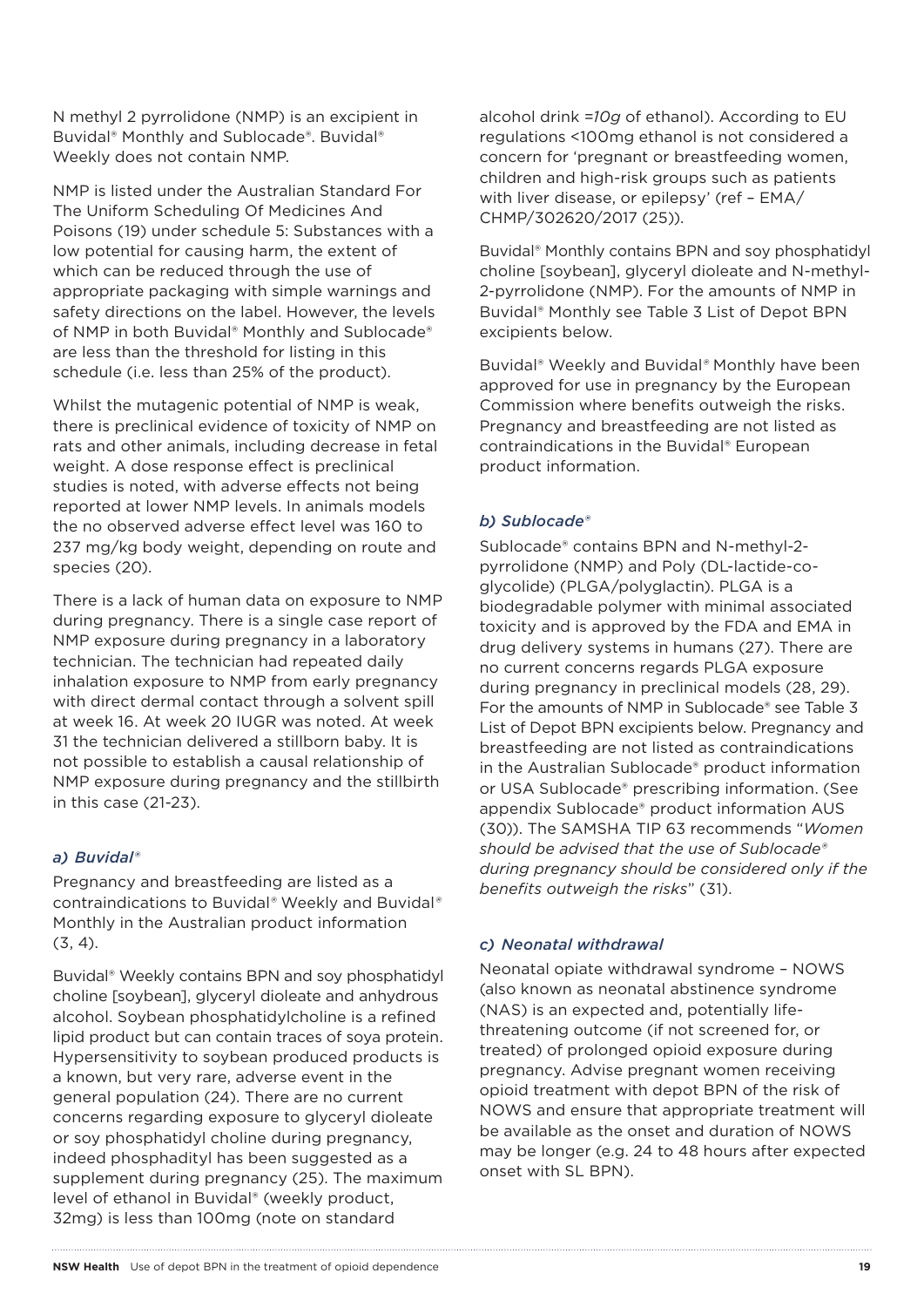#### Table 3: List of Depot BPN excipients

| <b>Excipient</b>                   | <b>Buvidal<sup>®</sup></b> Weekly | <b>Buvidal<sup>®</sup> Monthly</b> | <b>Sublocade®</b> |
|------------------------------------|-----------------------------------|------------------------------------|-------------------|
| soy phosphatidyl choline [soybean] | Yes                               | Yes                                |                   |
| glyceryl dioleate                  | Yes                               | Yes                                |                   |
| anhydrous alcohol                  | $100mq$                           |                                    |                   |
| N-Methylpyrrolidone                |                                   | 57-114 <sub>mg</sub>               | 278-833mg         |
| Poly(DL-lactide-co-glycolide)      |                                   |                                    | Yes               |

There are no data available to inform the onset, time course and severity of NOWS with depot BPN. While there is no further neonatal buprenorphine exposure following delivery, fetal buprenorphine exposure up until delivery may be higher than seen with SL BPN due to the different pharmacokinetic profile of depot BPN. Liaison with neonatologists/specialist paediatricians should occur regarding screening and treatment for NOWS for neonates exposed to depot buprenorphine during pregnancy.

Clinically it may be appropriate to monitor neonates for a longer period than seen with SL BPN exposure (e.g. 1-2 weeks).

#### *d) Breastfeeding*

Pregnancy and breastfeeding are listed as a contraindications to Buvidal® Weekly and Buvidal® Monthly in the Australian product information (3, 4). Serum level of BPN seen with depot treatment may be higher than seen with SL BPN treatment (refer section Overview of pharmacokinetic properties). However it is not anticipated that this will result in significantly higher BPN levels in breastmilk. While there is not a substantial literature regarding BPN exposure to infants due to breastfeeding (32) the developmental and health benefits of breastfeeding should be considered along with the mother's clinical need for depot BPN treatment and any potential adverse effects on the breastfed child from the drug or from the underlying maternal condition.

There may be clinical situations where breastfeeding women may not easily transfer to SL BPN (e.g. lack of access to daily sublingual treatment dosing) or it may be considered that a breastfeeding woman is more likely to remain stable on depot BPN rather than transferring to sublingual treatment (i.e. the risks of transfer to sublingual treatment may outweigh the expected benefits).

Depot BPN should be used during breastfeeding only if the potential benefits justifies the potential risks to the mother and baby.

Breastfeeding is not listed as a contraindication in the Buvidal® European product information, Australian Sublocade® product information or US Sublocade® prescribing information.

#### **xi. Drug–drug interactions (DDIs)**

A number of potentially clinically relevant DDIs exist with BPN (1, 2), product information for both Buvidal® and Sublocade®) indicate:

- Interactions with other opioids (precipitated withdrawal, blockade effects)
- Interactions that increase the risk of overdose – as occurs with alcohol, other opioid drugs, benzodiazepines, tricyclics antidepressants, sedating antipsychotics and antihistamines) or through reductions in hepatic metabolism (Cytochrome P450 interactions) resulting in increased BPN plasma levels

Many of these DDIs are difficult to predict in advance, and generally require clinical monitoring and dose adjustment. However, the prolonged duration of effects of the depot BPN formulations makes sudden cessation of BPN and/or titration of BPN doses more difficult than when using SL BPN. If there are significant concerns regarding the clinical impact of DDIs, a period of treatment with SL BPN is recommended, enabling more refined dose adjustments.

A summary of the key drug-drug interactions, with recommendations regarding management. are described in Appendix Drug drug Interactions (DDIs).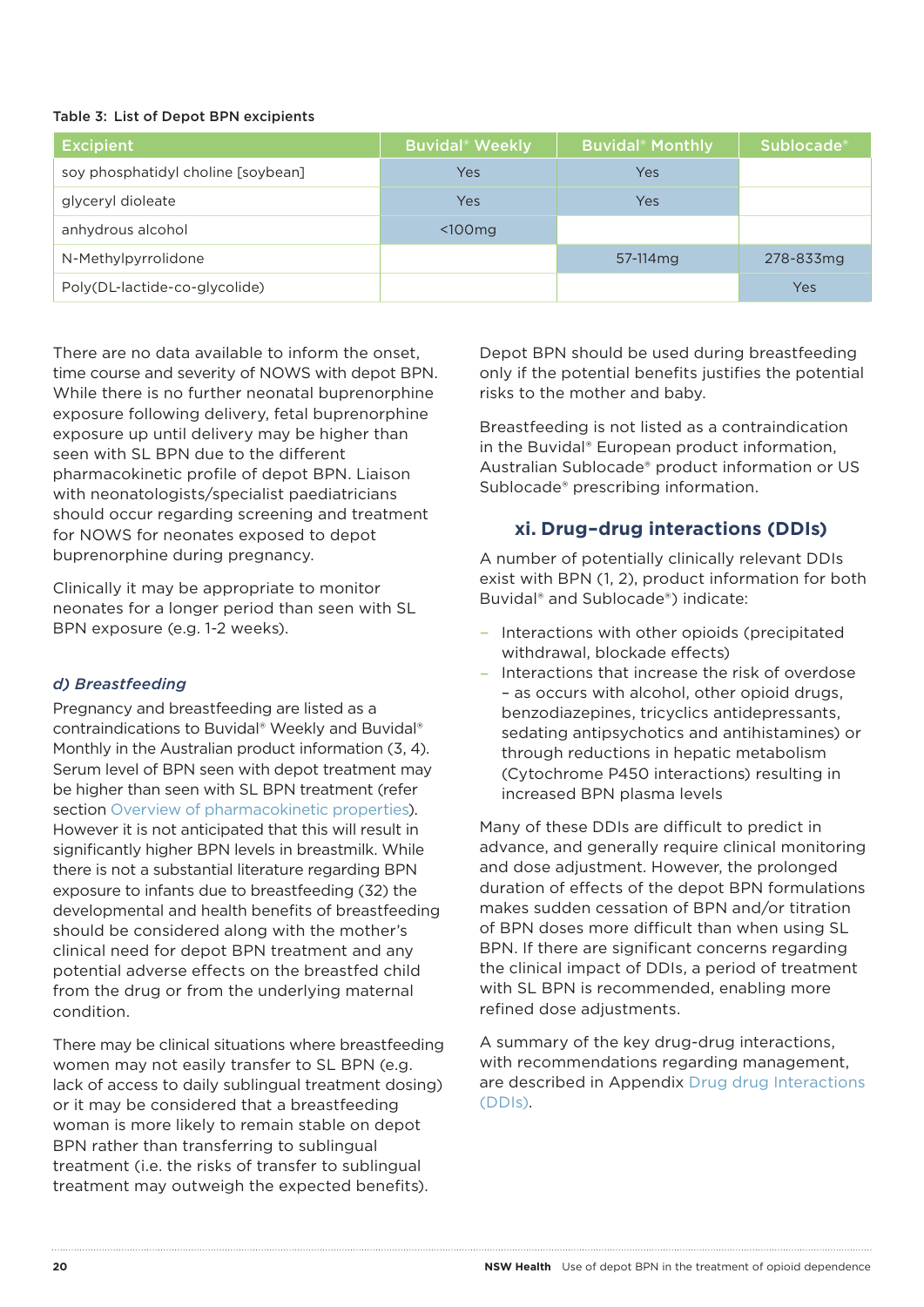## 3. Providing treatment with depot BPN

## a. Selecting treatment options

Opioid dependence is often associated with other harmful patterns of substance use (e.g. alcohol, amphetamines, benzodiazepines, cannabis, tobacco), and other medical, psychiatric and social problems. Addressing these issues involves coordinated treatment with other health and social service providers over an extended period.

OAT (e.g. with methadone or BPN) has been demonstrated to be a safe and effective treatment approach for addressing opioid dependence and provides the opportunity to engage patients with other health and psychosocial interventions. The key elements of OAT are:

- safe and effective use of medicine
- regular clinical reviews and monitoring
- participation in psychosocial interventions
- addressing medical, psychiatric and social comorbidities

Treatment with depot BPN formulations potentially challenges the way in which the components of OAT services are co-ordinated and structured. Conventional OAT with methadone and SL BPN treatment usually involves frequent attendance for (supervised) dosing, providing the opportunity to schedule regular clinical reviews, medical appointments and psychosocial interventions (e.g. counselling). For example, National Guidelines for Medication Assisted Treatment of Opioid Dependence (2) suggest regular and frequent (e.g. weekly) clinical reviews during the initial stages of treatment, during which medication doses and adverse events are reviewed, comprehensive assessments of comorbidities are completed, and therapeutic rapport between client and service providers is developed.

The less frequent dosing with depot BPN formulations may require a different approach to structuring clinical reviews, psychosocial interventions and treatment care planning.

One option may be to consider using the weekly depot BPN formulation (Buvidal® Weekly) when commencing treatment (e.g. for the first two to four weeks) until clinicians and patients become more familiar with depot BPN treatment and individual patient's treatment needs are clarified. It is also possible, however, to commence OAT with monthly BPN formulations (i.e. Buvidal® Monthly or Sublocade®). Even though the monthly BPN formulations are intended for 4 weekly injection intervals, clinicians may aim to schedule more frequent clinical reviews for patients initiating OAT or during periods of clinical instability, during which assessment, care planning activities and psychosocial interventions are scheduled. These issues should be discussed with individual clients when considering the choice of depot versus SL BPN treatment, and when developing treatment plans with clients. It should be emphasised that safe and effective OAT is more than the provision of medication, and that regular reviews, treatment planning, and psychosocial interventions are important elements of OAT.

Depot BPN treatment, (i.e. Buvidal® Weekly, Buvidal® Monthly and Sublocade®) is indicated for treatment of opioid dependence within a framework of medical, social and psychological support*.* In this context medical support may be provided by a medical practitioner (general practitioner, addiction medicine specialist, addiction psychiatrist or other medical practitioner) in conjunction with other clinical staff (e.g. nursing staff) providing depot medication injections. Social and psychological support may be provided by medical, nursing and/or other staff (including drug and alcohol workers, pharmacists, psychologists and other disciplines) depending on patient needs and resources available.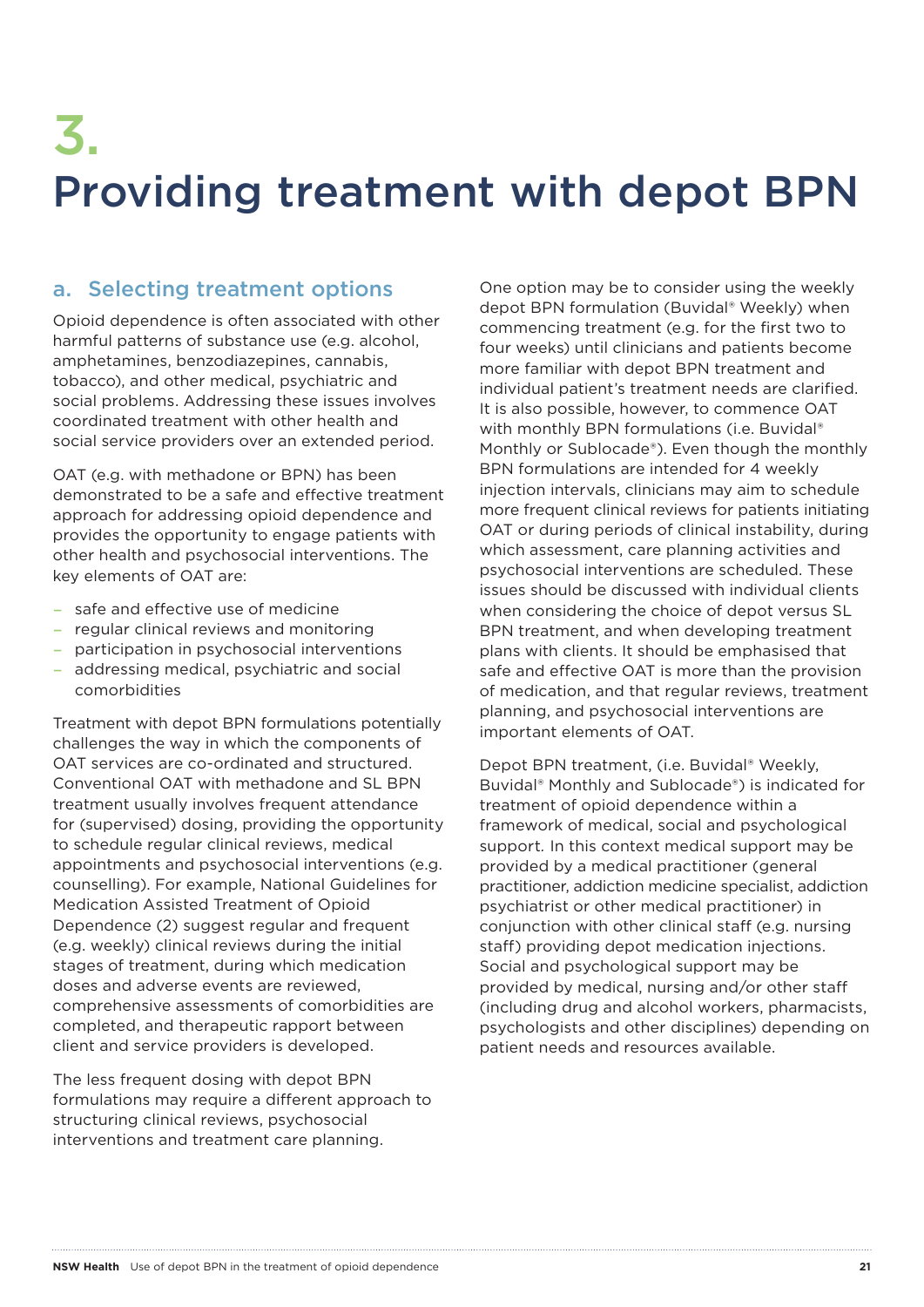## b. Assessment and treatment planning

A comprehensive assessment is an essential component of safe and effective treatment, and aims to identify the pattern of substance use, key medical, psychiatric and social complications, and examine patient treatment goals and preferences. Assessment may take several appointments to complete the assessment. Details regarding assessing clients for OAT are described in national and local guidelines (1, 2).

Treatment planning needs to involve the patient, reflecting their preferences, circumstances and case complexity. It also often involves coordination across multiple health and welfare providers. A treatment care plan that addresses the patient's substance use, physical and mental health and social issues should be developed and documented for patients.

Informed consent is important in this area of health care. Patients should understand the implications of different treatment options, including potential risks and benefits, side effects, financial and other commitments. Patients should be provided with written information, and opportunities to ask questions regarding treatment options. Alternative communication methods may be required for patients with cognitive impairment, language and cultural factors.

## c. Client and clinician factors in choosing depot BPN compared with other OAT options

Research evidence and clinical experience supports the conclusion that both methadone and BPN are safe and effective in the treatment of opioid dependence. Key factors in choosing between methadone and BPN medications are described in National (S A.4.1) (2) and local guidelines, and include patient factors such as prior experience with medications, adverse events, DDIs, overdose risks, and in some cases logistic factors such as more flexible dosing options with BPN (alternate day dosing, unsupervised dosing) than methadone, which may in turn impact upon the inconvenience and cost of treatment for patients. Clinician factors may also play a part in choosing between methadone and BPN (e.g. accreditation of medical practitioner to prescribe one medication over another).

There is minimal research evidence to guide decisions regarding the choice between the depot BPN formulations (Buvidal® Weekly, Buvidal® Monthly and Sublocade®) and SL BPN treatment, and individual patient and clinician factors need to be considered (see There is minimal research evidence to guide decisions regarding the choice between the depot BPN formulations (Buvidal® Weekly, Buvidal® Monthly and Sublocade®) and SL BPN treatment, and individual patient and clinician factors need to be considered (see Table 4 Differences between SL and depot BPN (Buvidal® and Sublocade®)).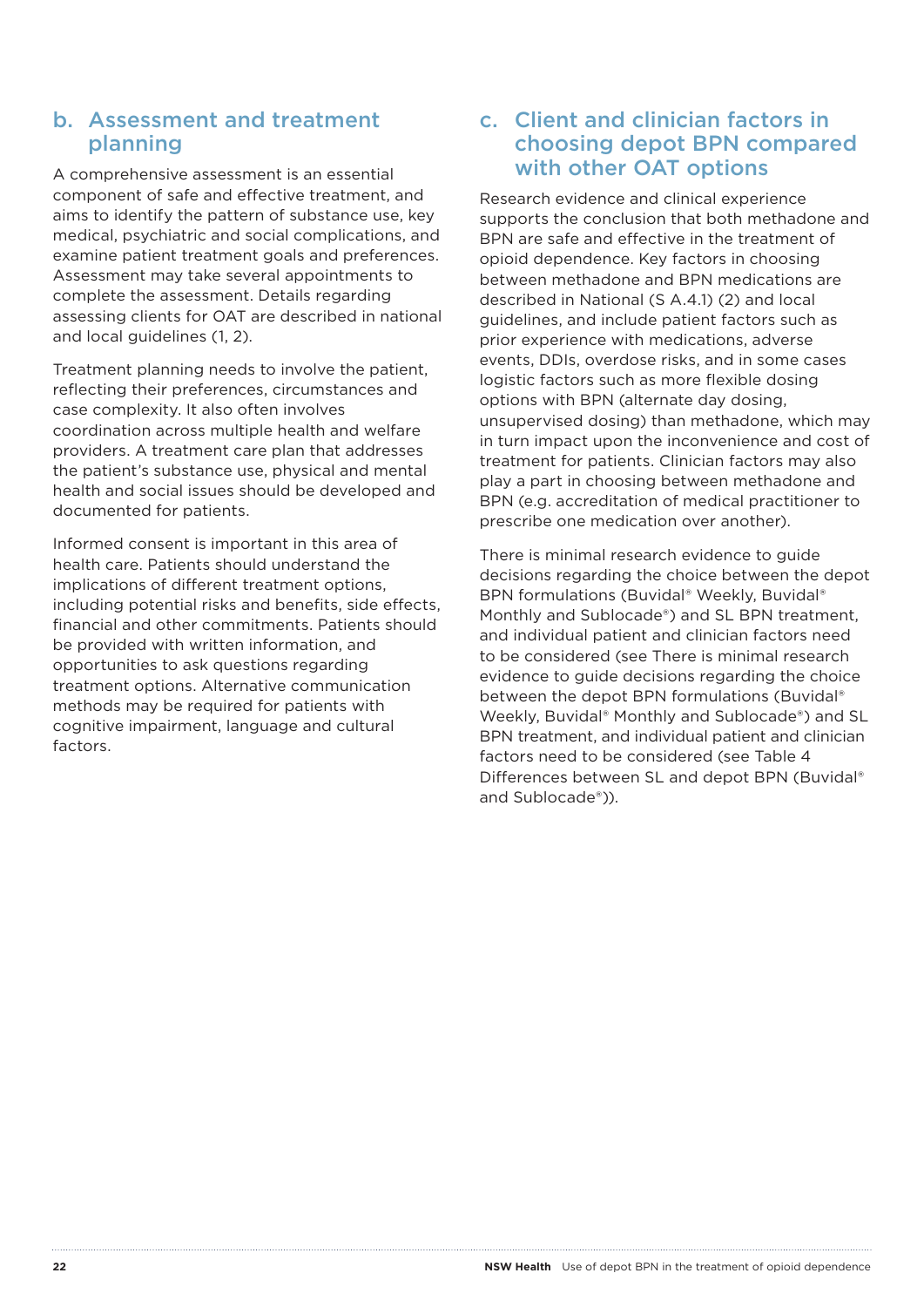|                                         | formulations<br>Sublingual                                                                                                                                                                                                                                                                                                                                                                                                                                                      | (weekly and monthly depot<br><b>Buvidal®</b><br>BPN)                                                                                                                                                                                                                                                                                                                                                                      | Sublocade® (monthly depot BPN)                                                                                                                                                                                                                                                                                                           |
|-----------------------------------------|---------------------------------------------------------------------------------------------------------------------------------------------------------------------------------------------------------------------------------------------------------------------------------------------------------------------------------------------------------------------------------------------------------------------------------------------------------------------------------|---------------------------------------------------------------------------------------------------------------------------------------------------------------------------------------------------------------------------------------------------------------------------------------------------------------------------------------------------------------------------------------------------------------------------|------------------------------------------------------------------------------------------------------------------------------------------------------------------------------------------------------------------------------------------------------------------------------------------------------------------------------------------|
| Convenience<br>of dosing                | dosing at the onset of treatment, with increasing<br>Alternate-day and three-day dosing are options<br>dosing according to a risk - benefit assessment.<br>nent<br>ineffective in patients on high daily doses (e.g.<br>access to take-away doses and unsupervised<br>with SL BPN formulations require supervised<br>đ<br>local jurisdictional level. In principle, treatr<br>OAT dosing requirements are determined<br>for some patients - however are often<br>24mg or more). | Depot BPN dosing will greatly reduce the need for regular attendance at a pharmacy<br>clinic for doses. This may be particularly relevant for those who are unable to attend<br>regularly for dosing (e.g. travel, work, childcare, mental health and homelessness)                                                                                                                                                       |                                                                                                                                                                                                                                                                                                                                          |
| BPN<br>If on current<br>low S/L<br>dose | BPN doses (<4mg) may be unwilling to increase<br>BPN<br>Patients effectively treated with low daily SL<br>their 'BPN levels' by transitioning to depot<br>- particularly monthly products.                                                                                                                                                                                                                                                                                      | broadly equivalent to 2-6mg SL BPN daily;<br>The lowest Buvidal® Weekly dose (8mg) is<br>SL BPN doses (<4mg) may be unwilling to<br>to monthly depot doses, and consider use<br>Patients effectively treated with low daily<br>increase their BPN levels by transitioning<br>whilst the lowest Buvidal® Monthly dose<br>(64mg) is broadly equivalent to 8-10mg<br>of Buvidal® Weekly for these patients.<br>BPN SL daily. | 100mg doses are equivalent to moderate (e.g.<br>Patients effectively treated with low daily SL<br>>8mg) SL BPN doses, with the 300mg dose<br>increase their BPN levels by transitioning to<br>Sublocade®, and Buvidal® should be the<br>BPN doses (<8mg) may not be keen to<br>preferred depot medication.<br>equivalent to doses >16mg. |
| exposure and<br>experience<br>Previous  | have a period of SL treatment that is sufficient<br>to establish if there are any ongoing concerns<br>Patients with no prior BPN exposure should                                                                                                                                                                                                                                                                                                                                | made after the initial 7-days of SL treatment, or directly to Buvidal® products.                                                                                                                                                                                                                                                                                                                                          | events or DDIs that will be relevant to them, and transition to depot BPN can be confidently<br>Patients with prior BPN treatment should have a good understanding of any likely adverse                                                                                                                                                 |
| with BPN                                | $\overline{a}$<br>with BPN treatment (adverse events, DDIs)<br>generally be established rapidly with SL B<br>warranting its discontinuation. This can<br>(e.g. within seven days)                                                                                                                                                                                                                                                                                               | initial SL BPN treatment, enabling direct<br>initiation where SL BPN treatment is not<br>There is evidence for inducting patients<br>directly on to Buvidal® Weekly without<br>preferred.                                                                                                                                                                                                                                 |                                                                                                                                                                                                                                                                                                                                          |
| between<br>Duration<br>doses            | BPN lasts 24 hrs, second and third daily<br>dosing available<br>5                                                                                                                                                                                                                                                                                                                                                                                                               | Buvidal® Monthly enables dosing every 3-5<br>Buvidal® Weekly enables dosing every 5-9<br>days (and possibly up to 14 days for some<br>weeks (and possibly up to 8 weeks for<br>Individual variation will occur<br>some patients)<br>patients)                                                                                                                                                                             | Sublocade® enables dosing every 26 to<br>Individual variation will occur<br>42 days or longer.                                                                                                                                                                                                                                           |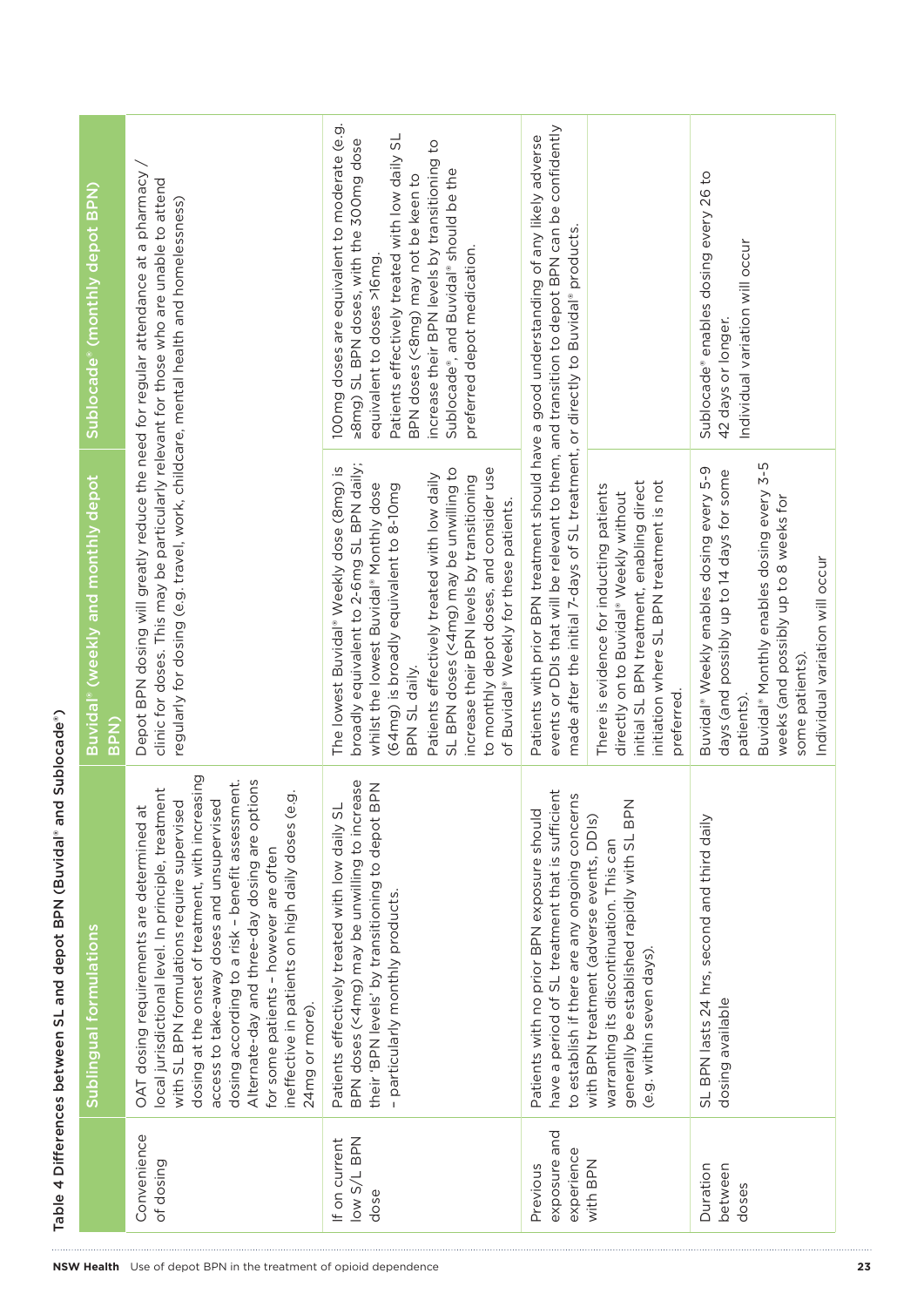| In general, adverse events to BPN are similar for both SL and depot BPN, with the exception of injection related adverse events - which tend to<br>However, after a risk benefit discussion it may be appropriate for pregnant / breastfeeding<br>buprenorphine, and consequent risks of opioid and other drug use to the developing fetus,<br>Moderate or severe injection related adverse events that do not spontaneously resolve are<br>stabilised on SL BPN, allowing for assessment and management of adverse events before<br>women to continue weekly depot BPN treatment. The risk of destabilizing and relapse by<br>Due to the lack of research data on the outcomes of pregnant women and their offspring<br>a reason to discontinue depot BPN and transition to SL BPN treatment. Ensure good SC<br>switching to sublingual in a pregnant patient who had been progressing well on depot<br>If there are concerns regarding BPN related adverse events, particularly dose related<br>adverse events (e.g. severe hepatic disease), patients should be initially treated and<br>during depot BPN treatment, transfer to SL BPN treatment should be considered.<br>easier dose titration (and discontinuation if required).<br>often require frequent clinical reviews and interventions.<br>require more frequent monitoring than can<br>Consider Buvidal® Weekly for patients that<br>attendance for patients on Buvidal®<br>Adherence may be linked to weekly<br>be achieved with monthly doses.<br>injection technique is occurring.<br>transitioning to depot BPN<br>need to be considered.<br>Weekly<br>methadone for opioid dependence in pregnancy<br>dispensing. This may be particularly relevant for<br>and<br>there are concerns regarding potential clinically<br>screened and treated for neonatal abstinence if<br>Australian clinical guidelines support the use of<br>$\frac{1}{2}$<br>provide an opportunity to better engage some<br>recommended for children exposed to opioids<br>Adherence with concomitant medications can<br>be enhanced through daily dosing or interval<br>patients taking medications that require high<br>Patients with unstable clinical presentations<br>Frequent attendance for SL BPN dosing can<br>It is easier to adjust the BPN dose and even<br>treatment suggests it should be preferred if<br>and during breastfeeding. Neonates should<br>In general, BPN DDIs are similar for both SL<br>The ease of dose adjustment with SL BPN<br>levels of adherence for effectiveness (e.g.<br>discontinue dosing when using SL BPN<br>antibiotics), or due to safety (e.g. other<br>SL BPN as a first line agent alongside<br>this emerges. Paediatric follow up is<br>be transient and mild in most cases.<br>psychoactive medications)<br>and other drugs in utero.<br>depot BPN formulations.<br>significant DDIs.<br>clients.<br>breastfeeding<br>Concomitant<br>Side effects<br>interactions<br>medication<br>psychiatric<br>Pregnancy<br>conditions<br>and social<br>Unstable<br>medical,<br><b>Xlddns</b><br>Drug<br>and<br><b>NSW Health</b> Use of depot BPN in the treatment of opioid dependence |  | Sublingual formulations | Sublocade® (monthly depot BPN)<br>Buvidal® (weekly and monthly depot<br><b>CNJB</b>         |
|---------------------------------------------------------------------------------------------------------------------------------------------------------------------------------------------------------------------------------------------------------------------------------------------------------------------------------------------------------------------------------------------------------------------------------------------------------------------------------------------------------------------------------------------------------------------------------------------------------------------------------------------------------------------------------------------------------------------------------------------------------------------------------------------------------------------------------------------------------------------------------------------------------------------------------------------------------------------------------------------------------------------------------------------------------------------------------------------------------------------------------------------------------------------------------------------------------------------------------------------------------------------------------------------------------------------------------------------------------------------------------------------------------------------------------------------------------------------------------------------------------------------------------------------------------------------------------------------------------------------------------------------------------------------------------------------------------------------------------------------------------------------------------------------------------------------------------------------------------------------------------------------------------------------------------------------------------------------------------------------------------------------------------------------------------------------------------------------------------------------------------------------------------------------------------------------------------------------------------------------------------------------------------------------------------------------------------------------------------------------------------------------------------------------------------------------------------------------------------------------------------------------------------------------------------------------------------------------------------------------------------------------------------------------------------------------------------------------------------------------------------------------------------------------------------------------------------------------------------------------------------------------------------------------------------------------------------------------------------------------------------------------------------------------------------------------------------------------------------------------------------------------------------------------|--|-------------------------|---------------------------------------------------------------------------------------------|
|                                                                                                                                                                                                                                                                                                                                                                                                                                                                                                                                                                                                                                                                                                                                                                                                                                                                                                                                                                                                                                                                                                                                                                                                                                                                                                                                                                                                                                                                                                                                                                                                                                                                                                                                                                                                                                                                                                                                                                                                                                                                                                                                                                                                                                                                                                                                                                                                                                                                                                                                                                                                                                                                                                                                                                                                                                                                                                                                                                                                                                                                                                                                                                     |  |                         |                                                                                             |
|                                                                                                                                                                                                                                                                                                                                                                                                                                                                                                                                                                                                                                                                                                                                                                                                                                                                                                                                                                                                                                                                                                                                                                                                                                                                                                                                                                                                                                                                                                                                                                                                                                                                                                                                                                                                                                                                                                                                                                                                                                                                                                                                                                                                                                                                                                                                                                                                                                                                                                                                                                                                                                                                                                                                                                                                                                                                                                                                                                                                                                                                                                                                                                     |  |                         |                                                                                             |
|                                                                                                                                                                                                                                                                                                                                                                                                                                                                                                                                                                                                                                                                                                                                                                                                                                                                                                                                                                                                                                                                                                                                                                                                                                                                                                                                                                                                                                                                                                                                                                                                                                                                                                                                                                                                                                                                                                                                                                                                                                                                                                                                                                                                                                                                                                                                                                                                                                                                                                                                                                                                                                                                                                                                                                                                                                                                                                                                                                                                                                                                                                                                                                     |  |                         | If concerns regarding significant DDI - consider a period of treatment with SL BPN enabling |
|                                                                                                                                                                                                                                                                                                                                                                                                                                                                                                                                                                                                                                                                                                                                                                                                                                                                                                                                                                                                                                                                                                                                                                                                                                                                                                                                                                                                                                                                                                                                                                                                                                                                                                                                                                                                                                                                                                                                                                                                                                                                                                                                                                                                                                                                                                                                                                                                                                                                                                                                                                                                                                                                                                                                                                                                                                                                                                                                                                                                                                                                                                                                                                     |  |                         |                                                                                             |
|                                                                                                                                                                                                                                                                                                                                                                                                                                                                                                                                                                                                                                                                                                                                                                                                                                                                                                                                                                                                                                                                                                                                                                                                                                                                                                                                                                                                                                                                                                                                                                                                                                                                                                                                                                                                                                                                                                                                                                                                                                                                                                                                                                                                                                                                                                                                                                                                                                                                                                                                                                                                                                                                                                                                                                                                                                                                                                                                                                                                                                                                                                                                                                     |  |                         |                                                                                             |
|                                                                                                                                                                                                                                                                                                                                                                                                                                                                                                                                                                                                                                                                                                                                                                                                                                                                                                                                                                                                                                                                                                                                                                                                                                                                                                                                                                                                                                                                                                                                                                                                                                                                                                                                                                                                                                                                                                                                                                                                                                                                                                                                                                                                                                                                                                                                                                                                                                                                                                                                                                                                                                                                                                                                                                                                                                                                                                                                                                                                                                                                                                                                                                     |  |                         |                                                                                             |
|                                                                                                                                                                                                                                                                                                                                                                                                                                                                                                                                                                                                                                                                                                                                                                                                                                                                                                                                                                                                                                                                                                                                                                                                                                                                                                                                                                                                                                                                                                                                                                                                                                                                                                                                                                                                                                                                                                                                                                                                                                                                                                                                                                                                                                                                                                                                                                                                                                                                                                                                                                                                                                                                                                                                                                                                                                                                                                                                                                                                                                                                                                                                                                     |  |                         |                                                                                             |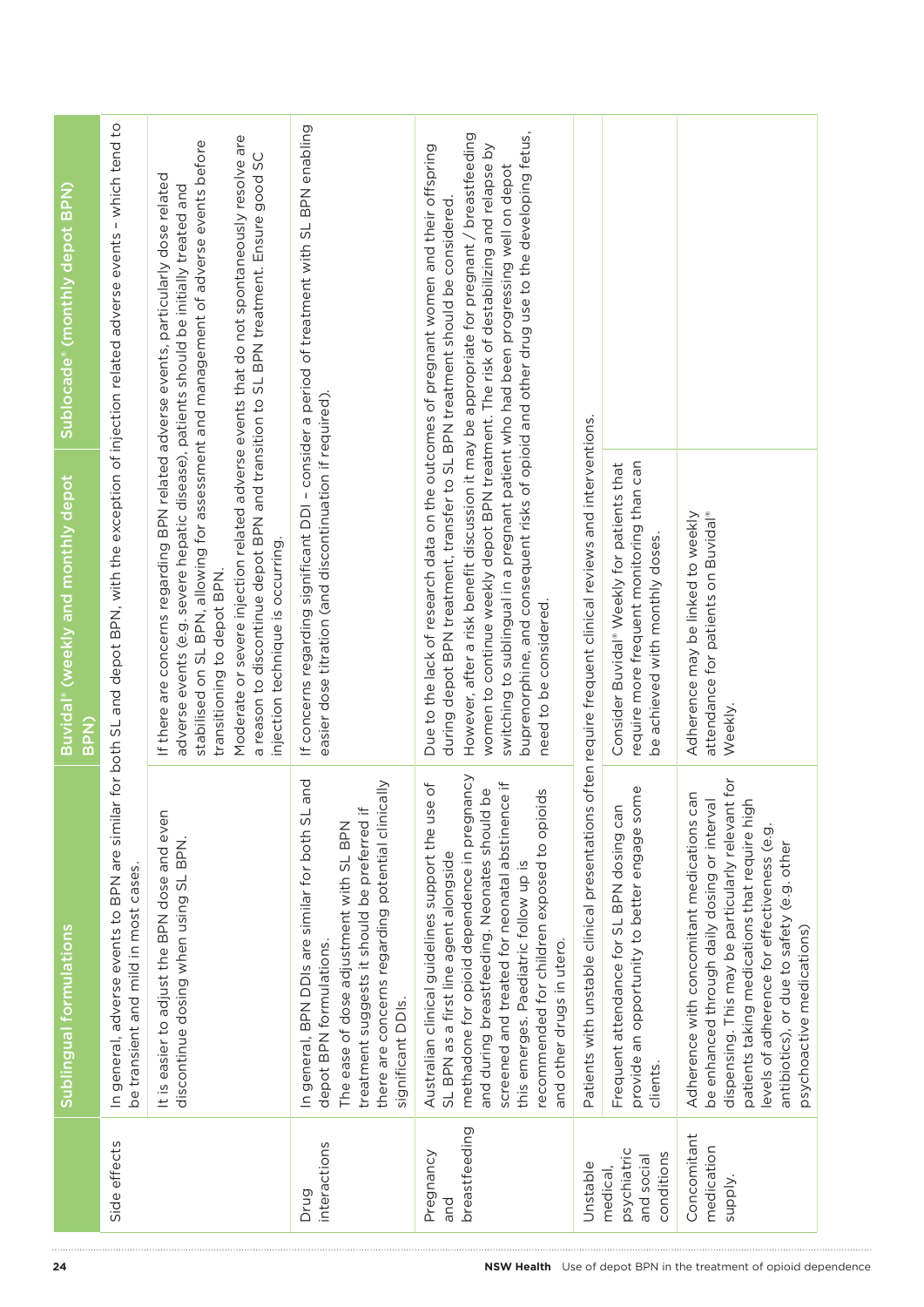| Sublingual formulations                    | private clinics more<br>treatment                                                                                                                                                                           | clinic)<br>non-medical<br>diversion or<br>medication                                                                                                                                                                                             | unsupervised dosing.<br>unsupervised<br>Takeaway                                                                                                                                                                                                               | after care advised.<br>withdrawal<br>from OAT                                                                                                                                                          |  |
|--------------------------------------------|-------------------------------------------------------------------------------------------------------------------------------------------------------------------------------------------------------------|--------------------------------------------------------------------------------------------------------------------------------------------------------------------------------------------------------------------------------------------------|----------------------------------------------------------------------------------------------------------------------------------------------------------------------------------------------------------------------------------------------------------------|--------------------------------------------------------------------------------------------------------------------------------------------------------------------------------------------------------|--|
|                                            | /week,<br>travel. Public treatment - costs are borne by the<br>are<br>Frequent dosing increases costs for patient<br>borne by the patient - and usually \$35-45/<br>state, community pharmacy dosing, costs | diversion (use by others) of SL BPN formulations<br>risk<br>'removed' from a dosing site (e.g. pharmacy,<br>of aberrant use (e.g. injecting BPN) and/or<br>SL BPN formulations are associated with a<br>- either of unsupervised doses, or doses | to enhance patient autonomy. Some patients do<br>regimens are appropriate for patients assessed<br>and<br>$\overline{O}$<br>not meet eligibility for frequent take-away<br>as low risk of poor medication adherence,<br>Take-aways' and/or unsupervised dosing | prevention strategies (e.g. take-home naloxone)<br>pioid<br>$\circ$<br>immediately after ceasing OAT, overdose<br>Withdrawal is associated with relapse to<br>use, increase in risk of opioid overdose |  |
| Buvidal® (weekly and monthly depot<br>BPN) | Fewer transport costs for patients with less<br>frequent attendance for dosing. Cost of<br>depot BPN are yet to be determined                                                                               | Consider using depot BPN where there are concerns regarding non-medical use (e.g<br>injecting, hoarding) or diversion of SL BPN (including custodial settings)                                                                                   | or history of non-medical medication use (e.g. injection) or diversion.                                                                                                                                                                                        | and duration of withdrawal symptoms, relapse rates, deterioration health, patient<br>experience) than withdrawal from SL formulations.                                                                 |  |
| Sublocade® (monthly depot BPN)             | Fewer transport costs for patients with less<br>frequent attendance for dosing. Cost of<br>depot BPN are yet to be determined                                                                               |                                                                                                                                                                                                                                                  | Depot BPN may be preferred where a patient has a number of risk factors for take-aways or<br>unsupervised dosing that are difficult to mitigate. This may include high risk substance use,                                                                     | Unclear regarding whether withdrawal from depot BPN results in better outcomes (severity                                                                                                               |  |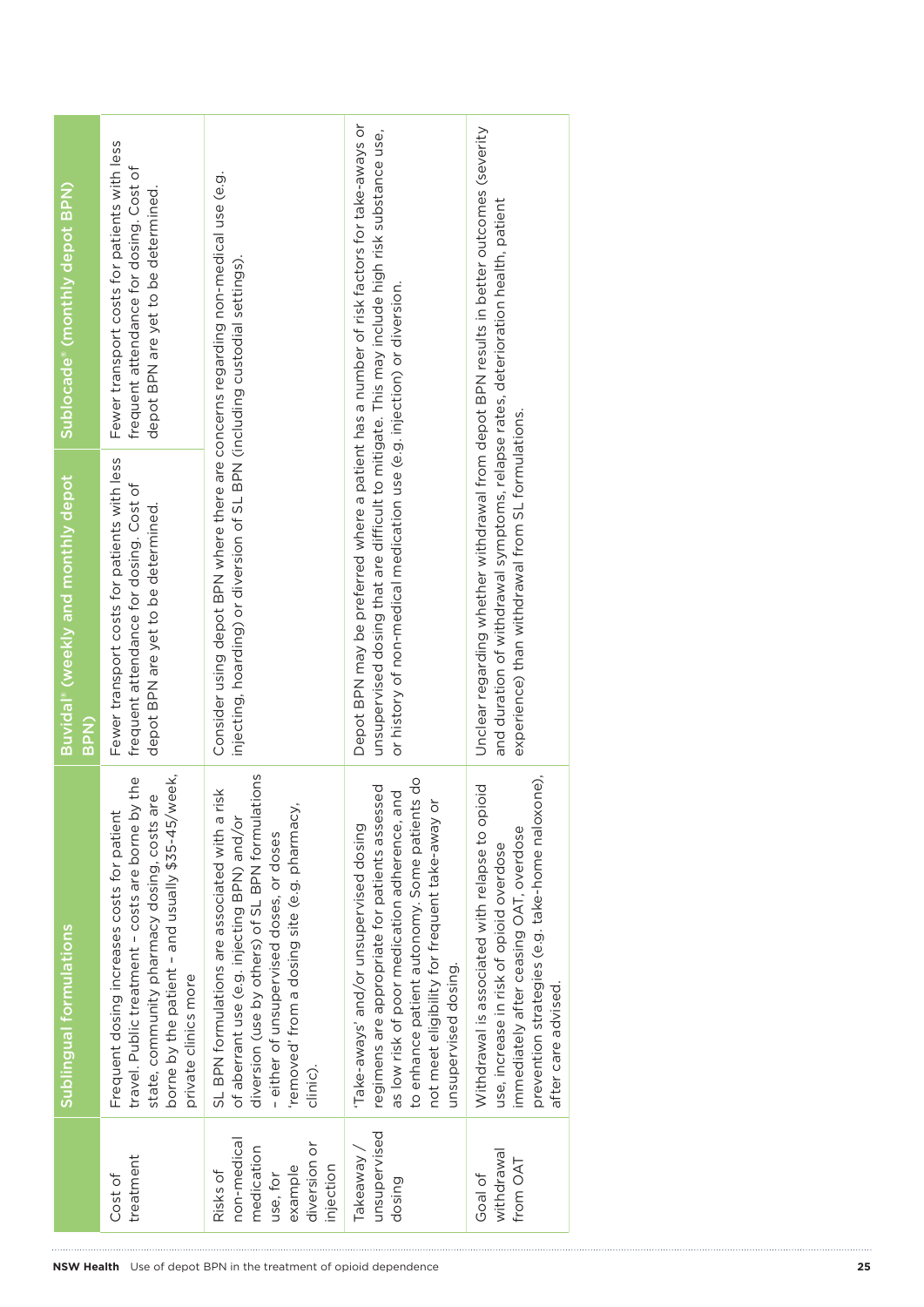## 4.

## Guideline regarding dosing regimens with depot BPN

## a. Commencing depot BPN **Treatment**

#### **i. Overview of approaches to initiating depot BPN**

Most patients commencing depot treatment in Australia will already be in long-term treatment with SL BPN.

For others initiating BPN treatment, a short period (e.g. ≥7-days) of sublingual treatment with BPN (as Subutex or Suboxone) is generally recommended prior to transitioning to depot BPN treatment. This may be for three principal reasons:

- to ensure patients do not experience significant adverse events (e.g. headaches, nausea, sedation) or other concerns (e.g. DDI) when initiating BPN treatment
- to minimise risks of precipitated withdrawal when initiating BPN treatment, particularly for those with recent methadone treatment.
- to ensure the patient is satisfied with BPN treatment choice.

Local guidelines (1, 2) should be followed when initiating SL BPN in this situation (2). Longer periods of SL BPN treatment may be required prior to initiating depot BPN treatment if the patient reports BPN related adverse events or DDIs, has existing severe liver disease or is finding it difficult to stabilise on a dose of SL BPN.

However it should be noted that direct initiation of Buvidal® treatment from short acting opioids (e.g. heroin, morphine, oxycodone) without an intervening period on SL BPN can occur (see Initiating directly to Buvidal® (CS)).

Transfers from long acting opioids (methadone) should only occur via SL BPN, as there is little experience or research of initiating depot treatment directly from methadone.

## b. Transitioning from SL BPN treatment

#### **i. Commencing treatment with Buvidal®**

Patients treated with SL BPN or SL BPN NX may be transitioned directly to Buvidal® Weekly or Buvidal® Monthly starting on the day after the last daily SL treatment dose, see recommendations in Table 5 sublingual and depot Buvidal® Weekly and Buvidal® Monthly doses. Individual clinical titration of doses may be required on subsequent doses, recognising that the dose effects of the depots are likely to increase with BPN accumulation until steady state equilibrium is achieved (usually after 3 to 5 doses).

Patients can be transferred directly onto either weekly or monthly injections from sublingual BPN. Factors that may lead to the clinician and patient choosing weekly over monthly treatment may include: desire for more frequent clinical review or concomitant use of benzodiazepines, alcohol or other sedatives (See Table 5 sublingual and depot Buvidal® Weekly and Buvidal® Monthly doses).

| Daily SL<br><b>BPN</b> dose | <b>Buvidal<sup>®</sup> Weekly</b><br>depot dose | <b>Buvidal<sup>®</sup> Monthly</b><br>depot dose |
|-----------------------------|-------------------------------------------------|--------------------------------------------------|
| $\leq 6$ mg                 | 8 <sub>mg</sub>                                 | No monthly<br>equivalent                         |
| 8-10 <sub>mg</sub>          | 16mg                                            | 64 <sub>mg</sub>                                 |
| $12-16$ mg                  | 24 <sub>mg</sub>                                | 96 <sub>mg</sub>                                 |
| 18-32mg                     | 32 <sub>mg</sub>                                | 128 <sub>mg</sub>                                |

#### Table 5: Sublingual and depot Buvidal® Weekly and Buvidal® Monthly doses

#### *a) Initiating directly to Buvidal® (CS)*

Whilst the Therapeutics Goods Administration has recommended 7 or more days of treatment with SL BPN treatment prior to commencing depot Buvidal® treatment, there is considerable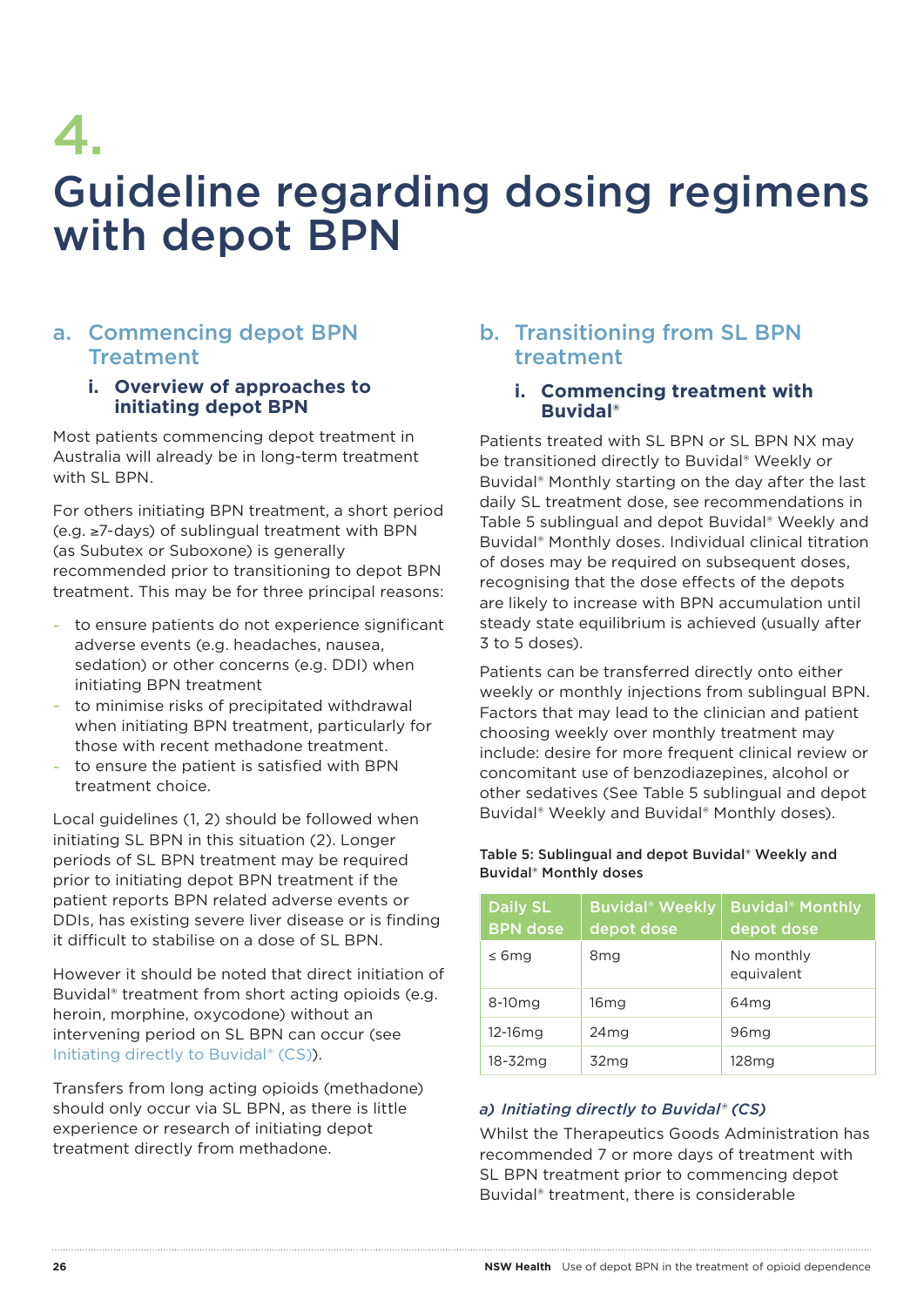international clinical experience and evidence (7, 12) regarding the safety and efficacy of direct initiation onto Buvidal® Weekly without a 'run in' period of SL BPN. As such, there is sufficient evidence to recommend that Buvidal® Weekly may be initiated directly from short acting opioids (e.g. heroin, morphine, oxycodone, fentanyl) without the need for SL BPN treatment. This may be particularly pertinent where:

- patient has previously experienced BPN treatment and confident that there is no hypersensitivity or other significant adverse events to BPN
- the patient has a preference for initiating depot treatment directly without SL dosing
- rural or regional settings, with limited dosing options (pharmacy) for sublingual dosing
- patients having to travel significant distances to attend pharmacies/clinics for sublingual dosing
- travel costs and dosing fees patients cannot afford

Clinical judgement should be used to assess the patient's needs for long acting opioid treatment with the TGA recommendation to prescribe SL BPN prior to commencing Buvidal® Weekly. Patients should be informed that this is 'off-label' practice, and the rationale for direct induction and patient informed consent documented in clinical medical records. Patients should be reviewed regularly if inducting directly onto Buvidal® Weekly.

In situations where it is clinically appropriate to commence Buvidal® Weekly from heroin or other non-prescribed opioid use (e.g. non-medical use of oxycodone) the following starting doses are recommended: weekly 24 mg, with the option of an additional 8 mg 'top up' dose at least one day apart within the first week as required.

To avoid the risk of precipitated withdrawal, the first Buvidal® administration in patients not currently on SL BPN or SL BPN NX should be started when objective and clear signs of mild to moderate withdrawal are evident (e.g. COWS score of 10 or more) or after receiving at least one dose of SL BPN without precipitated withdrawal. A single sublingual 'test' dose of 4mg – 8mg BPN may be clinically appropriate in this situation (1).

#### *b) Titrating doses of Buvidal® (CS)*

After selecting the appropriate weekly or monthly dose of Buvidal® (Table 5 sublingual and depot Buvidal® Weekly and Buvidal® Monthly doses), patients can usually continue on these doses without experiencing cravings, withdrawal symptoms or reporting significant heroin or other non-prescribed opioid use. Four doses are required to achieve steady-state plasma levels (see Buvidal® Weekly product information AUS, Buvidal® Monthly product information AUS).

However, clinical titration of Buvidal® Weekly or Buvidal® Monthly may be required if patients present with significant opioid withdrawal during the first three to four doses of Buvidal®, whilst steady state plasma levels are being reached. Buvidal® should be administered weekly or monthly according to individual patient's needs and clinical judgement and at doses established after initiation or switching. In previous research (12) approximately 10-20% of patients adjusted their Buvidal® dose (up or down) in the subsequent few doses following the initial Buvidal® dose.

The key principles in titrating buprenorphine doses are described in section Key principles in titrating depot BPN doses – adjusting dose and frequency of doses (CS) below.

#### *c) Supplemental or 'top-up' BPN doses (CS)*

'Top-up' or supplemental doses of Buvidal® may be given if the patient experiences clinical features of opioid withdrawal, cravings or persistent unsanctioned opioid use (see Supplemental BPN dosing (CS)) If clinically indicated after the initial 24 hours after a Buvidal<sup>®</sup> dose, patients on Buvidal® may receive additional 8mg Buvidal® Weekly injections. Supplemental doses of Buvidal® 8mg weekly may be given during a dosing period, up to a maximum dose of 32mg for the weekly injections (Buvidal® Weekly) and 160mg for the monthly injections (Buvidal® Monthly). There must be at least one day between each supplemental 8mg injection.

There may be circumstances where top up or supplemental doses of BPN are required but Buvidal® Weekly 8mg doses are not possible to organise (e.g. travel away from regular service providers). Supplemental low doses of SL BPN (e.g. 4mg or 8mg) may be used for a limited period of time until the next depot injection can be organised.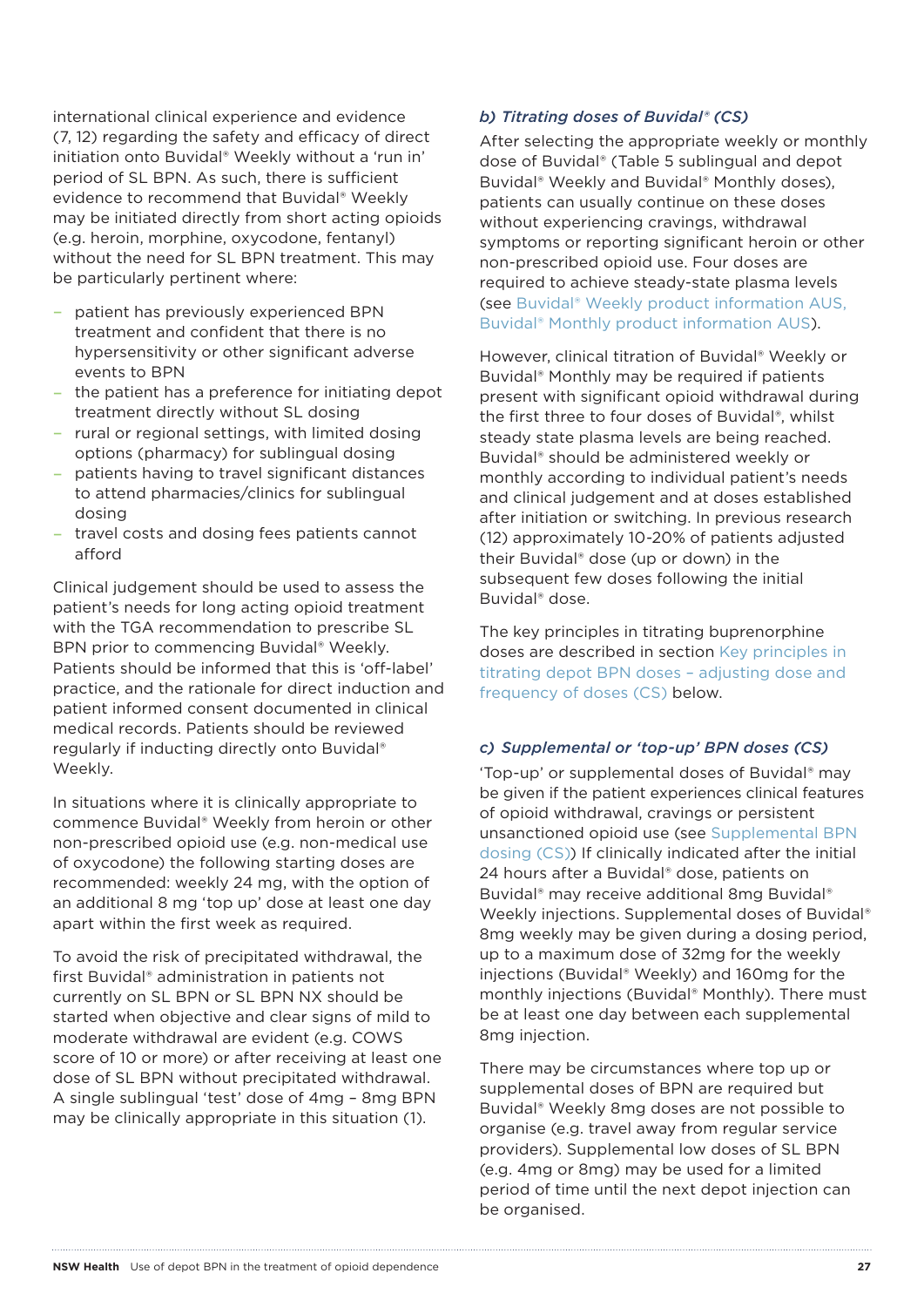#### *d) Buvidal® flexible dosing schedules and missed doses*

Patients may be switched from weekly to monthly dosing or from monthly to weekly dosing based on the recommendations in Table 5 sublingual and depot Buvidal® Weekly and Buvidal® Monthly doses above. Patients switching from weekly to monthly dosing will generally experience trough levels in the first few months similar to patients switching from SL BPN. Monitor patients for increased withdrawal or craving symptoms or other signs of instability. Individual titration to higher or lower doses may be required.

Whilst doses will be routinely scheduled to occur every 7 (Buvidal® Weekly) or 28 (Buvidal® Monthly) days, it is recognised that some

flexibility is required to accommodate missed appointments, travel, public holidays, appointment availability etc. To avoid missed doses, the weekly dose may be administered up to 2 days before or after the weekly time point (days 5-9), and the monthly dose may be administered up to 1 week before or after the monthly time point (weeks 3-5).

If a dose is missed, the next dose should be administered as soon as practically possible. If more than 10-14 days has occurred between doses of Buvidal® Weekly, re-induction may be required, with individual clinical titration. If more than eight weeks between Buvidal® Monthly has elapsed, re-induction may be required, with individual clinical titration.



#### Figure 4 Overview dosing with Buvidal®

#### **ii. Commencing treatment with Sublocade®**

Sublocade® treatment requires preceding treatment with SL BPN product for at least 7 consecutive days, preferably achieving SL doses ≥8mg daily. Longer periods of SL BPN treatment may be required prior to initiating depot BPN treatment if the patient reports BPN related adverse events or DDIs, has existing severe liver disease or is finding it difficult to stabilise on a dose of SL BPN.

The first Sublocade® dose should usually be administered approximately 24 hours after the last SL BPN dose. If a dose of SL BPN has been administered on the same day the dose of Sublocade® does not need to be delayed. The recommended dose of Sublocade® for most patients upon initiation is 300mg monthly for the first 2 months (2 x monthly doses), reflecting 'loading' doses that elevate plasma BPN levels more rapidly in the initial treatment period.

There may be circumstances where treatment with Sublocade® may be initiated with 100mg (rather than 300mg) doses. Specifically, this arises in circumstances where there are safety concerns arising from hepatic impairment or DDIs (e.g. concomitant use other sedatives). It is recommended under such circumstances that the decision is discussed with the patient (e.g. patients should be made aware that even 100mg Sublocade® doses are significantly increasing plasma buprenorphine levels), documented in clinical notes, treatment effects are regularly monitored and the dose adjusted accordingly.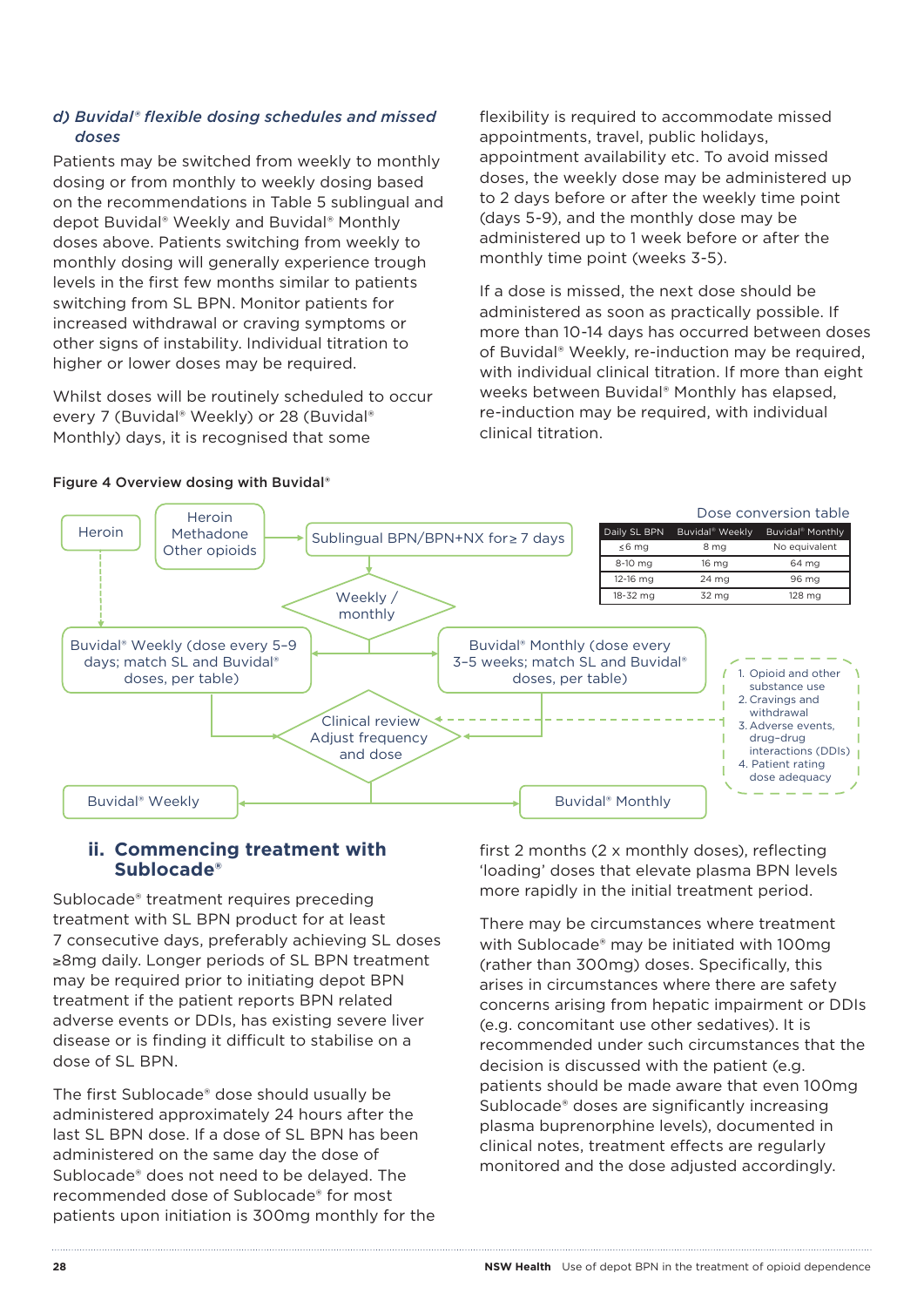After the initial two 4-week doses of Sublocade® treatment, doses are flexible with either 100mg or 300mg SC injections every four weeks, decided by the physician in consultation with the patient. For most patients, 100mg monthly Sublocade® doses will be adequate, maintaining plasma levels (at steady state equilibrium) achieved with the first two 300mg Sublocade® doses, and is likely to be associated with fewer concerns regarding high dose BPN-related adverse events. Maintenance of 300mg doses should be considered for those patients who had previously stabilised on high dose SL BPN (e.g. 24 to 32mg daily), or continue to experience cravings or unsanctioned opioid use during the first 2 month period of Sublocade® dosing. Clinical titration is recommended, following the principles identified in section Key principles in titrating depot BPN doses – adjusting dose and frequency of doses (CS).

#### *a) Sublocade® flexible dosing schedules and missed doses*

Whilst doses will be routinely scheduled to occur every 28 days, it is recognised that some flexibility is required to accommodate missed appointments, travel, public holidays, appointment availability etc. To accommodate such scenarios, Sublocade® doses can be administered up to 2 days ahead of a scheduled dose (i.e. 26 days since the last injection), or up to 14 days after the 28 day interval (i.e. to 42 days since the last injection) without dose adjustments.

Once steady state has been achieved (after two (300/100mg) and six (300/300mg) doses with Sublocade®), occasional delays in dosing up to 4 weeks (i.e. up to 56 days since the last injection) after the last scheduled dose are not expected to have a clinically significant impact on treatment effect, and therapeutic BPN plasma levels are generally maintained for this period of time. Dosing can usually be resumed without the need to alter the usual Sublocade® dose.

Delays in dosing of greater than 4 weeks (i.e. more than 56 days after last injection) may be associated with reduced plasma BPN levels and caution should be exercised in re-initiating treatment with Sublocade®. If there is any doubt regarding the patient's opioid tolerance (e.g. patient reports experiencing opiate withdrawal features), then a test dose of SL BPN (e.g. 8mg) should be administered, and if there are no concerns (e.g. sedation), recommence Sublocade® dosing (on the previous 100mg or 300mg dose) the following day.

A patient who has had no documented and confirmed BPN doses for more than 56 days after their last injection, or has relapsed to regular use of heroin or other opioids since their last Sublocade® dose (with the attendant risk of precipitated withdrawal on recommencing BPN treatment), should be re-initiated to treatment with SL BPN for 7 or more days, before recommencing Sublocade® treatment.



#### Figure 5: Overview dosing with Sublocade®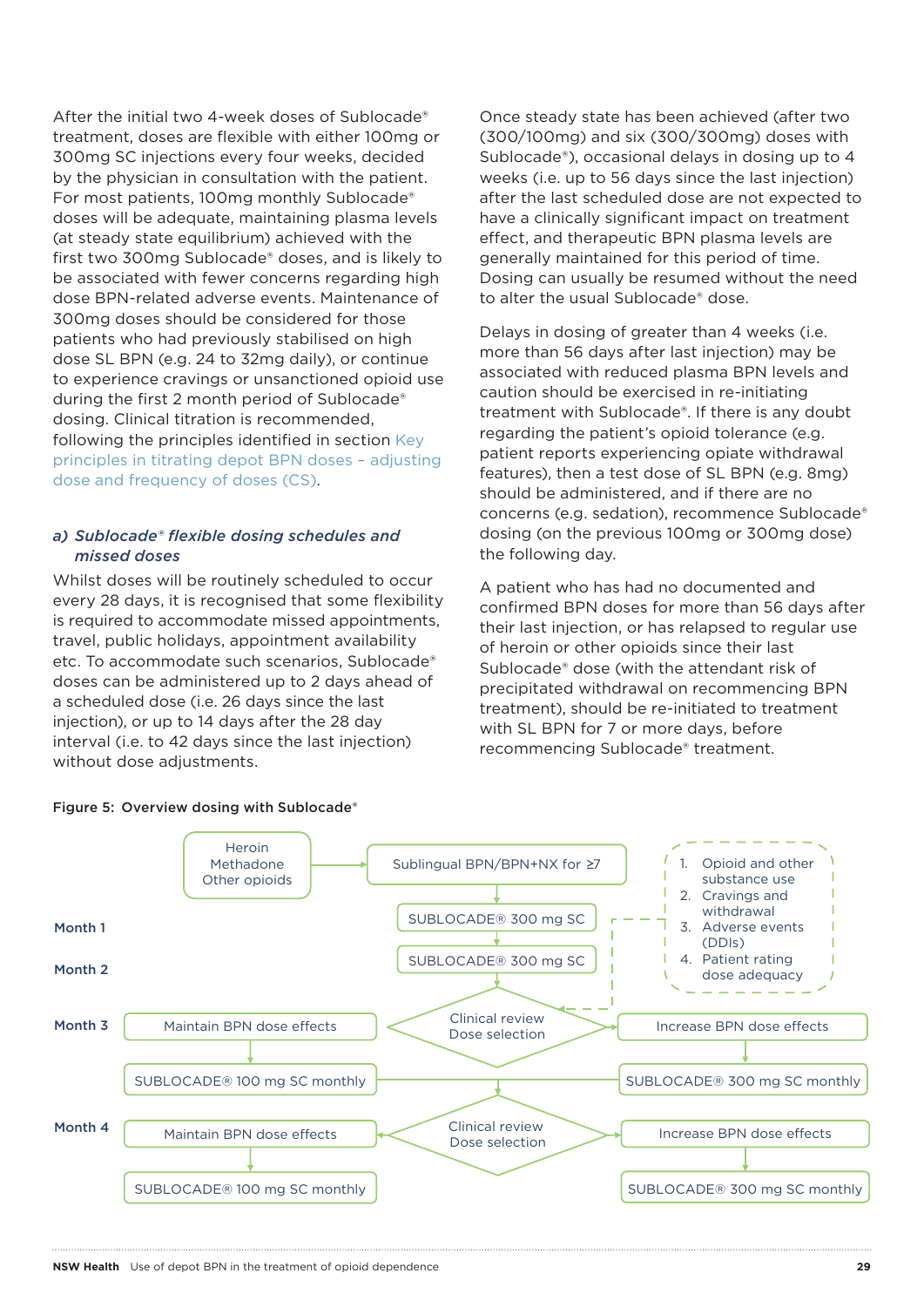## c. Key principles in titrating depot BPN doses – adjusting dose and frequency of doses (CS)

The following is a guide to depot BPN dose (Buvidal® and Sublocade®) selection beyond the initial doses:

- In general, doses should be maintained if:
	- the patient is achieving key treatment outcomes, such as no unsanctioned use of opioids, no clinically significant opioid withdrawal or cravings
	- there are no clinically significant doserelated adverse events related to BPN (e.g. sedation or lethargy, persistent headaches, nausea)
	- the patient is satisfied with their current dose, and requesting the dose be maintained
- Doses should generally be reduced under the following conditions:
	- the patient reports BPN dose-related adverse events (e.g. sedation or lethargy, persistent headaches, nausea, elevated liver function tests)
	- the patient is seeking to reduce their dose in an attempt to ultimately withdraw from opioid agonist treatment
	- the patient is reporting the dose is 'too high' and/or is seeking a dose reduction, and there are no significant concerns regarding deterioration in clinical condition (e.g. substance use, physical or mental health symptoms) that may arise with a dose reduction.
- Dose should generally be increased under the following conditions:
	- The patient is not achieving desired treatment goals (e.g. persistent unsanctioned opioid use, opioid withdrawal symptoms or cravings)
	- the patient does not report dose-related adverse events related to BPN (e.g. sedation or lethargy, persistent headaches, constipation, nausea, elevated liver function tests)
	- the patient reports their dose is too low and they would like a dose increase, and there are no significant clinical safety concerns

## d. Supplemental BPN dosing (CS)

In general, treatment with depot BPN should not routinely require additional or supplemental BPN dosing – wherever possible – depot doses should be adjusted (either the dose or frequency of administration) to ensure that patients are effectively and safely treated.

However, there may be circumstances where supplemental doses of BPN are required on a short term or interim basis until the next 'usual' depot BPN dose can be administered. Examples include:

- During dose titration in the early stages of depot treatment. For example, depot BPN doses are adjusted according to the patient's prior SL dose, however, these transitional doses are a guide only, and subsequent dose adjustment may be required. Supplemental BPN doses may enable the patient to be held over until their next scheduled depot dose.
- Following drug-drug interaction the commencement of another medication that induces hepatic metabolism of BPN (e.g. CYP 3A4 inducer such as carbamazepine) may cause BPN plasma levels to be reduced – resulting in features of opioid withdrawal, cravings or unsanctioned drug use.
- Delayed or interrupted depot dosing. Patients may miss their routine dose of depot BPN due to unforeseen circumstances – such as travel, transport problems, or other commitments. In some cases a dose of depot BPN can be organised to suit the conditions – however in other cases patients may not be able to access their routine depot dose on time. An interim period of treatment with SL BPN may be able to be organised instead – given it is more widely available in a range of community settings than the depot products.
- In response to other stressors or deterioration in psychological well-being. Some patients have a history of responding to a significant stressor by using substances. Sometimes, patients may request an increase in their methadone or BPN dose in order to cope without resorting to other substance use or harmful behaviours (e.g. aggression, gambling).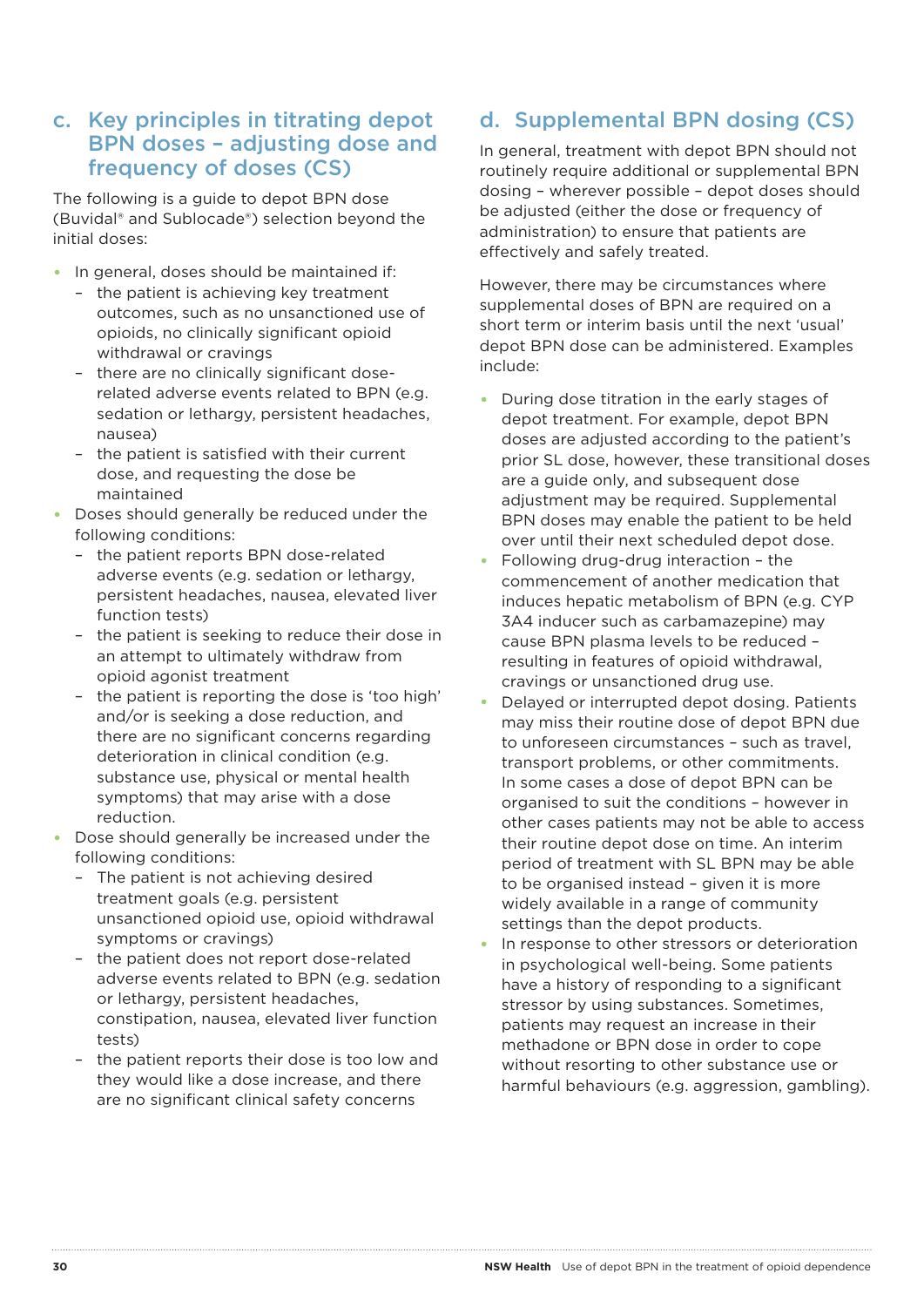Whilst there may not be a strong pharmacological basis for altering OST doses under such circumstances, in practice this can be a useful short term measure to help patients through a difficult time, alongside working with and supporting the patient to develop alternative healthy non-medication coping skills.

It should be emphasised that patients should not be maintained for more than 14 days on SL BPN treatment in addition to depot BPN doses – adjustment of the next depot BPN dose is recommended. If patients persistently describe their depot BPN dose is not sufficient despite being on the maximum possible dose (e.g. 160mg Buvidal® Monthly or 300mg Sublocade®), then consider either transferring to the other depot formulation (the delivery system may make a difference), or consider discontinuing depot treatment and resuming SL BPN or methadone treatment.

#### **i. Supplemental dosing for patients treated with Buvidal®**

The preferred approach to supplemental dosing for patients treated with Buvidal® (for which there is the most clinical experience and available safety data) is to use supplemental doses of Buvidal® (e.g. 8mg weekly top-up doses) to hold a patient until their next scheduled regular dose, and then to adjust the next Buvidal® dose accordingly.

However, where supplemental Buvidal® depot injections cannot be used (e.g. no access to product), then additional doses of SL BPN (+/ naloxone) tablets/film) should be prescribed – either to add to (or 'top up') existing Buvidal® (in which case use up to 8mg SL BPN per day); or SL BPN doses can be used 'instead of' Buvidal® (e.g. missed Buvidal® doses and SL BPN required until next Buvidal® can be administered – in which case SL BPN doses should be guided by Table 5 sublingual and depot Buvidal® Weekly and Buvidal® Monthly doses). Consult with an Addiction Medicine specialist for further advice if required.

#### **ii. Supplemental sublingual dosing for patients treated with Sublocade®**

Whilst patients generally do not require additional doses of BPN during treatment with Sublocade®, short term (up to 14 days) supplementary doses of SL BPN (SL BPN +/- naloxone tablets/film) of no more than 8mg daily can be prescribed as 'rescue doses' until the next scheduled dose of Sublocade®.

In circumstances of a missed Sublocade® dose and where the patient is reporting features of opiate withdrawal or cravings, then doses of SL BPN may be used until the next dose of Sublocade® can be administered (e.g. using 8mg SL BPN per day, and titrating the dose accordingly).

## e. Transfer between Buvidal® and Sublocade® (CS)

Generally, transferring patients between Buvidal® and Sublocade® should generally be avoided – there is no published data or clinical experience to provide recommendations on transfer between Buvidal® and Sublocade® products. Swapping patients back and forth between Buvidal® and Sublocade® unnecessarily should be avoided.

However, situations may occur where it is not possible to continue one formulation, and transfer to the other depot may be clinically preferable to transfer back to SL BPN. Circumstances when transfer between Buvidal® and Sublocade® may include:

- Lack of availability of the formulation the patient had been treated with at the new treatment site (i.e. the treatment site only has one formulation – Buvidal® or Sublocade®, and the patient had been treated with the other formulation).
- Interrupted supply of one formulation (i.e. the formulation the patient had been treated with is not available when required).

If transfer between formulations does occur, in the absence of clinical studies on transfers between Buvidal® and Sublocade®, the following recommendations have been developed, based on pharmacokinetic and clinical data.

See Figure 1 Pharmacokinetic parameters – steady state for data on Cmax, Cmin levels of BPN following depot administration at steady state.

### **i. Transfer from Sublocade® to Buvidal®**

Patients on stable Sublocade® 300mg monthly doses should transfer to Buvidal® Weekly 32mg or Buvidal® Monthly 128mg. Patients may experience a decrease in serum BPN levels and may experience opiate withdrawal and/or cravings following transfer to Buvidal®, although this is unlikely to occur given the long half-life of Sublocade®.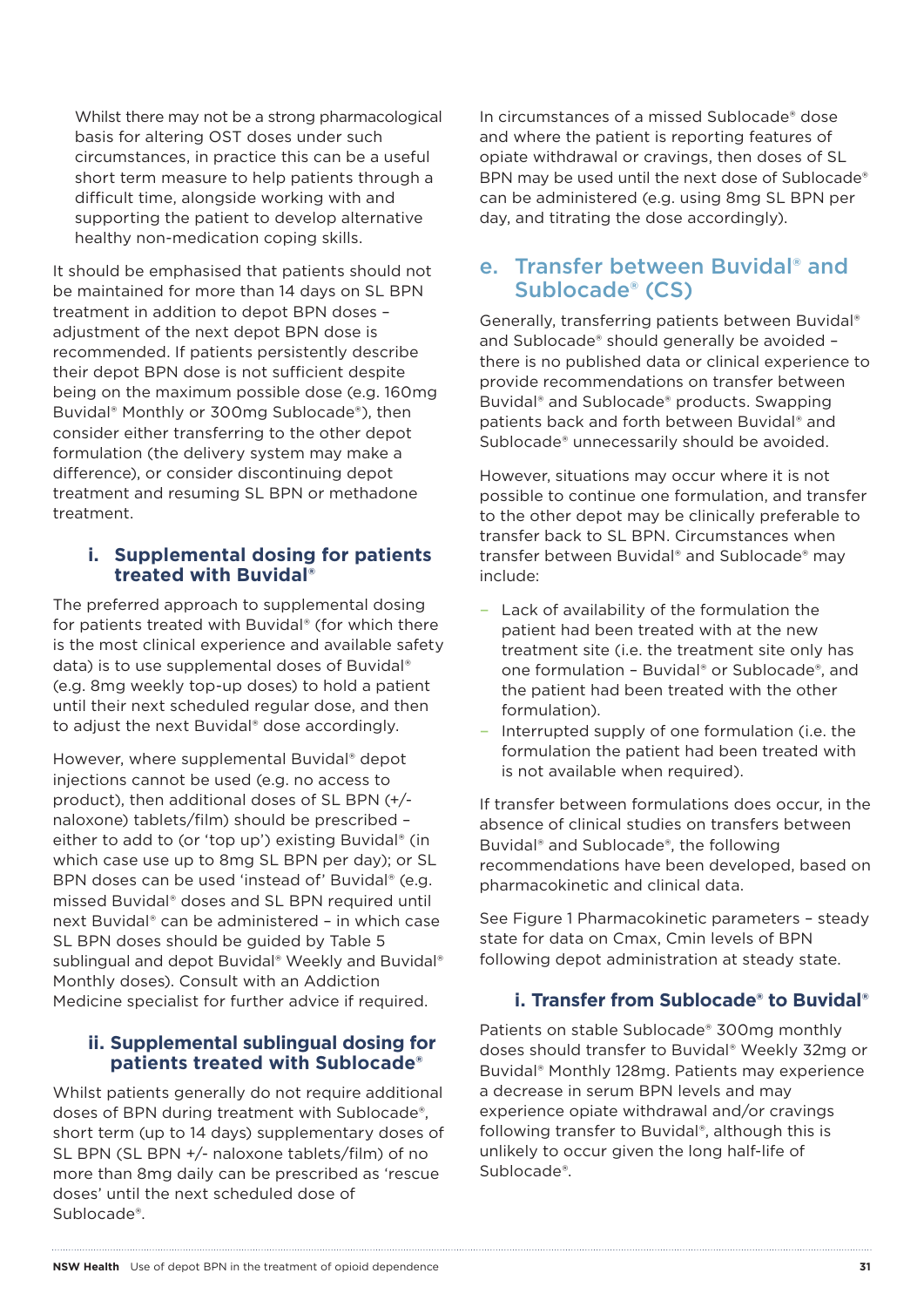Patients on steady Sublocade® 100mg monthly doses should not experience a significant decrease in serum BPN levels when transferring to Buvidal® Weekly or Buvidal® Monthly. Commence at Buvidal® Weekly 24 mg or Buvidal® Monthly 96 mg and titrate doses up or down as clinically indicated.

#### **ii. Transfer from Buvidal® to Sublocade®**

Patients on Buvidal® Weekly or Buvidal® Monthly should be transferred to 100mg Sublocade® doses. In most cases, as the patient already should have adequate BPN plasma levels, the two 300mg 'induction' Sublocade® doses should not usually be required. If patients experience significant opioid cravings or withdrawal on this regimen, titrate up to the Sublocade® 300mg dose (see section on *Key principles in titrating depot BPN doses – adjusting dose and frequency of doses (CS)*).

## f. Induction from other opioids: prescription opioids and methadone

Patients should be initiated onto at least 7 days of SL BPN treatment prior to initiating depot BPN treatment. Longer periods of SL BPN treatment may be required if the patient reports adverse events, drug-drug interactions or if finding it difficult to stabilise on a dose of BPN – for example following a transfer from methadone (which can take 1-2 weeks to stabilise). Guidance on initiating SL BPN treatment from other opioids (including prescription opioids and methadone) can be found in National Guidelines for Medication Assisted Treatment of Opioid Dependence (2) (Section A.4).

## g. Administering depot BPN injections

Buvidal® Weekly and Buvidal® Monthly and Sublocade® administrations are intended for subcutaneous use only. There should be sufficient subcutaneous tissue to allow for the injection. The area should be free of scarring, nodules or other lesions and not be inflamed, infected or bruised. A slow steady push should be used as slower injections are generally better tolerated. See the product information for details.

Injections should only be by an Australian Health Practitioner Regulation Agency (AHPRA) registered healthcare professional who has injection of schedule 8 medications within their scope of practice.

**Depot BPN should never be administered intramuscularly, intra-dermally, intravenously or intra-arterially.** Serious health risks (including pulmonary thrombosis, infections, tissue necrosis) may occur if depot BPN is not injected as advised.

## **i. Administering Buvidal® injections**

Buvidal® Weekly and Buvidal® Monthly should be injected slowly, into the subcutaneous tissue of the buttock, thigh, abdomen, or upper arm. Injection sites should be rotated. The injection sites may be alternated between the different injection areas i.e., the buttock, thigh, abdomen, or upper arm. The actual angle of injection will depend on the amount of subcutaneous tissue however Buvidal® should usually be administered at 90 degrees. Detailed instructions for use refer appendix *Buvidal® Weekly product information AUS* / *Buvidal® Monthly product information AUS.*

#### **ii. Administering Sublocade® injections**

Sublocade® should be injected subcutaneously in the abdominal region between the transpyloric (Addison's) and transtubercular planes. Injections should be given with the patient laying down. Injection sites should be rotated. The actual angle of injection will depend on the amount of subcutaneous tissue however Sublocade® should usually be administered at 45 degrees. Refer appendix Sublocade® product information AUS.

Sublocade® must be administered at room temperature. It may take 15 minutes after removing Sublocade® from refrigeration to achieve this temperature (30).

## h. Specific issues of delivering OAT with depot BPN

### **i. Intoxicated presentations**

Patients presenting intoxicated at the time of dose administration should be assessed to identify any safety concerns regarding dosing. Peak plasma and clinical effects occur approximately 12-24 hours after Buvidal® Weekly depot injections, 6-10 hours after Buvidal® Monthly and 24 hours after a Sublocade® injection, and hence there is usually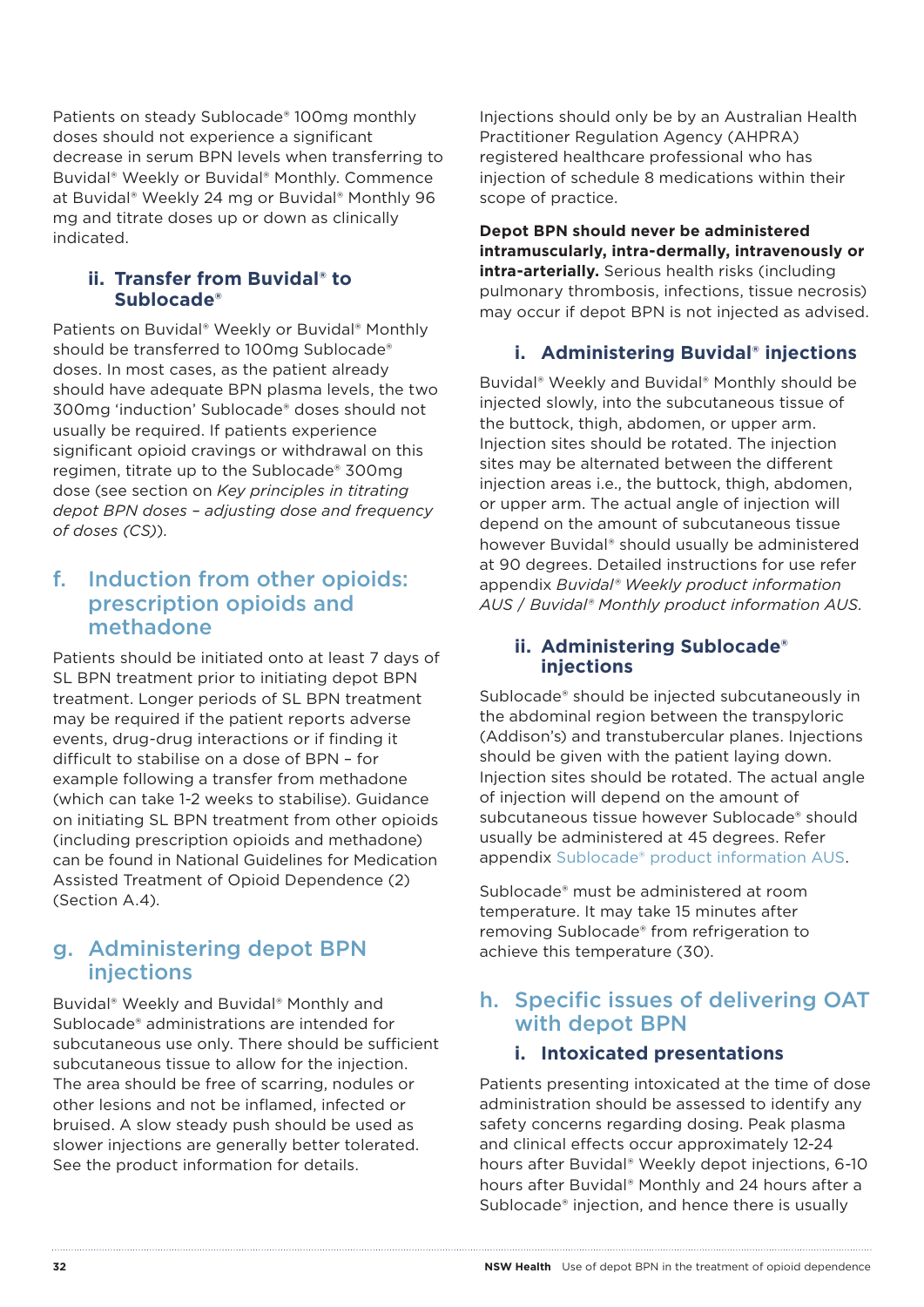little clinical indication to withhold a depot injection due to a patient presenting intoxicated, in contrast to intoxicated presentations for SL BPN or methadone dosing, where peak medication effects are likely to occur whilst the patient is still intoxicated. Patients should however be assessed as having capacity to provide informed consent to their usual dose, and to understand warnings regarding risks of sedation and overdose from polysubstance use. If there are concerns that the patient is very intoxicated and unable to understand or follow instructions, the administration of the dose may be deferred and rescheduled.

#### **ii. Transfer of care**

Particular attention is required when communicating with other health care providers regarding transfer of care for patients treated with depot BPN. Many health care providers will initially be unfamiliar with the new Depot BPN formulations (or confuse Buvidal® and Sublocade® BPN formulations), and may not be familiar with the prolonged dosing intervals.

When transferring care or providing clinical handover to other health care providers, ensure the following is communicated clearly:

- Details of service providers prescribing and administering depot BPN injections and previous injection sites (in order to avoid injecting into same site)
- Dose and date of recent depot BPNs ensuring details of last dose administered are included
- The formulation of depot BPN that was administered: Buvidal® Weekly, Buvidal® Monthly or Sublocade® and the dose (in mg)
- Scheduled next dose of depot BPN (formulation, date, dose strength and route of administration),
- Any adverse events, risks or concerns regarding depot BPN treatment that is relevant to other health care providers

As depot BPN treatment is new, untrained service providers may be unfamiliar with the treatment model or doses used, and ensure that differences in the doses, frequency of administration and dispensing conditions are understood by the new providers.

As depot BPN medication may not be easily administered during a brief inpatient hospital admission, it is possible that it can be erroneously omitted from hospital discharge summaries and medication reconciliation procedures. Treatment providers should endeavour to ensure that BPN treatment is accurately documented in transfer of care documentation and related clinical handover activities.

## i. Prescription charting

Prescribers must ensure that all prescriptions for depot BPN are legally written, and compliant with local jurisdictional regulations for S8 opioid medications (NSW – Poisons and Therapeutic Goods Regulation 2008).

In order for a prescription of depot buprenorphine to be valid it must include prescribing doctor's details (name, Prescriber Number, contact details), patient's details (name, address), Name of buprenorphine product (e.g. Buvidal® Weekly; Sublocade®); the dose (in numbers and words), route of administration, and number of doses to be administered. We recommend that the prescriber document that the dose should be dispensed to a health care provider and never directly to the patient or their carer.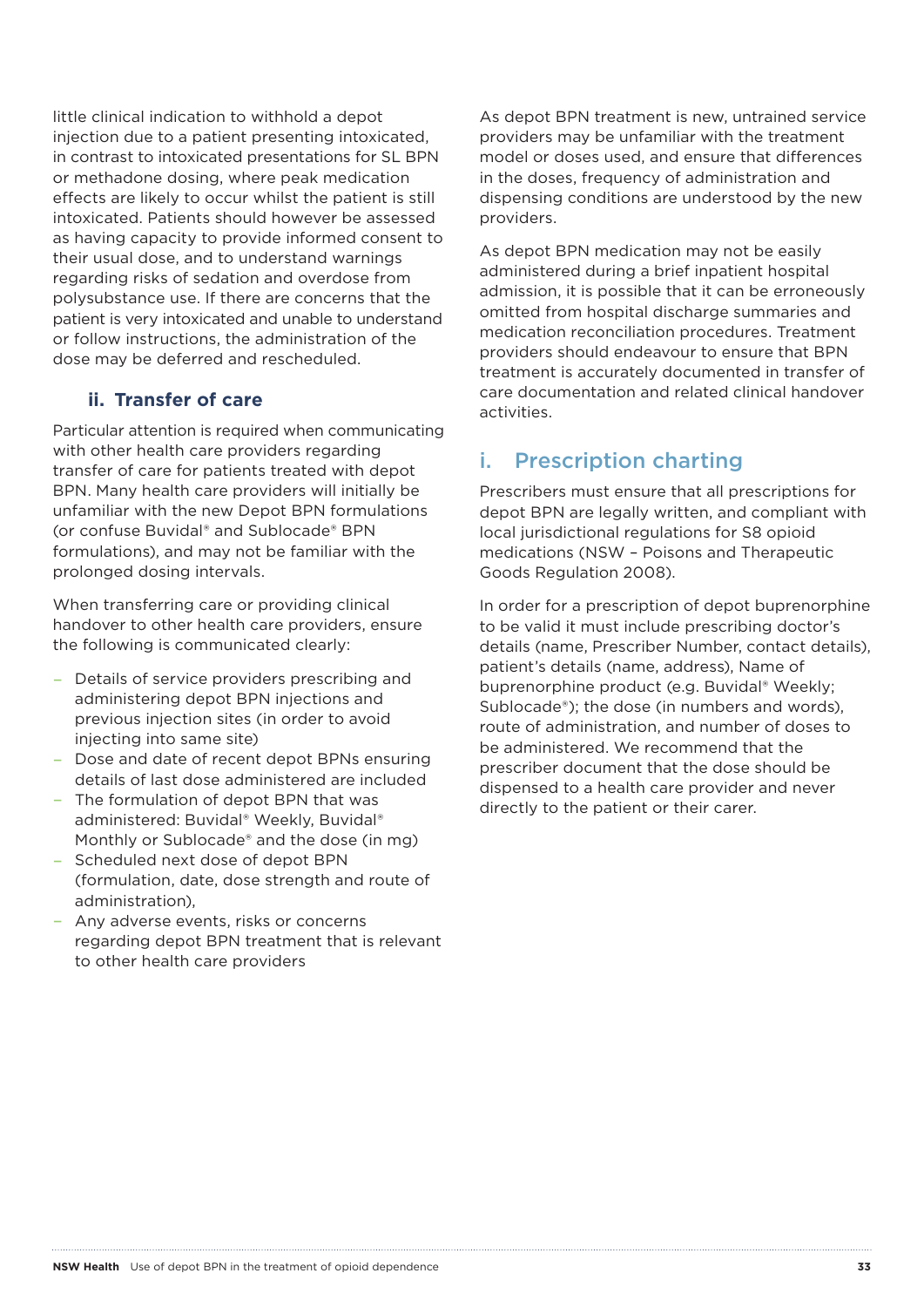## 5. Discontinuing depot BPN treatment

#### **Potential scenarios for discontinuing depot BPN treatment are possible**

- a. Withdrawing off depot BPN (with goal of opioid abstinence)
- b. Transfers to SL BPN
- c. Transfer to methadone / other opioid analgesics
- d. Transfer to oral naltrexone

## a. Withdrawing off depot BPN (with goal of opioid abstinence)

Many patients in OAT are keen to achieve abstinence, discontinue opioid treatment and withdraw from opioids. Unfortunately, most patients attempting withdrawal from OAT relapse to unsanctioned opioid use and are at increased risk of opioid overdose with as few as 10-20% of patients successfully achieving opioid abstinence in the short to medium term. Whilst some patients describe withdrawal from SL BPN treatment as 'shorter' and 'easier' than methadone withdrawal, there is little evidence to indicate greater longer term success rates with ether medication. A better prognosis for successful withdrawal from OAT is achieved for patients who: have been able to stop using illicit/non-prescribed opioids; do not have other significant substance use problems; have been able to make lifestyle changes to support ongoing cessation of opioid use (e.g. employment, education, supportive relationships), gradual rather than precipitous reduction regimens on methadone or BPN. These conditions are most likely relevant for patients attempting withdrawal from depot BPN treatment also.

There is very little experience and no studies examining withdrawal from depot buprenorphine treatment. The onset, peak and duration of withdrawal symptoms is likely to be variable between patients, and according to the duration of prior depot BPN dosing. In general, withdrawal syndrome from depot BPN is expected to occur several weeks to several months after the last dose, persist for longer, and may be of lower severity than withdrawal from SL BPN.

The withdrawal time course and severity has not been characterised for the depot BPN products. Table 6 Timeframe serum BPN undetectable highlights the time frame that serum BPN levels drop to sufficiently low levels for the emergence of significant withdrawal features withdrawal symptoms are expected to occur following long term (steady state) depot BPN doses – although one may expect considerable individual variability.

#### Table 6: Timeframe serum BPN undetectable following discontinuation of long term depot BPN treatment

| <b>Depot BPN</b>                                  | <b>Half-life</b><br>(at repeated<br>doses) | Likely timeframe for<br>onset of withdrawal<br>symptoms after last<br>maintenance depot<br>dose |
|---------------------------------------------------|--------------------------------------------|-------------------------------------------------------------------------------------------------|
| Sublocade <sup>®</sup><br>300mg doses,            | 43 to 60 days                              | 3-9 months                                                                                      |
| Sublocade <sup>®</sup><br>100 <sub>mg</sub> doses | 43 to 60 days $2-6$ months                 |                                                                                                 |
| Buvidal <sup>®</sup><br>Weekly                    | $3-5$ days                                 | Up to 2-3 weeks after<br>last dose                                                              |
| Buvidal <sup>®</sup><br>Monthly                   | 19-25 days                                 | Up to 2-3 months after<br>last dose                                                             |

Patients who have been on treatment for long enough to achieve steady state plasma levels of depot BPN are likely to have a longer time course of reduction of BPN levels and therefore longer time course of withdrawal symptoms than those on depot BPN treatment for shorter periods.

Wherever possible, patients should reduce their depot BPN dose prior to discontinuing dosing. This could include:

- For patients on Buvidal® Weekly, reducing to the 8mg weekly dose before ceasing depot BPN
- For patients on Buvidal® Monthly, reducing to the 64mg dose before ceasing depot BPN
- For patients on Sublocade®, reducing to the 100mg dose before ceasing depot BPN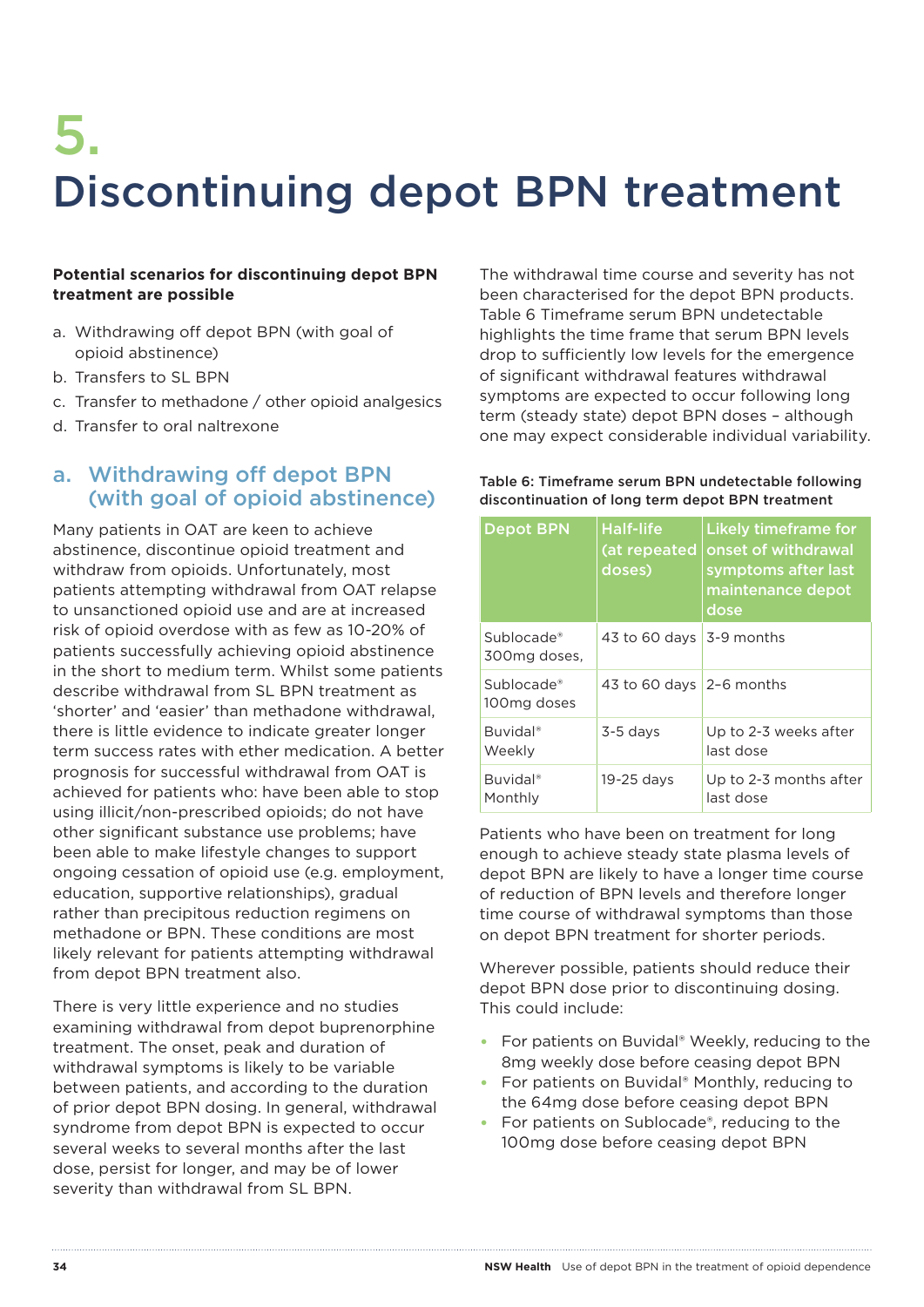As in attempts to withdraw from other forms of OAT, clients and treatment plans should be reviewed regularly, with additional psychosocial supports to maintain motivation, and cope with cravings, withdrawal and the risk of relapse. There may be a role for symptomatic medication to assist with features of opioid withdrawal ((2) Section A4), however caution should be used in using extended use (beyond a few days) of sedatives or hypnotic medications. Patients who have withdrawn from depot BPN should be strongly encouraged to access supplies of take home naloxone.

## b. Transfers to SL BPN (CS)

Given the variable excretion and clinical effects of depot BPN products – there can be considerable individual variation in when the clinical effects of prior depot BPN treatment subside. This will be affected by prior depot dose (generally longer effects with higher doses), duration (generally longer effects with long-term depot treatment), variation in hepatic function, age, and the patient's sensitivity to withdrawal symptoms, cravings and other stressors.

#### **i. For Sublocade® to SL BPN**

Recommended practice is to initiate SL BPN with low doses at approximately the time of the next scheduled depot BPN injection – usually commencing with 8mg SL BPN four weeks after the last Sublocade® dose, and to titrate the dose upwards over subsequent days or weeks according to clinical need (features of withdrawal, craving, intoxication, use of unsanctioned drugs) as the depot BPN concentrations gradually subside, aiming to achieve the expected SL dose based on dose conversion tables. Frequent clinical reviews are recommended.

### **ii. For Buvidal® to SL BPN**

Initiate SL BPN dosing at the time of the next scheduled injection (e.g. 5-9 days after Buvidal® Weekly, or 3-5 weeks after last Buvidal® Monthly injections). Dose conversion tables should be used to guide the initial SL BPN dose, with frequent clinical reviews in order to titrate the SL dose over subsequent days.

#### Table 7: Sublingual and depot Buvidal® Weekly and Buvidal® Monthly doses

| <b>Buvidal<sup>®</sup> Weekly</b><br>depot dose | <b>Buvidal<sup>®</sup> Monthly</b><br>depot dose | Daily SL<br><b>BPN</b> dose |
|-------------------------------------------------|--------------------------------------------------|-----------------------------|
| 8 <sub>mg</sub>                                 | No monthly equivalent $\leq 6$ mg                |                             |
| 16 <sub>mg</sub>                                | 64 <sub>mg</sub>                                 | 8-10 <sub>mg</sub>          |
| 24 <sub>mg</sub>                                | 96 <sub>mg</sub>                                 | $12-16$ mg                  |
| 32 <sub>mg</sub>                                | 128 <sub>mq</sub>                                | $18 - 32$ mg                |

It should be emphasised that there remains a relative lack of experience in transferring patients from depot to SL BPN – and faster response times, or higher or lower doses than those suggested above may be required. Patients should be reviewed regularly and doses titrated according to clinical need, and clinicians should document the rational for their decision-making.

## c. Transfer to methadone or other opioid analgesics (CS)

There is little clinical experience and no published studies regarding transfer from depot BPN to methadone. Given this lack of evidence, patients seeking to transfer from depot BPN to methadone should transition via SL BPN, (as described in previous section). Once stabilised on a dose of SL BPN for at least 2 weeks (for Buvidal® Weekly) and 4 weeks (for Buvidal® Monthly or Sublocade®), transition to methadone can occur, as described in the NSW Clinical Guidelines: Treatment of Opioid Dependence (1) initiating at low doses 20-30mg daily, reviewing regularly and titrating accordingly).

If a patient has to discontinue all BPN treatment abruptly (e.g. due to a severe AE, or patient unwillingness to continue any BPN treatment), transition to methadone can be considered after consultation with an addiction specialist. The general principle is to recommence low dose methadone (e.g. 20mg oral daily doses) at the time of the next proposed depot dose, regularly monitor the patient (at least weekly), and carefully increase the dose (by no more than 5mg intervals) after clinical reviews until the methadone dose and patient have stabilised, recognising that residual BPN from depot BPN doses may be present for up to 4-6 months after long term treatment with Sublocade® 300mg, or 2-3 months after 100mg Sublocade® or Buvidal® Monthly treatment.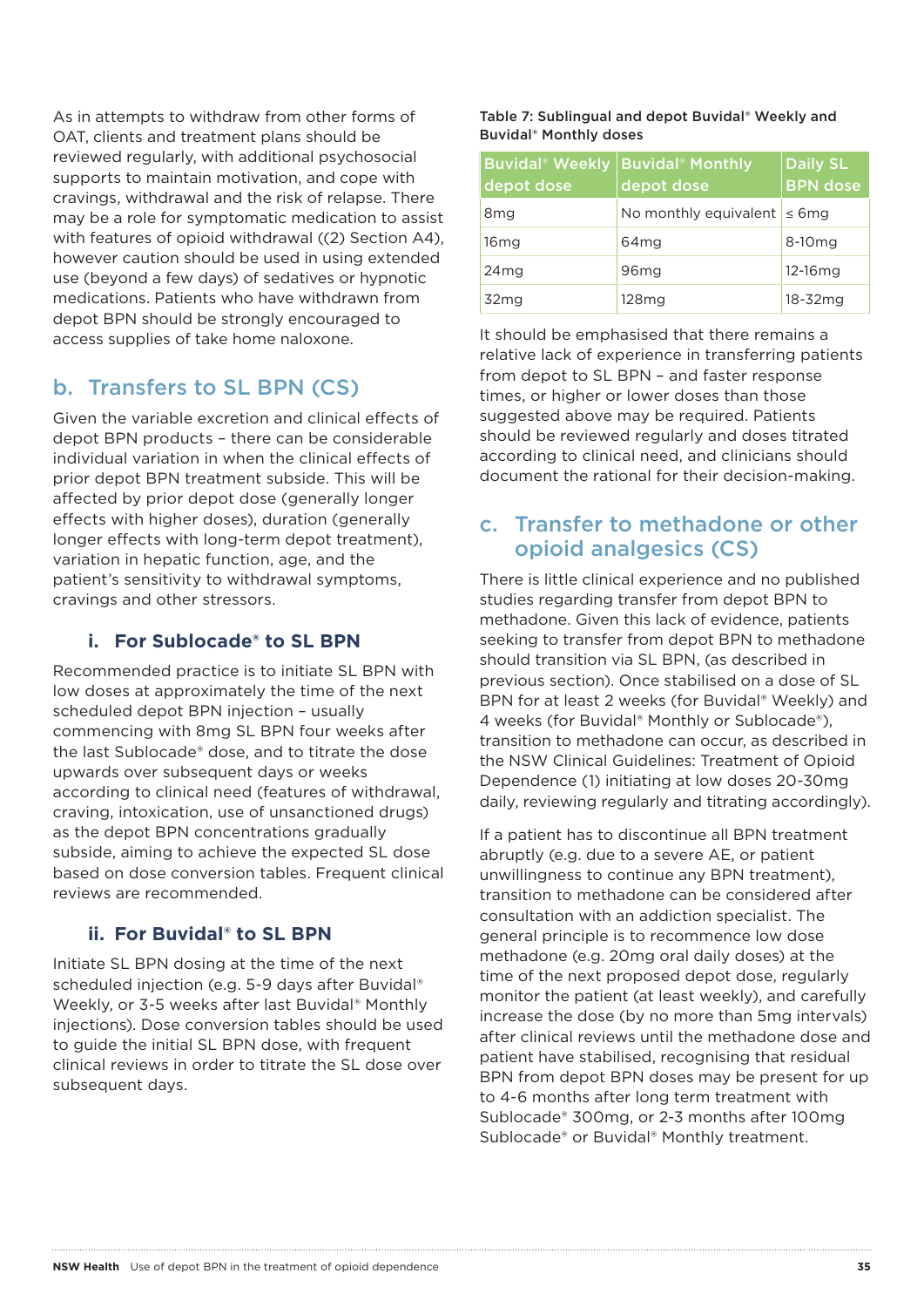## d. Transfer to oral naltrexone (CS)

Transfer to oral naltrexone should be possible after BPN effects have subsided – generally 2-4 weeks after weekly depot BPN and 4 to 12 weeks after the last dose of monthly depot BPN (but possibly up to 6 months for patients who have been on 300mg Sublocade® doses). The risk of precipitated withdrawal under these circumstances is considerable, and transfer should generally be undertaken in an inpatient setting or under close observation, following a urine drug test negative for opioids, and ideally a negative naloxone challenge test. Low NTX doses should be initiated (e.g. 12.5mg daily), increasing by 12.5mg per day until the target dose of 50mg daily is achieved. Consult with a specialist if any concerns.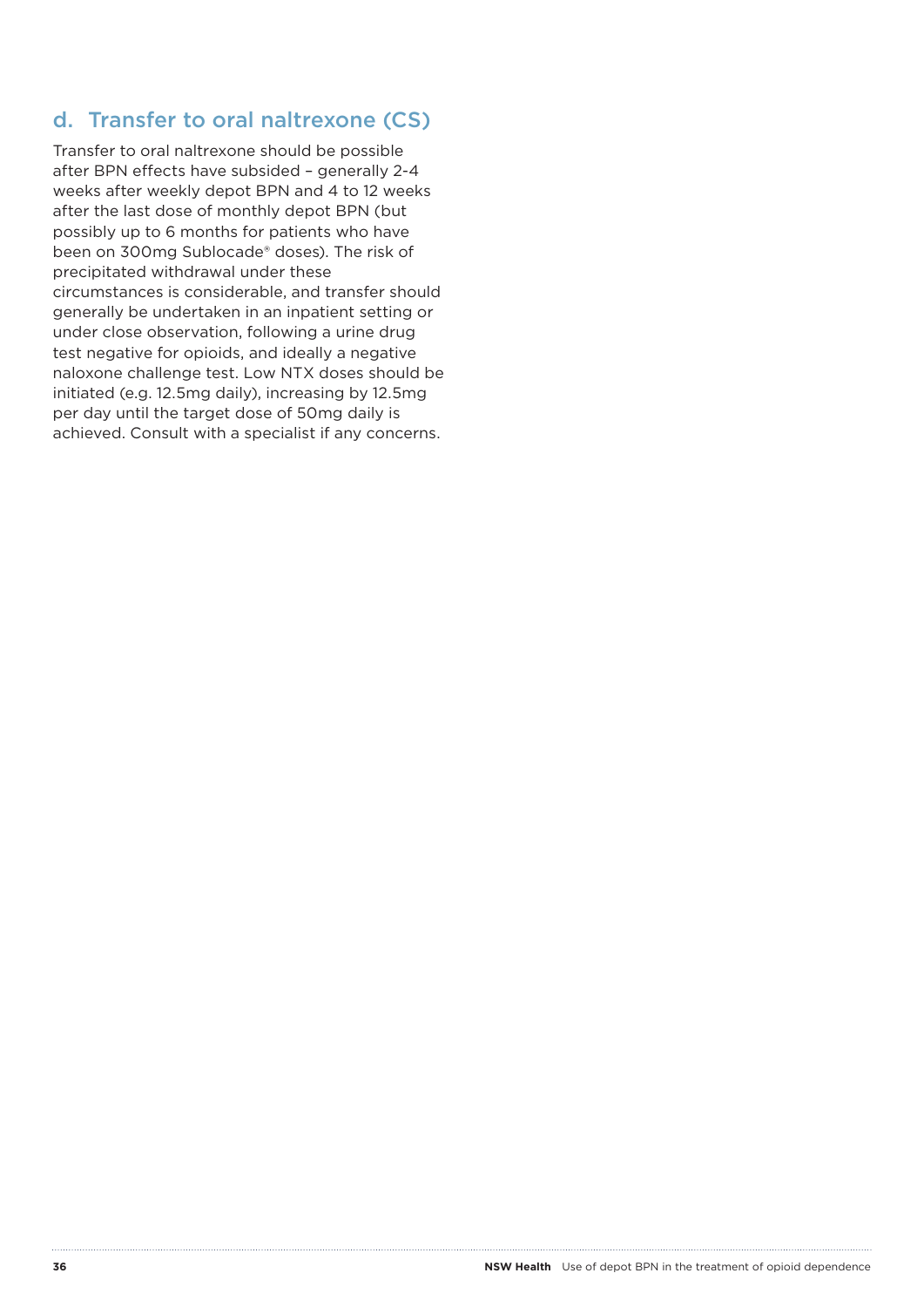## 6. Clinical conditions

### a. Overdose

Whilst BPN on its own is rarely associated with overdose in dependent opioid users, overdose can occur in the context of polydrug use, specifically the use of other sedatives such as alcohol and benzodiazepines. Under such circumstances, emergency treatment is required with supportive care (oxygen therapy, assisted breathing and recovery position) and the use of naloxone. Whilst laboratory studies (animal and receptor binding studies) suggest that very high doses of naloxone (e.g. 10mg IM/IV) are required to reverse the effects of BPN (due to the comparable affinity of BPN and naloxone for the mu opioid receptor), in practice, polydrug overdoses in which BPN is implicated generally respond to routine doses of naloxone (e.g. 1-2mg IM/IV).

The specific potential risks of the depot BPN product are the prolonged plasma levels of BPN, rather than higher plasma levels compared to sublingual dosing. Hence, we expect no greater risk of overdose occurring from depot BPN formulations, however the prolonged duration of BPN effects with depot formulations requires patients to be clinically monitored for extended periods of time, until the patient has clinically recovered, and may require prolonged monitoring and a naloxone infusion in a hospital setting.

Note that depot BPN (Buvidal® and Sublocade®) must be administered as a subcutaneous injection. Intravenous administration requires close monitoring in a hospital setting monitoring for phlebitis/local injection reaction, swelling and associated impaired arterial supply, pulmonary emboli and overdose.

### b. Polydrug use and regular intoxication

The issue of administering depot BPN doses to an intoxicated patient is addressed in section Specific issues of delivering OAT with depot BPN Specific interventions may be required for patients with harmful patterns of other substance use – such as alcohol, benzodiazepine, stimulants, cannabis and/or injecting drug use. These are described in National Guidelines for Medication Assisted Treatment of Opioid Dependence (2). Patients with patterns of regular and harmful substance use often benefit from regular clinical monitoring and review, which may be more difficult to schedule in patients attending for dosing only once a month. If more frequent clinical reviews are required and the patient has a history of non-attendance for scheduled appointments, then a medication option with a more frequent dosing interval may be considered. Patients with heavy and regular/ dependent patterns of use of alcohol, benzodiazepines and stimulants (and other psychoactive substances) may require specific interventions aimed at reducing/ceasing use of those substances including drug counselling and/or withdrawal and ongoing support.

## c. Acute pain management in patients in depot BPN treatment

Patients on opiate agonist treatment frequently encounter episodes of acute pain that require management, which can be complicated by buprenorphine treatment nevertheless there are approaches for pain management and it is important that patients have access to effective pain management.

BPN has high mu receptor affinity and reduces the effects of most full opioid agonists such as morphine or oxycodone. Whilst this has little impact on the management of mild acute pain (where NSAIDs or paracetamol and physical therapies may be considered), BPN can complicate routine opioid analgesia in the management of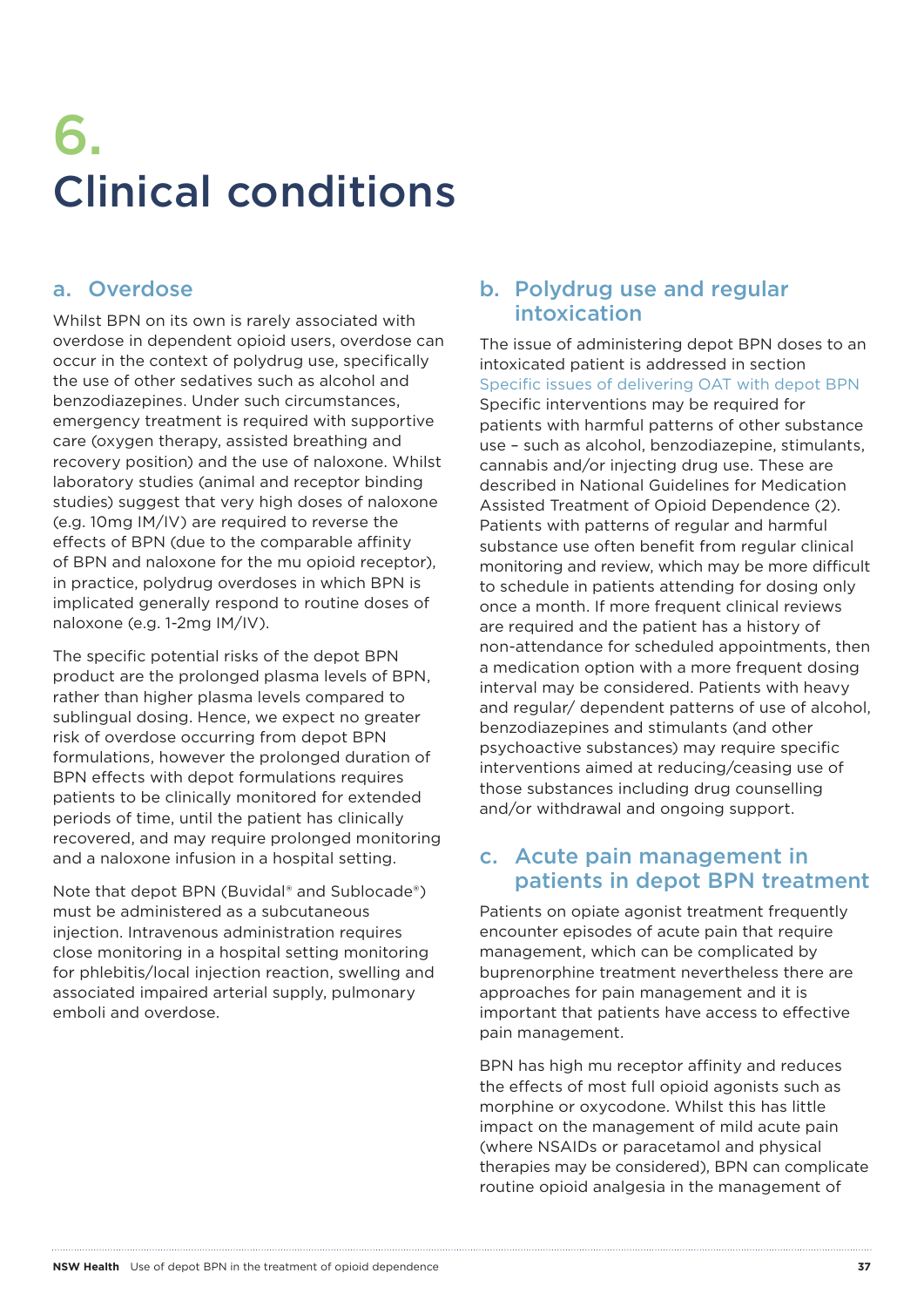severe acute pain (e.g. in acute/emergency situations such as trauma, renal stones). It is important that patients' acute pain is effectively managed and in such circumstances, the National Guidelines for Medication Assisted Treatment of Opioid Dependence (2) recommend the following approaches (a) use of higher doses of traditional opioids such as morphine (with careful titration of effects); (b) use of mu opioid receptor super agonist such as fentanyl that themselves have higher mu intrinsic activity than BPN; and/or c) use of non-opioid analgesic approaches such as ketamine infusions or regional analgesia.

Similar approaches can be used for patients with depot BPN treatment to achieve analgesia in acute/emergency situations. It is not possible to reverse or cease BPN plasma levels in patients treated with depot BPN formulations without surgical removal of the depot BPN.

## d. Chronic pain management in patients in depot BPN treatment

Chronic pain is common amongst patients in OAT (estimated at between 30 to 60% of patients), and is often managed or 'masked' by the high doses of methadone or BPN used to treat opioid dependence. Whilst current evidence does not identify the most effective strategies for treating chronic pain in patients in methadone or BPN treatment, general principles of chronic pain management should be followed (33), and include patient education and engagement in the treatment process, appropriate use of opioid and non-opioid medications (e.g. antidepressants, NSAIDs, paracetamol, gabapentanoids), physical (e.g. exercise, physiotherapy) and psychosocial (e.g. Cognitive Behavioural Therapy) interventions. BPN itself is a powerful opioid analgesic, and extended release BPN formulations (e.g. 7-day topical patches) have historically been incorporated into treatment plans for patients with concurrent chronic pain, and it is expected that depot BPN formulations will also be effective as part of treatment plans in managing comorbid chronic pain in dependent opioid users. BPN should not be used in conjunction with other opioid analgesics (e.g. morphine, fentanyl, codeine) in chronic pain management, given the 'blockade' effects of depot BPN.

There is no evidence currently available comparing high dose sublingual and depot BPN formulations in chronic pain management.

## e. Surgical removal of depot BPN

Data on surgical removal of Buvidal® is not available.

In the event the depot Sublocade® dose must be removed, it can be surgically excised under local anaesthesia within 14 days of injection. Only the most recently-injected depot can be removed. The surgical procedure requires a small incision in the abdomen where the depot was placed, removal of the depot with forceps, and suturing to close the incision. The removed depot should be handled with adequate security, accountability, and proper disposal, according to facility procedure for a Schedule 8 drug product and pharmaceutical biohazardous waste, and per applicable federal, state, and local regulations. The residual plasma concentrations from previous injections will decrease gradually over subsequent months. Patients who have the depot removed should be monitored for signs and symptoms of withdrawal and treated appropriately (30).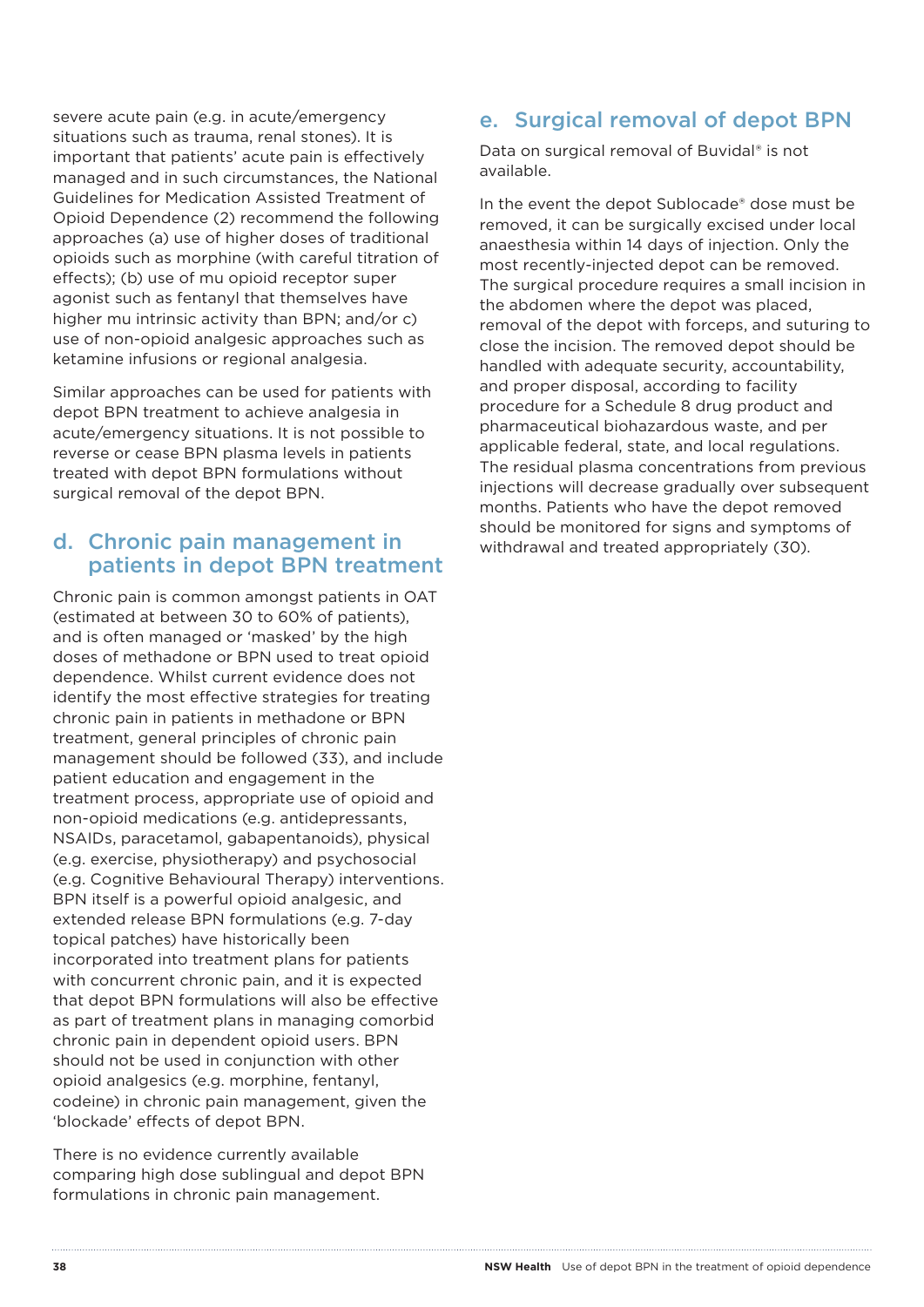## 7. Use of depot BPN for withdrawal treatment

There is considerable interest among patients and clinicians in the use of long-acting depot BPN formulations to assist in withdrawal from opioids such as heroin or methadone, given their long duration of action, gradual taper of BPN plasma levels, and logistic simplicity (e.g. one single dose without need for daily dosing). The gradual taper over days (for Buvidal® Weekly) or weeks (Buvidal® Monthly, Sublocade®) may be well suited to assisting patients in their attempts at opiate withdrawal.

However, at this time there is little clinical experience or research evidence to inform the use of depot BPN for managing opiate withdrawal, and further research is required. Consultation with a suitable addiction specialist is recommended.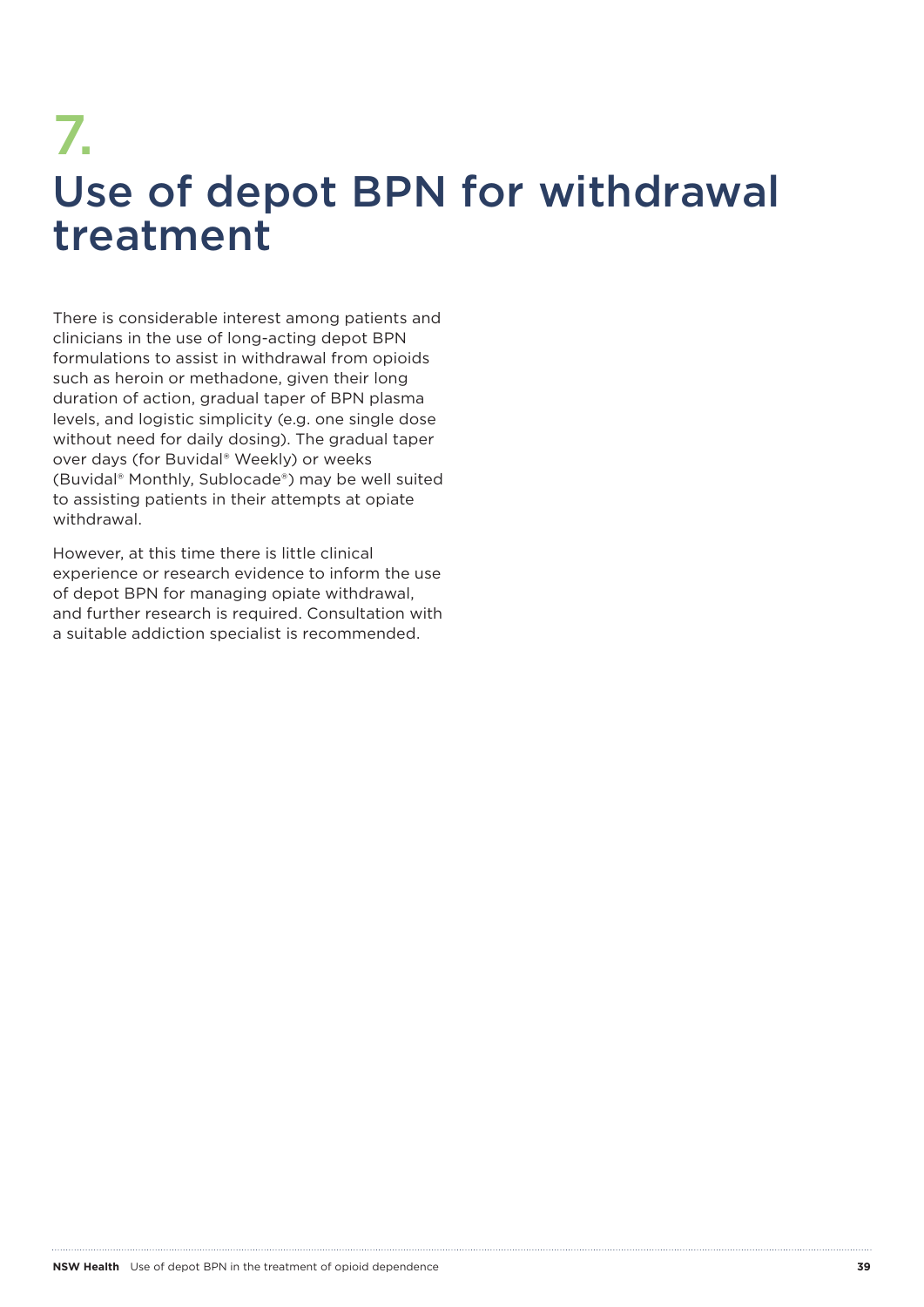## 8. Special populations and settings

## a. High risk or vulnerable populations

There are a range of health conditions (e.g. cognitive impairment, severe psychiatric conditions, poor mobility), social circumstances (e.g. child protection concerns, domestic violence, homelessness, poor literacy, social isolation) and demographic backgrounds (Aboriginal and Torres Strait Islander people, culturally diverse backgrounds, women, LGBTI people, culturally diverse communities, prisoners, older people) that can greatly impact upon the experience of engagement of clients with opioid treatment (and other service) providers. The introduction of depot BPN treatment that allows for dosing on a monthly basis may enhance patient autonomy in some cases, alternatively may detract from the ability to engage the client with treatment and other services. Particular attention to informed consent to treatment with depot formulations is required, and consumer workers or advocate services should be available. Service providers and clients should collaboratively implement strategies that aim to enhance attendance for dosing and clinical reviews, and consider active follow-up strategies for clients who do not attend for scheduled appointments.

### **i. Aboriginal people**

To address the significant health burden affecting the lives of Aboriginal people, it is important to consider their unique cultural and health needs when providing treatment and care. The aim is to provide a variety of treatment options to reflect the diversity of Aboriginal people, to maximise their health, wellbeing and social functioning, as well as to reduce risk to community safety and health with a culturally safe approach. This is especially relevant given the substantially higher rates of mortality and morbidity experienced by Aboriginal people compared to other Australians.

Existing mainstream models of practice in the drugs and alcohol field have been developed primarily within western systems of knowledge and may ignore an Aboriginal 'worldview'.

Application of these models to working with Aboriginal people can be detrimental, to the extent that some approaches can directly undermine cultural ways of working. This can affect Aboriginal people's engagement with, and experience of, the health system and impact on their decisions to seek support and treatment.

Models of drug and alcohol treatment, which are framed from within an Aboriginal cultural context and developed by Aboriginal people, are likely to be more effective. Such models respect the legitimate rights, values and expectations of Aboriginal people and acknowledge the diversity within and between Aboriginal communities living in remote, regional and metropolitan areas. These models:

- incorporate an Aboriginal holistic concept of health and wellbeing;
- are grounded in an Aboriginal understanding of historical factors, including traditional life, the impact of colonisation and the ongoing effects;
- aim to strengthen Aboriginal family systems of care, control and responsibility;
- address culturally appropriate approaches to harm reduction; and
- work from within empowerment principles.

For resources on health issues for Aboriginal people, see *www.healthinfonet.ecu.edu.au*

## b. Hospital and correctional settings

Many patients in OAT have brief episodes of admission to hospital or correctional facilities (e.g. remand, police lock-up) that result in interruptions in methadone or BPN dosing. It is expected that this will be less of a concern with depot BPN treatment. Nevertheless, careful co-ordination between hospital and correctional staff with depot BPN treatment providers will be required.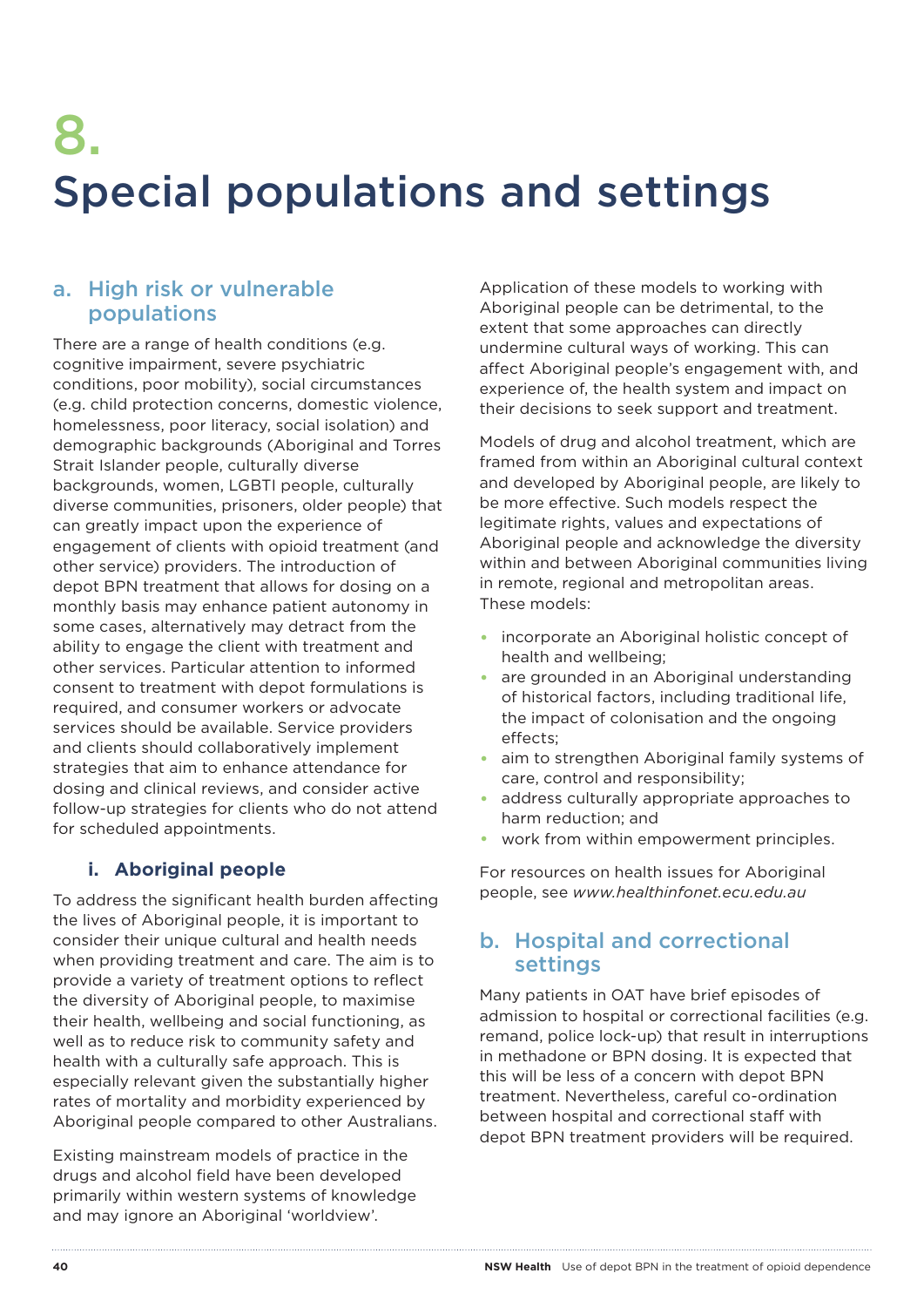### **i. Correctional settings**

Depot BPN has a number of potential benefits as a treatment option in the correctional setting. Diversion of SL BPN is commonplace in prisons and is associated with interpersonal violence as well as viral and non-viral injecting related injuries and diseases (IRID). The subcutaneous formulations have less capacity for diversion.

Administration of SL BPN in prisons is time intensive, with individual patients taking 10-20 minutes for films to dissolve, requiring considerable time resources for both correctional officers and health staff. Once a month administration of depot BPN will allow increased time for patients to receive other health interventions.

The period immediately following release from custody is a high risk period for patients, with 3-8 times risk of overdose death. It is often challenging for patients to attend OAT dosing on the first day after release due to geographic, housing, social and financial reasons. A depot preparation may provide greater stability over this period with less urgency for immediate attendance. This may be beneficial for both the patient and community treatment teams.

Up to 25% of patients on OAT in NSW Correctional Centres are released into the community unexpectedly via courts (outside control of health). Depot BPN having longer dosing windows may allow greater flexibility to arrange community dosing and provide transfer of care documentation. Patients on depot BPN leaving custody should be provided education re the persistent clinical effects depot BPN.

As depot BPN may take several doses to reach steady state, transfer of care documentation both on entry into custody and on release will require detailed documentation of doses given over a period several months.

## c. Residential rehabilitation and supported housing settings

Historically many alcohol and other drug residential rehabilitation programs or supported housing providers (e.g. nursing homes) have not been able to support patients in OAT due to concerns regarding methadone or BPN dispensing or storage of take-away doses. Treatment with depot BPN provides an opportunity for OAT to be better integrated into these settings, with either the patient attending the dosing site or, if possible, the depot BPN service providers attending the rehab/housing service.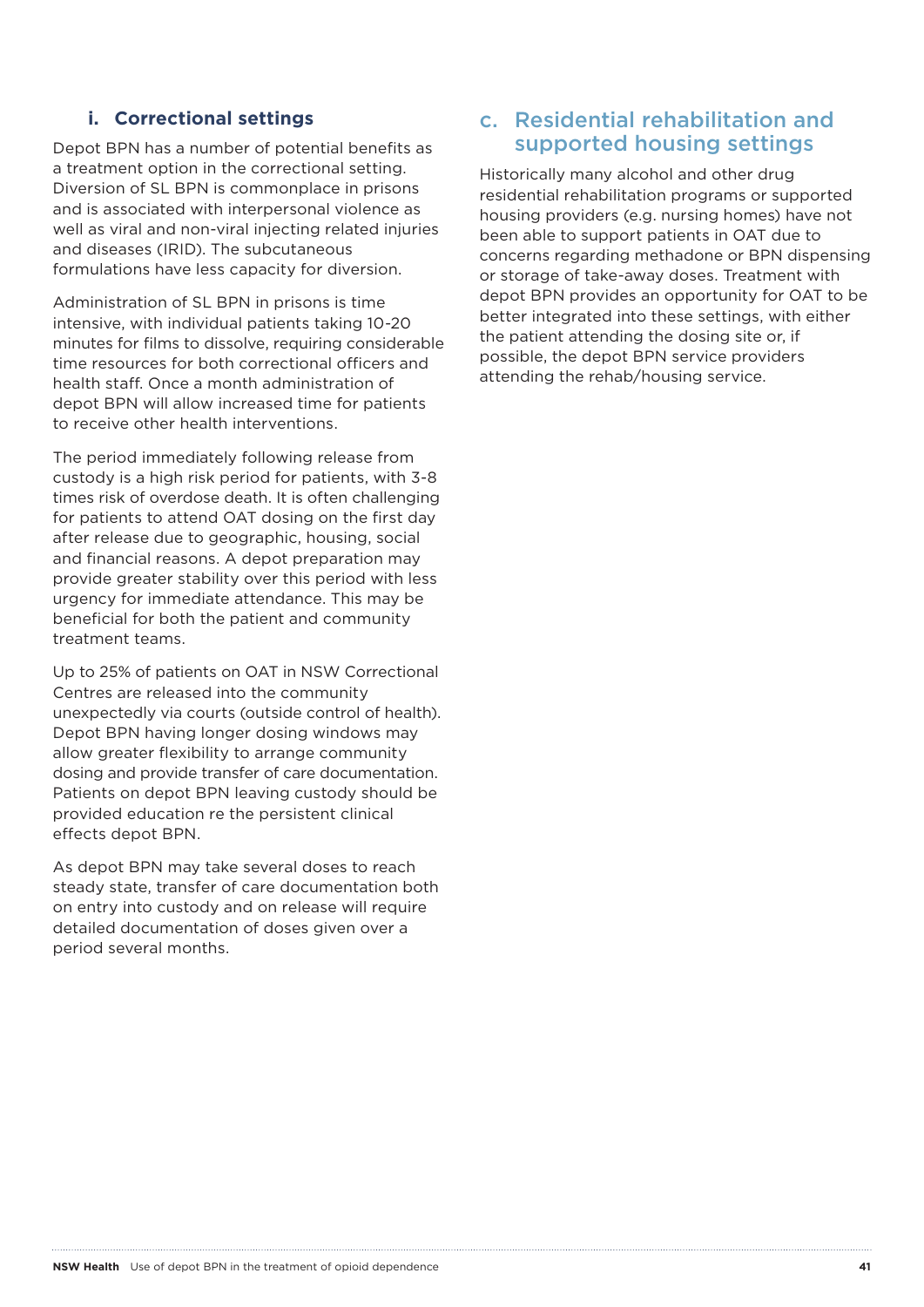## 9. Managing travel

Patients must not be supplied with Buvidal® or Sublocade ®. Depot BPN must only be handled by a healthcare professional after delivery to a clinic/ administration site.

### a. Local travel

The duration of action of depot BPN should make local travel less problematic for patients. For information on doses that need to be given before/after the scheduled date see section Buvidal® flexible dosing schedules and missed doses, Sublocade® flexible dosing schedules and missed doses.

## b. Interstate transfer

See section 3.5 Prescriber related information of the NSW Clinical Guidelines: Treatment of Opioid Dependence (1) re interstate transfers. Beyond interstate sites having access to Buvidal® and/or Sublocade®, there are no additional requirements.

## c. Overseas travel

As Buvidal® and Sublocade® cannot be given to patients, overseas travel will require transferring patients back onto sublingual treatment if the travel duration is more than five weeks for Buvidal® Monthly or six weeks for Sublocade®. Dose titration of the required sublingual dose should occur before travel commences so patients can be observed during transfer from depot BPN to SL BPN.

At the time of writing:

- Sublocade® is registered and available in the US
- Buvidal<sup>®</sup> is registered in the EU and has been launched as per January 2019.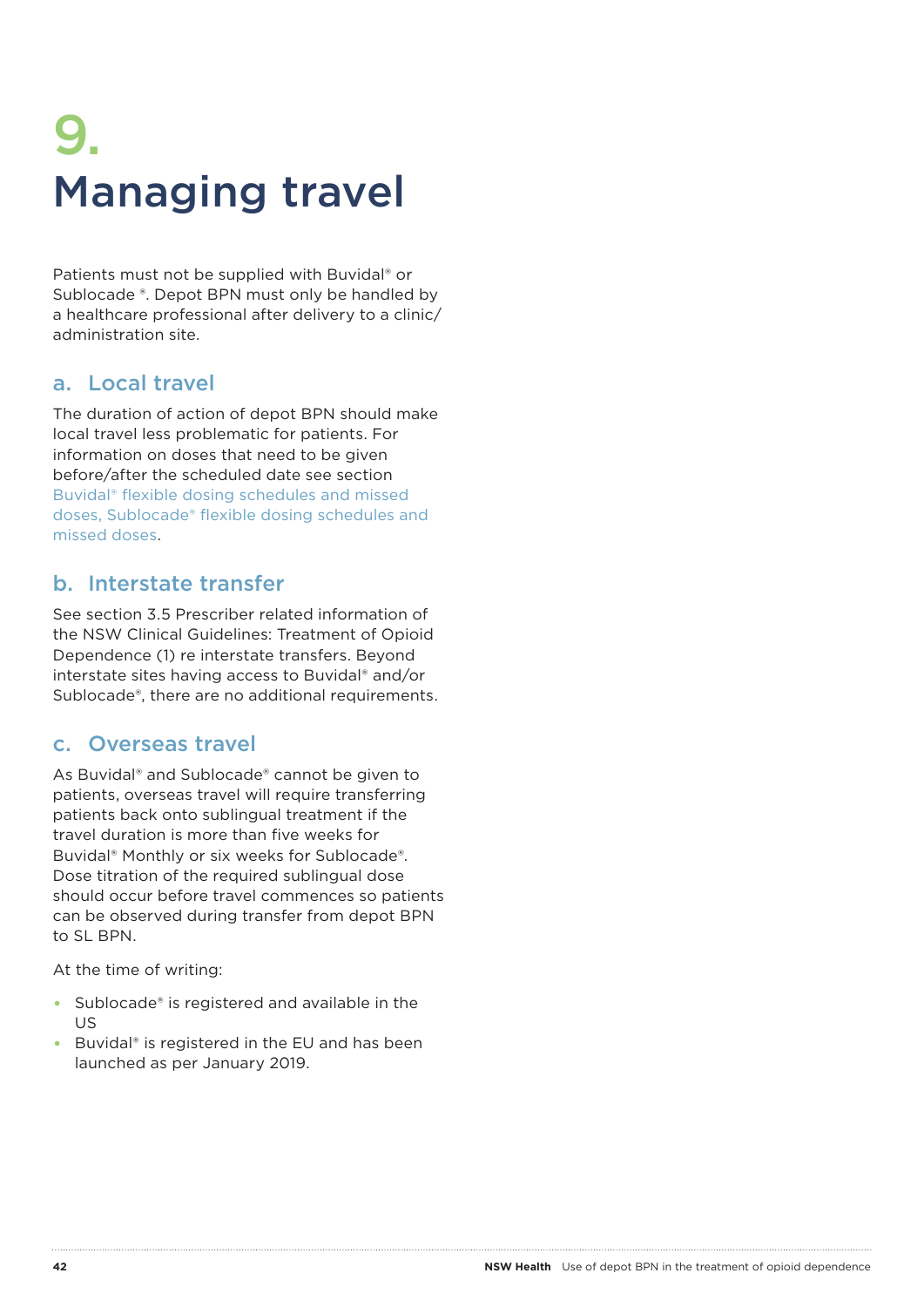## 10. Patient information and perspective (NUAA)

Depot buprenorphine should always be presented as one choice in the range of currently available OTP medications – patients may need a great deal of information and reassurance from their clinicians as they assess whether depot buprenorphine will be compatible with their lifestyles and where they are in their treatment journeys.

This support will need to continue if they make a decision to transition to depot buprenorphine. No matter the advantages of the new mode, the depot injection is a leap in the dark that for many patients will signify a relinquishment of control. Until the first dose has run its course without problems, a patient cannot be totally comfortable that they have made the right decision.

There will be patients who wish to transition from sublingual buprenorphine as well as patients on methadone or Biodone who will be interested in the pathway to depot buprenorphine. All patients will need to know how this OTP medication is similar to, and different from, the formula they are currently taking, and what is involved in transitioning.

The decision process and transitioning phase should occur within a co-operative therapeutic relationship that balances a clinician's medical expertise and knowledge with a patient's treatment goals as the expert in their own life.

Patients need to be armed with a wide range of information about depot buprenorphine. The sorts of things that patients will want to know include:

- product pharmacology profile, effectiveness and safety including half-life and average peak/trough patterns, control of cravings and any pleasure aspect
- prescribing and dosing procedures including dose amounts, duration of effect and insertion routines
- the way transfer from other OTP medications will take place and if they will experience withdrawal symptoms
- options for managing side effects, chronic and acute pain and exiting the program
- any other problems that might arise and how they might be addressed
- their rights and responsibilities
- expected financial outlay.

As a clinician, you can champion agency and choice in your relationship with your patients by:

- recognising that this new product will suit some but not all people currently on the program and that a choice of a range of OTP medications is an essential health response
- listen to, take seriously and act promptly when your patients describe their experience – that the medication is not holding them or that they are experiencing side effects. We're all new at this, don't hesitate to call clinician information lines for support
- listening to people's stories, goals, challenges and expectations
- advising and guiding your patient to assist them get the best OTP fit for them
- encouraging them to compile a list of advantages and disadvantages to help them with their decision-making
- offering a move to depot bupe as a trial, reassuring your patient that they will be able to return to sublingual bupe or methadone liquid if depot bupe does not suit them
- respecting your patient's decision to not try depot bupe, even if their objections seem irrational
- making sure the patient has sufficient harm reduction information if they do not want to be abstinent from all illicit drugs, with special attention to overdose risks and reversal.

There are many patients who will find depot buprenorphine fits well with their treatment goals, but because they may have less contact with prescribers and/or dosing agencies, they may need support that is different from patients on other OTP medications. You can set your patient up for success by: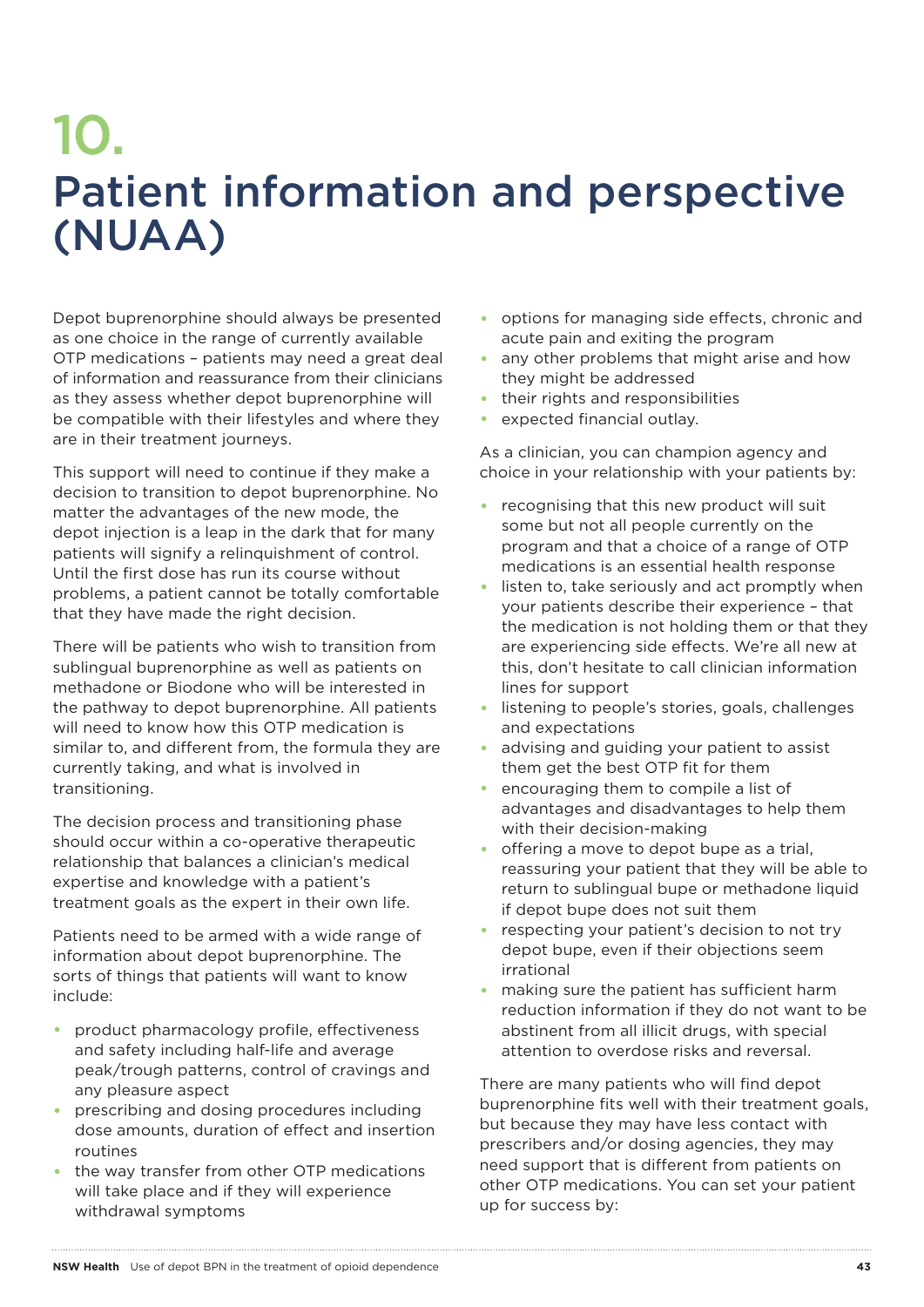- discussing your expectations for how the therapeutic relationship will need to operate to maximise the usefulness of depot bupe
- encouraging frank communication with your patient
- making clinical decisions that do not discriminate, punish or reward but rather provide professional responses to any clinical challenges that might arise
- working with your patient to prepare or review and amend their treatment plan and goals including discussing expectations around exiting the program
- talking through options around treatment outside of dosing contact (counselling etc.),
- reassuring your ongoing support and connection, especially if the patient is moving from very regular contact with an OTP service
- explaining that they should not drive or operate heavy machinery while they are getting used to the new formulation, or after a dose change until their prescriber advises they can do so
- encouraging patients to think about how they will fill in their time positively, in a way that helps them move forward, become healthier and improve self-esteem
- making sure patients have access to the consumer guidelines for the OTP and any of the several special interest guides, including the guide to depot buprenorphine.

Many clinicians will treat patients with particular needs. Being sensitive to the diversity of OTP patients may include:

- Being aware that some cultures will have restrictions around the gender of the person who can give them an injection
- Being aware that there may be cultural issues around injecting in particular sites
- Understanding that using a professional interpreter is always preferable to using a family member, for clearer, unbiased and confidential exchange of information
- Staying abreast of how the OTP operates in jails and recognising that some consumers transferring from jail may need different OTP responses in the community than they did in jail.

All in all, the best therapeutic relationships are built on co-operation, unbiased information sharing and an honest and open exchange that balances your clinical responsibilities with your patient's treatment goals.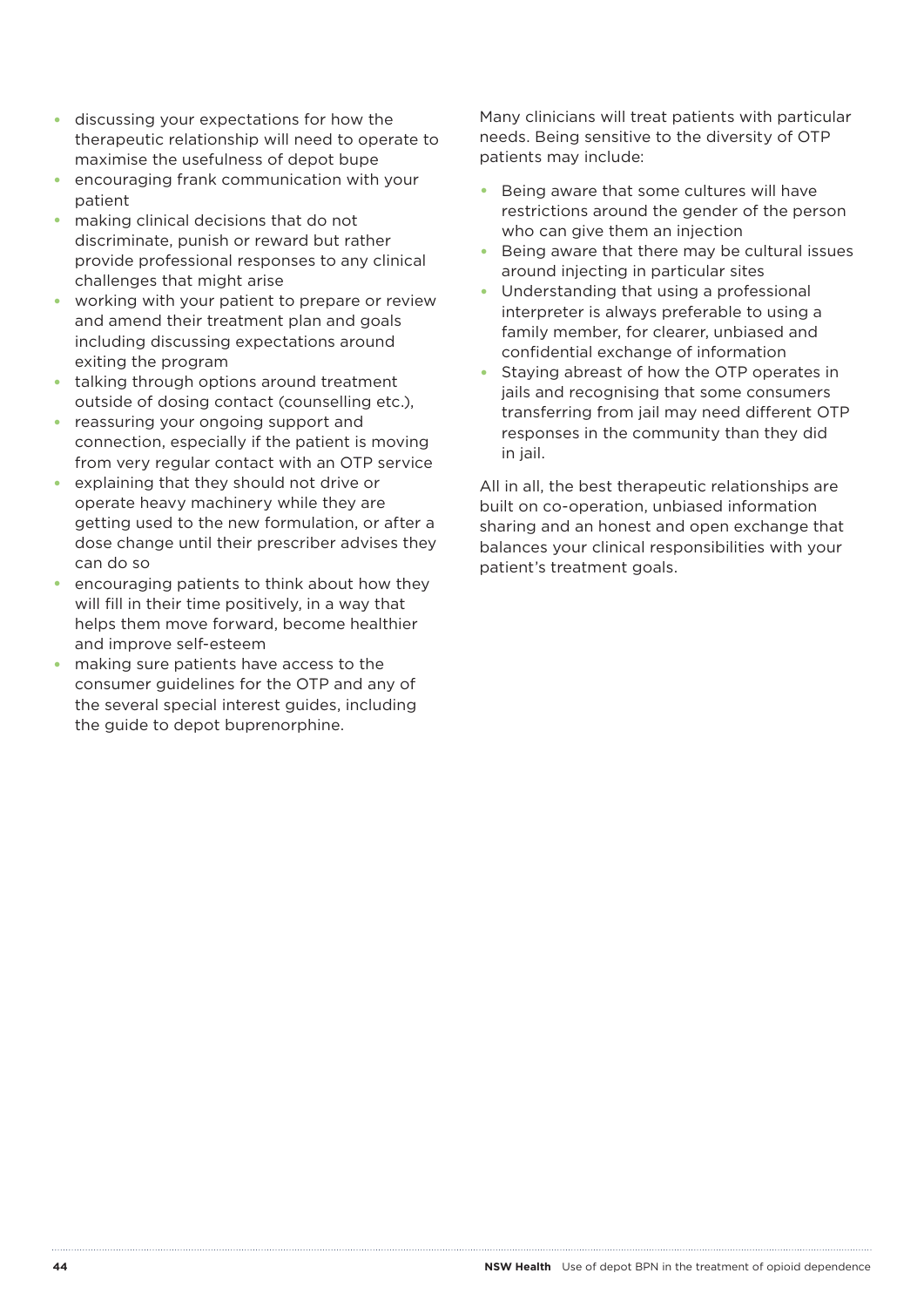## 11. Governance issues

## a. Acquisition

A registered medical practitioner can obtain depot BPN from a licensed wholesaler on a signed and dated order (on the letterhead) of the medical practitioner. Provision is also made to order stock electronically or by telephone from a licensed wholesaler, providing that a signed confirmation of order and receipt of order is returned to the licensed wholesaler after delivery of the stock.

### b. Storage

#### **i. Buvidal®**

Buvidal® injections are required to be stored below 25°C. Do not refrigerate or freeze. To comply with the Poisons and Therapeutic Goods legislation, as for all Schedule 8 drugs, Buvidal® injections must be kept apart from all other goods (other than cash or documents) in a safe, cupboard, or drawer in a cabinet, which is securely attached to a part of the premises, and which is kept locked when the drug is not in immediate use.

#### **ii. Sublocade®**

Sublocade® injections are required to be stored refrigerated at 2 – 8°C. The storage must meet the following requirements to comply with the Poisons and Therapeutic Goods legislation,

- the refrigerator must be in a room (which includes a part of a room or an enclosure) to which the public does not have access,
- the refrigerator, or any cupboard or receptacle in which the refrigerator is kept, must be securely attached to a part of the premises,
- the refrigerator, or the room, cupboard or receptacle in which the refrigerator is kept, must be kept securely locked when not in immediate use
- the refrigerator must not be used to store any other item that is not a substance listed in Schedule 2, 3, 4 or 8 of the Poisons List or is not a therapeutic good

Once outside the refrigerator this product may be stored in its original packaging at room temperature, less than 25°C, for up to 7 days prior to administration. Once outside the refrigerator, Sublocade® injections must be kept apart from all other goods (other than cash or documents) in a safe, cupboard, or drawer in a cabinet, which is securely attached to a part of the premises and which is kept locked when the drug is not in immediate use. Discard Sublocade® if left at room temperature for longer than 7 days.

## c. Accountability

A medical practitioner must make record of all buprenorphine depot injections obtained from the wholesaler or administered to the patient in a drug register.

A drug register must be in the form of a book:

- a) that contains consecutively numbered pages, and
- b) that is so bound that the pages cannot be removed or replaced without trace, and
- c) that contains provisions on each page for the inclusion of the particulars required to be entered in the book.

On the day on which the medical practitioner receives or administers buprenorphine at the clinic, the medical practitioner must enter in the drug register for that clinic the following particulars:

- the date of receipt or administration
- the name and address of the supplier (in the case of receipt) or the name and address of the patient (in the case of administration or supply)
- the quantity received or administered and the balance held after the transaction; and
- the signature of the medical practitioner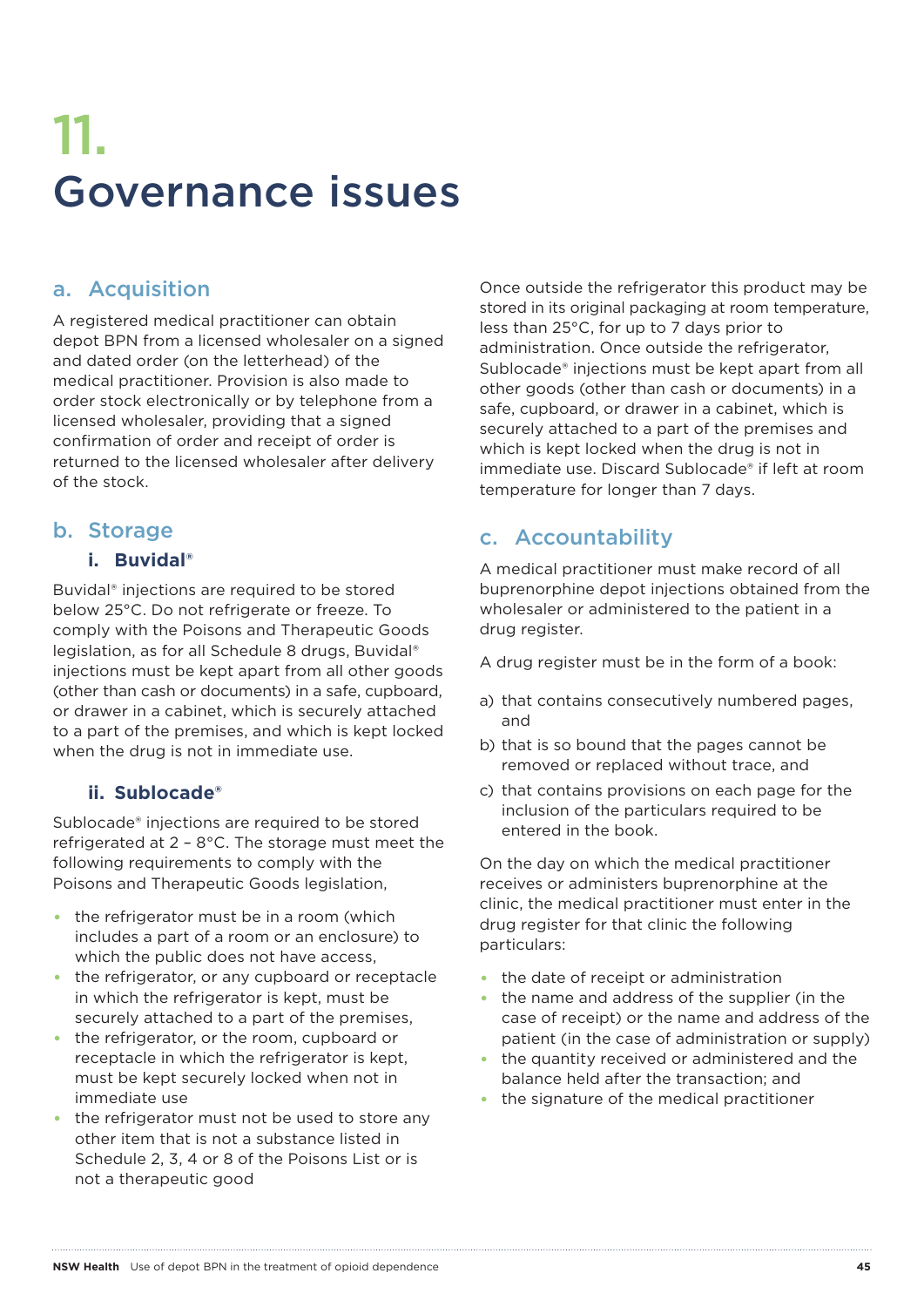A separate page in the drug register must be used for each brand and each strength of the buprenorphine injection. No alteration may be made in the register, but any mistake may be corrected by a marginal or footnote, initialled and dated by the medical practitioner. The register must be kept on the premises in which the buprenorphine injections are stored. The register must be retained for a period of two years from the date of the last entry and must be made available for inspection if required.

Twice a year, during March and September, medical practitioners must carry out a full stock check of all drugs of addiction in their possession. However, it is recommended that a full stock check is undertaken on a regular basis (eg monthly) Immediately under the last entry for each drug in the drug register, they should write the date on which the check was done, the words "Balance on hand", the quantity actually held, and they should sign the entry.

If the drug register is lost or destroyed, the medical practitioner must immediately:

- notify the Ministry of Health in writing of the fact and of the circumstances. The notification should be addressed to:
	- Director Pharmaceutical Regulatory Unit NSW Ministry of Health Locked Mail Bag 961 North Sydney NSW 2059 or may be faxed to (02) 9424 5860 (For advice, telephone the Duty Pharmaceutical Officer on 02 9391 9944.)
- count the quantity of drugs of addiction held and enter the particulars in a new register.

If the medical practitioner loses (or has stolen from them) a drug of addiction, they must immediately notify Pharmaceutical Services by completing the online 'Notification of Loss or Theft of Accountable Drugs (S8 and S4D substances)' located on the Internet at: http:// www.health.nsw.gov.au/pharmaceutical/Pages/ lost-stolen-drugs.aspx and enter the relevant details in the drug register. The police should also be notified where theft has occurred.

## d. Authority to prescribe and administer buprenorphine injections

All patients commencing treatment with depot BPN must be enrolled on the NSW Opioid Treatment Program. Authorisation to prescribe BPN must be granted by the Ministry of Health under the provisions of Section 29 of the Poisons and Therapeutic Goods Act before commencing the treatment.

The medical practitioner must make a record in the patient's file kept at the surgery, clinic or hospital, each time the medical practitioner prescribes and administer the buprenorphine depot injections. The record in the patient's file should have the following particulars:

- patient's name and address
- date of prescribing and date of administration
- the drug name (including the brand name), strength and the interval in which the injections are to be administered.

The medical practitioner must also record the particulars of administration in the drug register (as noted above).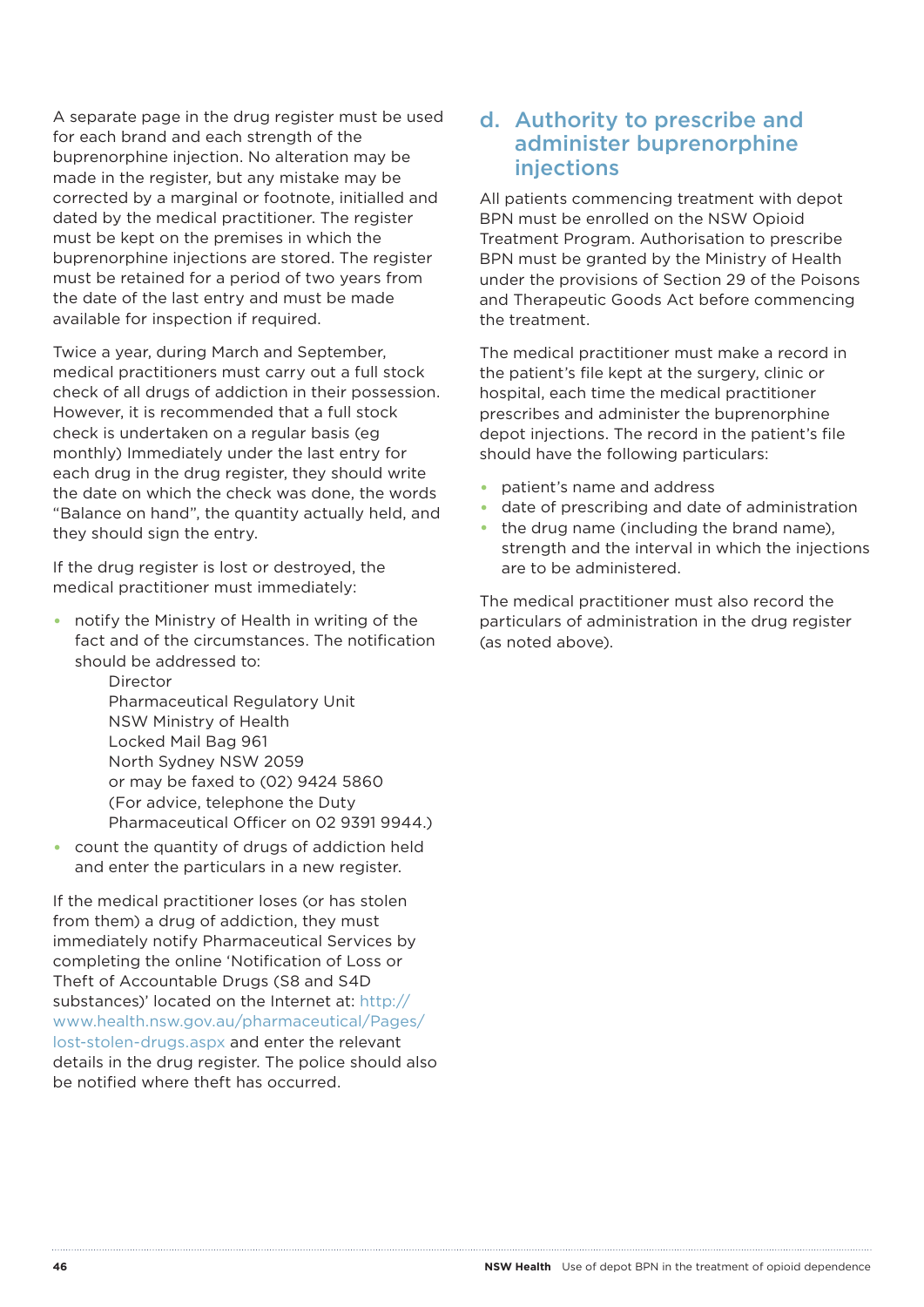## 12. References

- 1. NSW Clinical Guidelines: Treatment of Opioid Dependence - 2018: NSW Ministry of Health; 2018 [20/03/2019]. Available from: https://www.health. nsw.gov.au/aod/Publications/nsw-clinicalguidelines-opioid.pdf.
- 2. Gowing L, Ali R, Dunlop A, Farrell M, Lintzeris N. National Guidelines for Medication-Assisted Treatment of Opioid Dependence: Commonwealth of Australia; 2014 [20/03/2019]. Available from: http://www.nationaldrugstrategy.gov.au/internet/ drugstrategy/publishing.nsf/Content/ AD14DA97D8EE00E8CA257CD1001E0E5D/\$File/ National Guidelines 2014.pdf.
- 3. Australian Product Information Buvidal® Weekly (Buprenorphine): Camurus Pty Ltd; 2018 [Available from: https://www.ebs.tga.gov.au/ebs/picmi/ picmirepository.nsf/pdf?OpenAgent&id=CP-2018- PI-02610-1.
- 4. Australian Product Information Buvidal® Monthly (Buprenorphine): Camurus Pty Ltd; 2018 [Available from: https://www.ebs.tga.gov.au/ebs/picmi/ picmirepository.nsf/pdf?OpenAgent&id=CP-2018- PI-02611-1.
- 5. Assessment Report Buvidal Procedure No. EMEA/ H/C/004651/0000 EMEA Canary Wharf London UK: European Medicines Agency Assessment; 2018 [Available from: https://www.ema.europa.eu/en/ documents/assessment-report/buvidal-eparpublic-assessment-report\_en.pdf.
- 6. Larance B, Mattick R, Ali R, Lintzeris N, Jenkinson R, White N, et al. Diversion and injection of buprenorphine-naloxone film two years postintroduction in Australia. Drug Alcohol Rev. 2016;35(1):83-91.
- 7. Lofwall MR, Walsh SL, Nunes EV, Bailey GL, Sigmon SC, Kampman KM, et al. Weekly and Monthly Subcutaneous Buprenorphine Depot Formulations vs Daily Sublingual Buprenorphine With Naloxone for Treatment of Opioid Use Disorder: A Randomized Clinical Trial. JAMA Intern Med. 2018;178(6):764-73.
- 8. Haight BR, Learned SM, Laffont CM, Fudala PJ, Zhao Y, Garofalo AS, et al. Efficacy and safety of a monthly buprenorphine depot injection for opioid use disorder: a multicentre, randomised, doubleblind, placebo-controlled, phase 3 trial. Lancet. 2019;393(10173):778-90.
- 9. Coe MA, Lofwall MR, Walsh SL. Buprenorphine Pharmacology Review: Update on Transmucosal and Long-acting Formulations. J Addict Med. 2019;13(2):93-103.
- 10. Nasser AF, Heidbreder C, Gomeni R, Fudala PJ, Zheng B, Greenwald MK. A Population Pharmacokinetic and Pharmacodynamic Modelling Approach to Support the Clinical Development of RBP-6000, a New, Subcutaneously Injectable, Long-Acting, Sustained-Release Formulation of Buprenorphine, for the Treatment of Opioid Dependence. Clinical Pharmacokinetics. 2014;53(9):813-24.
- 11. Greenwald MK, Johanson CE, Bueller J, et al. Buprenorphine duration of action: mu-opioid receptor availability and pharmacokinetic and behavioral indices. Biol Psychiatry. 2007;61(101-110).
- 12. Frost M, Bailey G, Lintzeris N, Strang J, Dunlop A, Nunes E, et al. Long-term safety and efficacy of weekly and monthly subcutaneous buprenorphine depot (CAM2038) in the treatment of adult outpatients with opioid use disorder. Addiction. 2019.
- 13. Nasser AF, Heidbreder C, Liu Y, Fudala PJ. Pharmacokinetics of Sublingual Buprenorphine and Naloxone in Subjects with Mild to Severe Hepatic Impairment (Child-Pugh Classes A, B, and C), in Hepatitis C Virus-Seropositive Subjects, and in Healthy Volunteers. Clin Pharmacokinet. 2015;54(8):837-49.
- 14. Brogly SB, Saia KA, Walley AY, Du HM, Sebastiani P. Prenatal buprenorphine versus methadone exposure and neonatal outcomes: systematic review and meta-analysis. [Review]. 2014;1(7):673-86.
- 15. Minozzi S, Amato L, Bellisario C, Ferri M, Davoli M. Maintenance agonist treatments for opiatedependent pregnant women. [Review]. 2013;1(12):Cd006318.
- 16. Zedler BK, Mann AL, Kim MM, Amick HR, Joyce AR, Murrelle EL, et al. Buprenorphine compared with methadone to treat pregnant women with opioid use disorder: a systematic review and meta-analysis of safety in the mother, fetus and child. [Review]. 2016;1(12):2115-28.
- 17. Australian Product Information Suboxone Film (Buprenorphine / Naloxone): Indivior Pty Ltd; 2018 [Available from: https://www.ebs.tga.gov.au/ebs/ picmi/picmirepository.nsf/pdf?OpenAgent&id=CP-2011-PI-01894-3&d=201903201016933.
- 18. Australian Product Information Subutex (Buprenorphine): Indivior Pty Ltd; 2018 [Available from: https://www.ebs.tga.gov.au/ebs/picmi/ picmirepository.nsf/pdf?OpenAgent&id=CP-2018- PI-02289-1.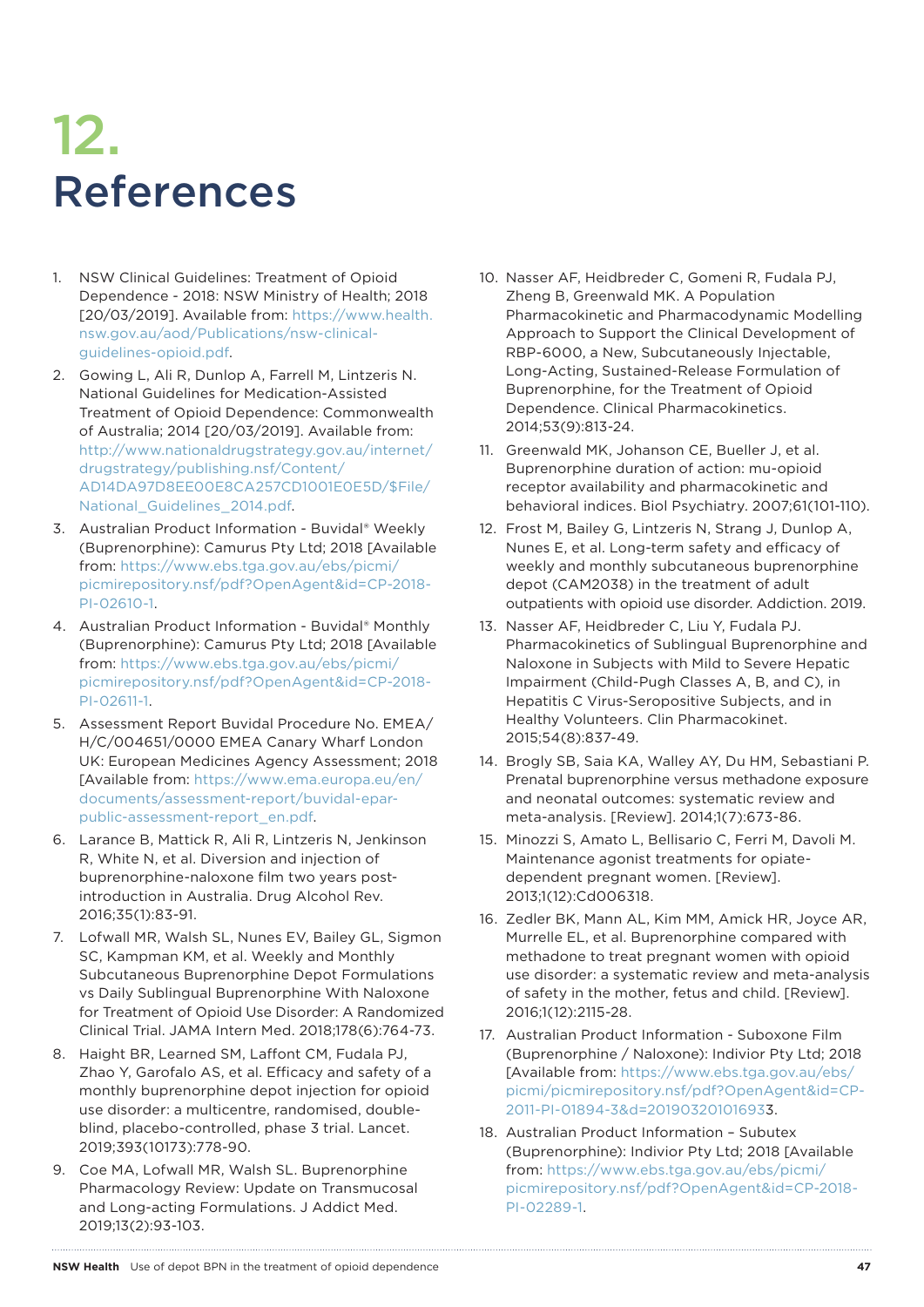- 19. Schedule 1-Standard for the Uniform Scheduling of Medicines and Poisons No. 20 Therapeutic Goods Administration, Canberra Department of Health, Australian Government; 2018.
- 20. N-methyl-2-pyrrolidone Concise international chemical assessment document; 35: Akesson, Bengt & International Programme on Chemical Safety, World Health Organisation; 2001 [Available from: http://www.who.int/iris/ handle/10665/42404.
- 21. Solomon G, Morse, EP, Garbo, MJ, Milton, DK. Stillbirth After Occupational Exposure to N-Methyl-2-Pyrrolidione. Journal of Occupational and Environmental Medicine. 1997;39(5):394.
- 22. Solomon GM, Morse EP, Garbo MJ, Milton DK. Stillbirth after occupational exposure to N-methyl-2-pyrrolidone. A case report and review of the literature. J Occup Environ Med. 1996;38(7):705-13.
- 23. Bower DB. Stillbirth after occupational exposure to N-methyl-2 pyrrolidone. J Occup Environ Med. 1997;39(5):393-4.
- 24. Katz Y, Gutierrez-Castrellon P, Gonzalez MG, Rivas R, Lee BW, Alarcon P. A comprehensive review of sensitization and allergy to soy-based products. Clin Rev Allergy Immunol. 2014;46(3):272-81.
- 25. Cheatham CL, Goldman BD, Fischer LM, da Costa KA, Reznick JS, Zeisel SH. Phosphatidylcholine supplementation in pregnant women consuming moderate-choline diets does not enhance infant cognitive function: a randomized, double-blind, placebo-controlled trial. Am J Clin Nutr. 2012;96(6):1465-72.
- 26. Annex to the European Commission guideline on 'Excipients in the labelling and package leaftlet of medicinal products for human use' (SANTE-2017-11668). 2017.
- 27. Danhier F, Ansorena E, Silva JM, Coco R, Le Breton A, Preat V. PLGA-based nanoparticles: an overview of biomedical applications. J Control Release. 2012;161(2):505-22.
- 28. Chandrasekaran R, Giri DK, Chaudhury MR. Embryotoxicity and teratogenicity studies of poly (DL-lactide-co-glycolide) microspheres incorporated tetanus toxoid in Wistar rats. Hum Exp Toxicol. 1996;15(4):349-51.
- 29. Song H, Kim Y, Park J, Park M, Lyu S, Koh Y, et al. Biocompatible nanoparticle PLGA is a noble safe delivery system for embryo development and next generations. Fertility and Sterility. 2017;108(3):e154.
- 30. Australian Product Information Sublocade®: Indivior Pty Ltd; 2019 [Available from: https://www. ebs.tga.gov.au/.
- 31. Treatment Improvement Protocol 63, Medications for Opioid Use Disorder – For Healthcare Addiction Professionals, Policymakers, patients and Families: Substance Abuse and Mental Health Services Administration; 2018 [Available from: https://www. cffutures.org/files/fdc/SAMHSA%20TIP%2063%20 -%20Medication%20OUD%20-%202018.pdf.
- 32. Tsai L, Doan T. Breastfeeding among mothers on opioid maintenance treatment: a literature review. J Hum Lact. 2016;32:521-9.
- 33. ACI Pain Managment Network: NSW Agency for Clinical Innovation; 2019 [Available from: https:// www.aci.health.nsw.gov.au/chronic-pain.
- 34. US Prescribing Information Sublocade®: Indivior Pty Ltd; 2002 [Available from: https://www. sublocade.com/Content/pdf/prescribinginformation.pdf.
- 35. Walsh SL, Comer SD, Lofwall MR, Vince B, Levy-Cooperman N, Kelsh D, et al. Effect of Buprenorphine Weekly Depot (CAM2038) and Hydromorphone Blockade in Individuals With Opioid Use Disorder: A Randomized Clinical Trial. JAMA Psychiatry. 2017;74(9):894-902.
- 36. Haasen C, Linden M, Tiberg F. Pharmacokinetics and pharmacodynamics of a buprenorphine subcutaneous depot formulation (CAM2038) for once-weekly dosing in patients with opioid use disorder. J Subst Abuse Treat. 2017;78:22-9.
- 37. Liu T, Gobburu JVS. A Physiologically Based Pharmacokinetic Modeling Approach to Predict Drug-Drug Interactions of Buprenorphine After Subcutaneous Administration of CAM2038 With Perpetrators of CYP3A4. J Pharm Sci. 2018;107(3):942-8.
- 38. Albayaty M, Linden M, Olsson H, Johnsson M, Strandgarden K, Tiberg F. Pharmacokinetic Evaluation of Once-Weekly and Once-Monthly Buprenorphine Subcutaneous Injection Depots (CAM2038) Versus Intravenous and Sublingual Buprenorphine in Healthy Volunteers Under Naltrexone Blockade: An Open-Label Phase 1 Study. Adv Ther. 2017;34(2):560-75.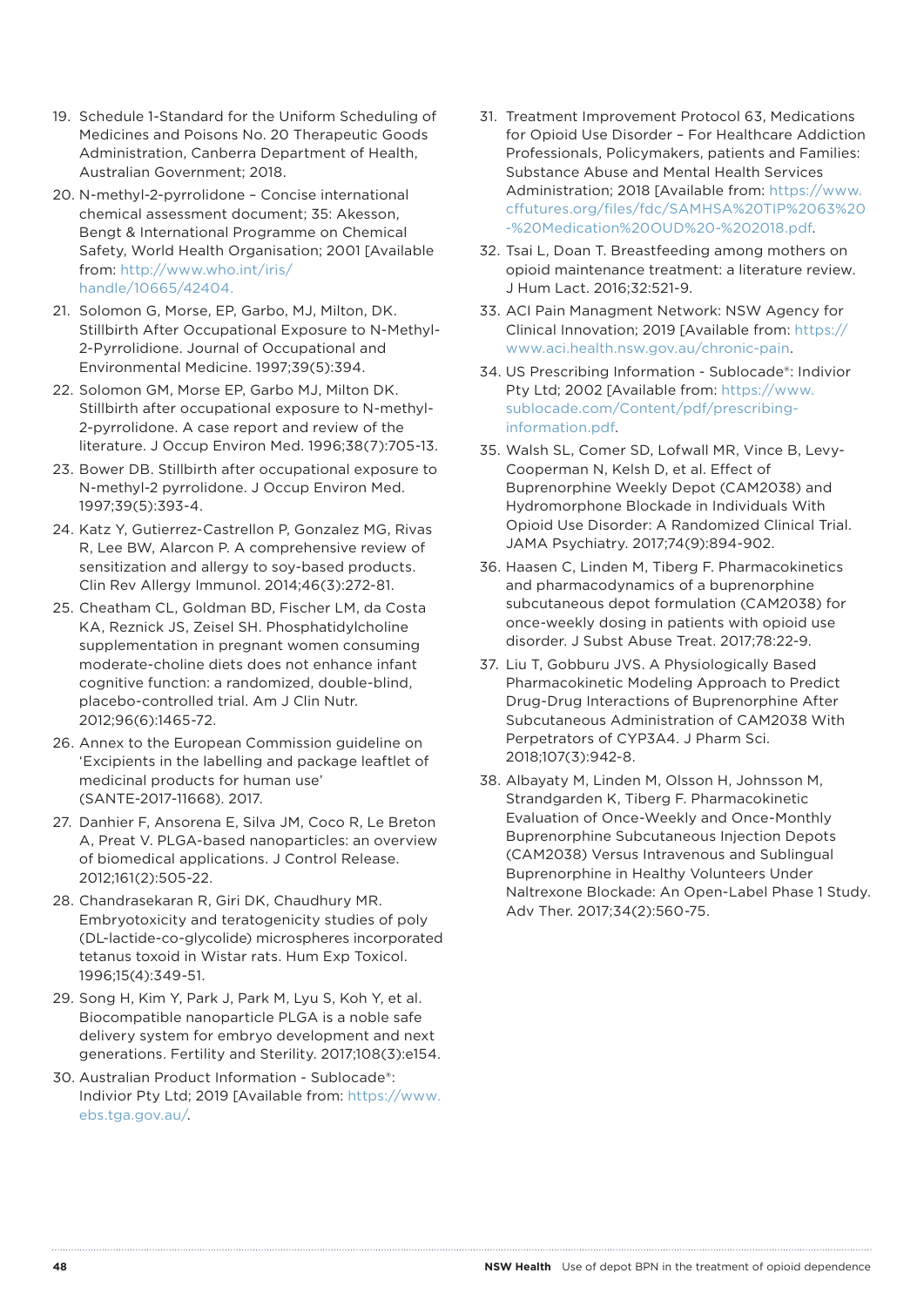## 13. Appendix

## a) Drug drug interactions (DDIs)

Drug-drug interactions of potential clinical relevance with depot BPN

| <b>Drug Class</b>                                                                        | Drug(s) within Class                                                                                                                                                         | <b>Clinical effect and suggested management</b>                                                                                                                                                                                                                                                                                                                                                                                                                                                                                                                                                                                                                                                                                  |
|------------------------------------------------------------------------------------------|------------------------------------------------------------------------------------------------------------------------------------------------------------------------------|----------------------------------------------------------------------------------------------------------------------------------------------------------------------------------------------------------------------------------------------------------------------------------------------------------------------------------------------------------------------------------------------------------------------------------------------------------------------------------------------------------------------------------------------------------------------------------------------------------------------------------------------------------------------------------------------------------------------------------|
| Benzodiazepines<br>and Other<br><b>Central Nervous</b><br>System (CNS)<br>Depressants    | Alcohol, non-<br>benzodiazepine<br>sedatives/hypnotics,<br>anxiolytics, tranquilizers,<br>muscle relaxants,<br>general anaesthetics,<br>antipsychotics, and<br>other opioids | - Increases the risk of respiratory depression, profound sedation,<br>coma, and death<br>- Use of these substances should be avoided or minimised during<br>treatment with buprenorphine formulations. Patients should be<br>advised of the extreme danger of concomitant use of sedatives<br>while receiving depot BPN treatment                                                                                                                                                                                                                                                                                                                                                                                                |
| CYP3A4<br>inhibitors                                                                     | Macrolide antibiotics<br>azole-antifungal agents<br>protease inhibitors (e.g.<br>erythromycin,<br>ketoconazole, ritonavir,<br>nelfinavir, indinavir,<br>intraconazole)       | - An interaction study of buprenorphine with ketoconazole resulted<br>in increased Cmax (approximately 50%) and AUC (approximately<br>70%) of buprenorphine and, to a lesser extent, of the metabolite,<br>norbuprenorphine<br>- Patients receiving buprenorphine should be closely monitored for<br>signs and symptoms of buprenorphine toxicity and may require<br>dose reduction if combined with potent CYP3A4 inhibitors. The<br>dose of either buprenorphine or the CYP3A4 inhibitor may need<br>to be adjusted accordingly In practice, doses rarely need to be<br>adjusted<br>- Monitor for buprenorphine withdrawal if the concomitant<br>medication is discontinued after the patient is stable on depot<br><b>BPN</b> |
| CYP3A4 Inducers                                                                          | Rifampin<br>Carbamazepine<br>Phenytoin<br>Phenobarbital                                                                                                                      | Concomitant use of CYP3A4 inducers with buprenorphine may<br>decrease buprenorphine plasma concentrations, potentially<br>resulting in sub-optimal treatment of opioid dependence. It is<br>recommended that patients receiving buprenorphine should be<br>closely monitored if inducers are co-administered. The dose of<br>either buprenorphine or the CYP3A4 inducer may need to be<br>adjusted accordingly In practice, doses rarely need to be adjusted<br>Monitor for signs and symptoms of buprenorphine toxicity or<br>$-$<br>overdose, if the CYP3A4 inducers is discontinued after the patient<br>is stable on depot BPN                                                                                               |
| Antiretrovirals:<br>Non-nucleoside<br>reverse<br>transcriptase<br>inhibitors<br>(NNRTIs) | Efavirenz<br>Nevirapine<br>Etravirine<br>Delavirdine                                                                                                                         | - Significant pharmacokinetic interactions between NNRTIs and<br>sublingual buprenorphine have been shown, but these<br>pharmacokinetic interactions did not result in any significant<br>pharmacodynamic effects<br>- Monitor for increase or decrease in therapeutic effects of NNRTIs                                                                                                                                                                                                                                                                                                                                                                                                                                         |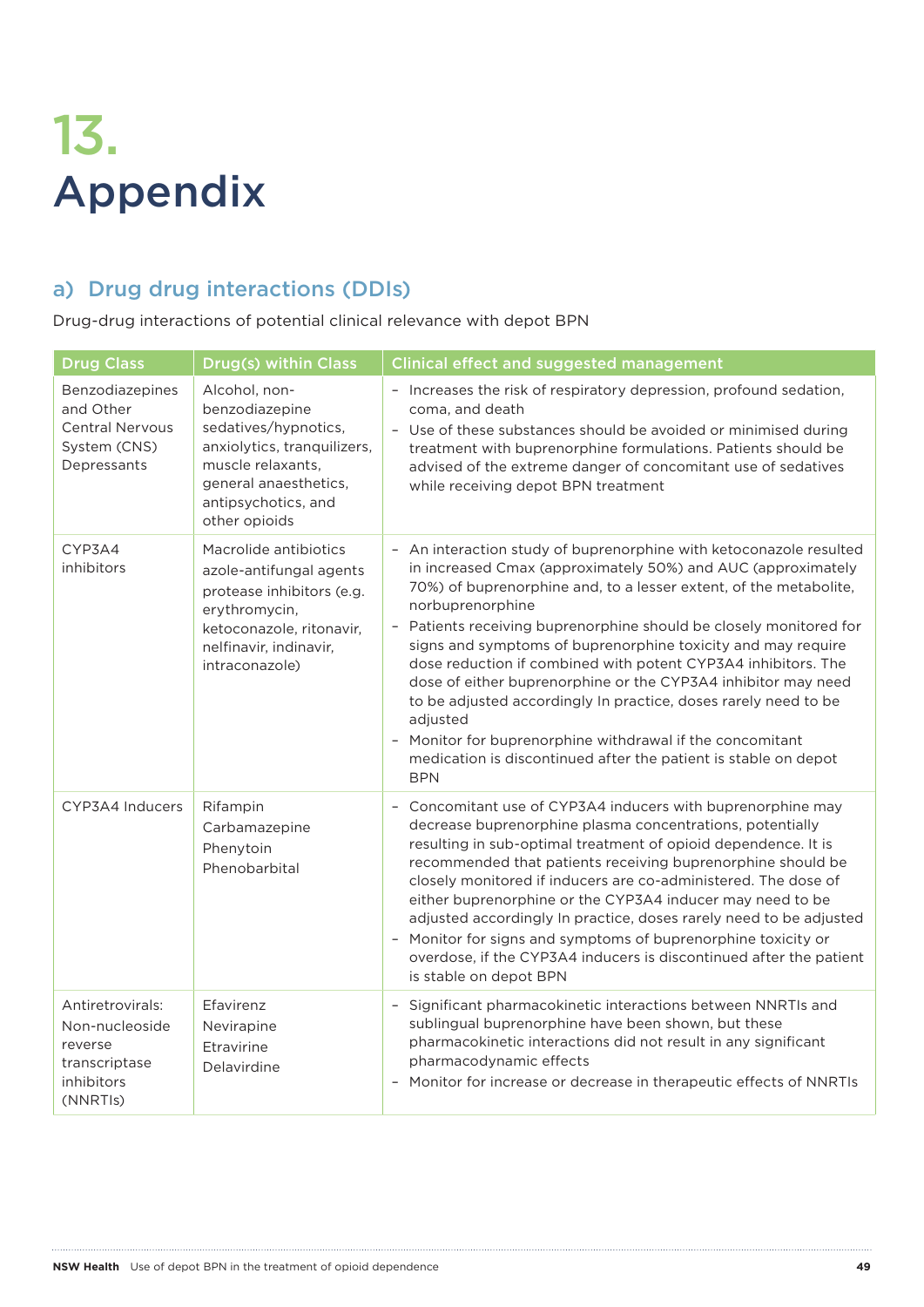| <b>Drug Class</b>                                                | Drug(s) within Class                                                                                                                                                                                                                 | <b>Clinical effect and suggested management</b>                                                                                                                                                                                                                                                                                                                                                                                                                                                                                                                                                                                                  |
|------------------------------------------------------------------|--------------------------------------------------------------------------------------------------------------------------------------------------------------------------------------------------------------------------------------|--------------------------------------------------------------------------------------------------------------------------------------------------------------------------------------------------------------------------------------------------------------------------------------------------------------------------------------------------------------------------------------------------------------------------------------------------------------------------------------------------------------------------------------------------------------------------------------------------------------------------------------------------|
| Antiretrovirals:<br>Protease<br>inhibitors (PIs)                 | Atazanavir<br>Ritonavir                                                                                                                                                                                                              | - Treatment with atazanavir or atazanavir/ritonavir may result in<br>elevated levels of buprenorphine<br>- If atazanavir +/- ritonavir is initiated once the patient is stable on<br>depot BPN, monitor for signs and symptoms of over-medication<br>with buprenorphine. If necessary, reduce depot BPN dose from<br>300 to 100mg, or discontinue depot BPN and treat with<br>sublingual buprenorphine to enable rapid dose adjustments                                                                                                                                                                                                          |
| Drugs that affect<br>the serotonin<br>neurotransmitter<br>system | Selective serotonin<br>reuptake inhibitors<br>(SSRIs)<br>Serotonin and<br>norepinephrine reuptake<br>inhibitors (SNRIs)<br>Trazodone, Tramadol<br>Linezolid and intravenous<br>methylene blue<br>Tricyclic antidepressants<br>(TCAS) | May result in serotonin syndrome in high doses (e.g. overdose).<br>$\bullet$<br>Monitor for signs and symptoms of serotonin syndrome,<br>particularly during treatment initiation, and during dose<br>adjustment of the serotonergic drug                                                                                                                                                                                                                                                                                                                                                                                                        |
| Monoamine<br>Oxidase<br><b>Inhibitors</b><br>(MAOIs)             | e.g. Phenelzine,<br>tranylcypromine,<br>linezolid                                                                                                                                                                                    | • MAOI interactions with opioids may manifest as serotonin<br>syndrome or opioid toxicity (e.g., respiratory depression, coma)<br>• It is recommended that patients receiving buprenorphine and<br>MAOI should be closely monitored<br>• Exacerbation of the opioid effects based on experience with<br>morphine                                                                                                                                                                                                                                                                                                                                 |
| <b>Diuretics</b>                                                 |                                                                                                                                                                                                                                      | - May reduce the efficacy of diuretics by inducing the release of<br>antidiuretic hormone<br>- Intervention: Monitor patients for signs of diminished diuresis<br>and/or effects on blood pressure and increase the dosage of the<br>diuretic as needed                                                                                                                                                                                                                                                                                                                                                                                          |
| Anticholinergic<br>Drugs                                         |                                                                                                                                                                                                                                      | - May increase the risk of urinary retention and/or severe<br>constipation, which may lead to paralytic ileus<br>- Monitor for signs of urinary retention or reduced gastric motility                                                                                                                                                                                                                                                                                                                                                                                                                                                            |
| Opioid<br>antagonists                                            | Naltrexone<br>Naloxone<br>Nalmefene                                                                                                                                                                                                  | - Opioid antagonists should generally not be used outside of<br>emergency situations in patients in opioid agonist treatment,<br>including depot BPN.<br>- Naloxone may be administered in response to an opioid overdose,<br>multiple injections or an infusion of naloxone may be required.<br>- For opioid-dependent patients currently receiving buprenorphine<br>treatment, naltrexone may precipitate a sudden onset of<br>prolonged and intense opioid withdrawal symptoms. For patients<br>currently receiving naltrexone treatment, the intended therapeutic<br>effects of buprenorphine administration may be blocked by<br>naltrexone |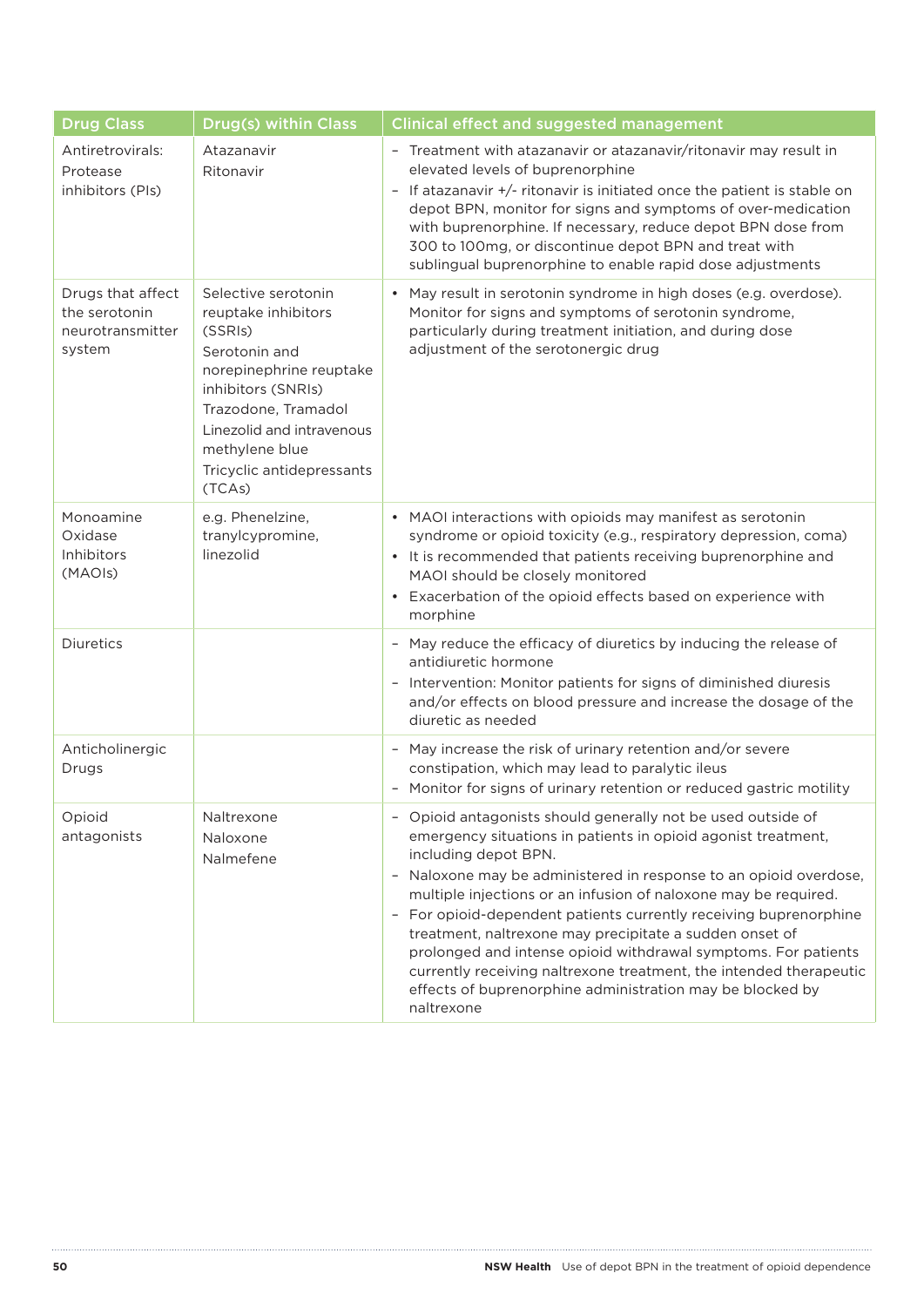| <b>Drug Class</b> | Drug(s) within Class                                     | <b>Clinical effect and suggested management</b>                                                                                                                                                                                                                                                                                                                                                                                                                                                                                                                                                                                                                                                                                                                                             |
|-------------------|----------------------------------------------------------|---------------------------------------------------------------------------------------------------------------------------------------------------------------------------------------------------------------------------------------------------------------------------------------------------------------------------------------------------------------------------------------------------------------------------------------------------------------------------------------------------------------------------------------------------------------------------------------------------------------------------------------------------------------------------------------------------------------------------------------------------------------------------------------------|
| Opioid analgesics | Opioids                                                  | Buprenorphine may reduce the effects of opioid analgesics through<br>$\overline{\phantom{a}}$<br>receptor blockade. Patients requiring analgesia should include<br>non-opioid approaches (e.g. NSAIDs, ketamine). Opioids may be<br>used with caution, but as higher doses may be required for<br>analgesic effect, there may be a higher potential for toxicity with<br>opioid administration, requiring close monitoring of opioid effects<br>Adequate analgesia may be difficult to achieve when administering<br>$-$<br>a full opioid agonist in patients receiving buprenorphine. The<br>potential for overdose also exists with a full agonist, especially<br>when attempting to overcome buprenorphine partial agonist<br>effects, or when buprenorphine plasma levels are declining |
| Gabapentinoids    | Gabapebtin, pregabelin,<br>baclofen                      | This combination may result in death due to respiratory<br>$\overline{\phantom{a}}$<br>depression. Therefore, dosages must be closely monitored and<br>this combination must be avoided in cases where there is a risk of<br>misuse. Patients should be cautioned to use gabapentinoids<br>concurrently with this product only as directed by their physician                                                                                                                                                                                                                                                                                                                                                                                                                               |
| Alcohol           | Alcoholic drinks or<br>medications containing<br>alcohol | Alcoholic drinks or medications containing alcohol as alcohol<br>$-$<br>increases the sedative effect of buprenorphine                                                                                                                                                                                                                                                                                                                                                                                                                                                                                                                                                                                                                                                                      |

## b) Depot BPN studies

| c) Study Reference                                | <b>Product</b>              | <b>Setting</b>       | <b>Author</b>    |
|---------------------------------------------------|-----------------------------|----------------------|------------------|
| <b>NCT02672111</b><br><b>HS-14-499 (Braeburn)</b> | <b>Buvidal</b> <sup>®</sup> | <b>Community AUS</b> | Frost et al 2019 |

**Aims:** To assess long-term safety of subcutaneous buprenorphine depot (CAM2038) weekly and monthly regimens in adult outpatients with opioid use disorder.

**Methods:** This phase 3, open-label, multicentre, 48-week study (ClinicalTrials.gov NCT02672111) was conducted at 26 sites (US, UK, Hungary, Denmark, Sweden, Germany, and Australia). Participants were administered CAM2038 weekly (8, 16, 24, or 32mg) or CAM2038 monthly (64, 96, 128, or 160mg) with flexible dosing and individualised titration up or down utilising the multiple CAM2038 weekly and monthly dosing options. Safety variables, urine toxicology samples, and self-reported illicit opioid use were collected at each visit. 162/227 (71.4%) participants were administered a patient satisfaction survey.

**Results:** Between December 14, 2015, and April 12, 2017, 228 opioid-dependent participants enrolled, and 227 participants received CAM2038 (37 initiated directly onto CAM2038 and 190 converted from sublingual buprenorphine). 167/227 (73.6%) participants completed the treatment period. 143/227 (63.0%) participants reported at least 1 treatment emergent adverse event (TEAE), and 60/227 (26.4%) reported a drug-related TEAE. 46/227 (20.3%) participants reported injection site reactions, with most (45/46 [97.8%]) reported as mild to moderate. 128/227 (56.4%) of the TEAEs were mild or moderate in severity. Five participants (2.2%) discontinued study drug due to a TEAE, of which 2 cases (0.9%) were injection site related. No serious AEs were attributed to study drug. At end of study, the percentage of the composite outcome comprising illicit opioid-negative urine samples and self-reports was 63.0% (17/37) in new-to-treatment participants and 82.8% (111/190) for participants converted from sublingual buprenorphine. Participants reported high levels of satisfaction with CAM2038.

**Conclusions:** CAM2038 was well-tolerated and demonstrated a systemic safety profile consistent with the known profile of sublingual buprenorphine. Weekly and monthly CAM2038 was associated with high retention rates and low levels of continued illicit opioid use throughout the study (12)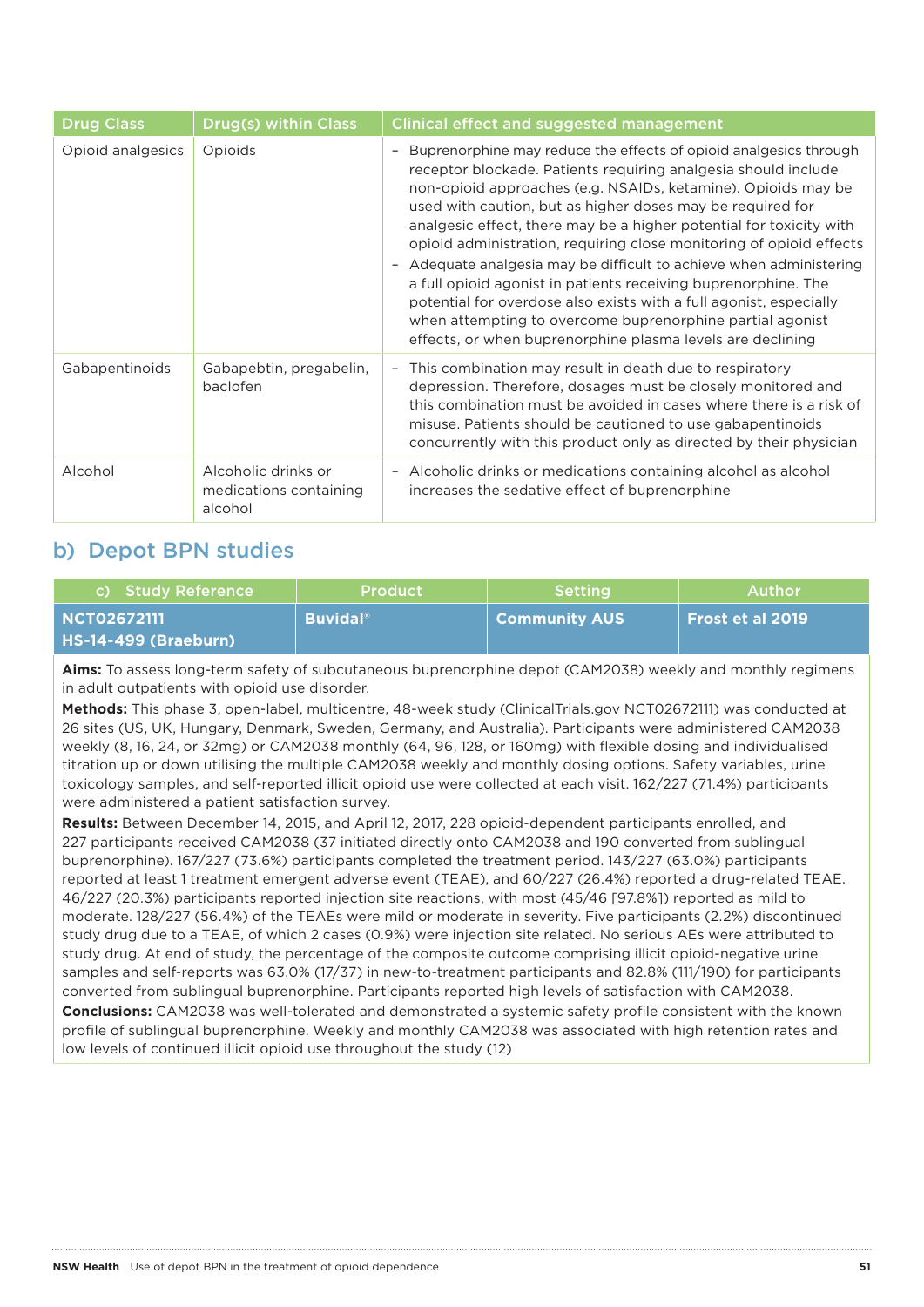|  |  |  |  |  | ection of CAM2038 q1w doses based on patients' pre-study maintenance doses. CAM2038 |
|--|--|--|--|--|-------------------------------------------------------------------------------------|
|  |  |  |  |  |                                                                                     |

**Conclusions:** Pharmacokinetics and pharmacodynamics of a novel buprenorphine subcutaneous depot formulation for once-weekly dosing was evaluated, suggesting utility in maintenance treatment of patients with opioid use disorder. (36)

| <b>Study Reference</b> | <b>Product</b> '           | <b>Setting</b> | Author                   |
|------------------------|----------------------------|----------------|--------------------------|
| NCT02611752 \          | <b>Buvidal<sup>®</sup></b> | <b>US</b>      | $\vert$ Walsh et al 2017 |

**Importance:** Buprenorphine is an efficacious, widely used treatment for opioid use disorder (OUD). Daily oral transmucosal formulations can be associated with misuse, diversion, and nonadherence; these limitations may be obviated by a sustained release formulation.

**Objective:** To evaluate the ability of a novel, weekly, subcutaneous buprenorphine depot formulation, CAM2038, to block euphorigenic opioid effects and suppress opioid withdrawal in non–treatment-seeking individuals with OUD. **Design, Setting and Participants:** This multisite, double-blind, randomized within-patient study was conducted at 3 controlled inpatient research facilities. It involved 47 adults with DSM-V moderate-to-severe OUD. The study was conducted from October 12, 2015 (first patient enrolled), to April 21, 2016 (last patient visit).

**Interventions:** A total of five 3-day test sessions evaluated the response to hydromorphone (0, 6, and 18mg intramuscular in random order; 1 dose/session/day). After the first 3-day session (ie, qualification phase), participants were randomized to either CAM2038 weekly at 24mg (n = 22) or 32mg (n = 25); the assigned CAM2038 dose was given twice, 1 week apart (day 0 and 7). Four sets of sessions were conducted after randomization (days 1-3, 4-6, 8-10, and 11-13). Weekly CAM2038 doses were initiated directly from adults maintained on oral morphine.

**Main Outcomes and Measures:** The primary end point was maximum rating on the visual analog scale for drug liking. Secondary end points included other visual analog scale (eg, high and desire to use), opioid withdrawal scales, and physiological and pharmacokinetic outcomes.

**Results:** A total of 46 of 47 randomized participants (mean [SD] age, 35.5 [9] years; 76% male [n = 35]) completed the study. Both weekly CAM2038 doses produced immediate and sustained blockade of hydromorphone effects (liking maximum effect, CAM2038, 24mg: effect size, 0.813; P < .001, and CAM2038, 32mg: effect size, 0.753; P < .001) and suppression of withdrawal (Clinical Opiate Withdrawal Scale, CAM2038, 24mg: effect size, 0.617; P < .001, and CAM2038, 32mg: effect size, 0.751; P < .001). CAM2038 produces a rapid initial rise of buprenorphine in plasma with maximum concentration around 24 hours, with an apparent half-life of 4 to 5 days and approximately 50% accumulation of trough concentration from first to second dose (trough concentration = 0.822 and 1.23 ng/mL for weeks 1 and 2, respectively, with 24mg; trough concentration = 0.993 and 1.47 ng/mL for weeks 1 and 2, respectively, with 32mg).

**Conclusions and Relevance:** CAM2038 weekly, 24 and 32mg, was safely tolerated and produced immediate and sustained opioid blockade and withdrawal suppression without any evidence of precipitating withdrawal upon depot initiation. The results support the use of this depot formulation for treatment initiation and stabilization of patients with OUD, with the further benefit of obviating the risk for misuse and diversion of daily buprenorphine while retaining its therapeutic benefits. (35)

#### **EudraCT # 2008-006348-20 Buvidal® Hamburg, Germany Hassen et al 2017**

**Introduction:** Sublingual buprenorphine is effective for opioid dependence treatment but associated with misuse, abuse, and diversion. The present Phase I/II study evaluated a novel buprenorphine subcutaneous depot formulation for once-weekly dosing (CAM2038 q1w) in patients receiving maintenance treatment for opioid use disorder with daily sublingual buprenorphine.

**Methods:** After discontinuation of buprenorphine for 48 h, patients received a single CAM2038 q1w dose based on their pre-study daily sublingual maintenance dose. CAM2038 q1w doses of 7.5, 15, 22.5, and 30mg were administered in a sequential dose-escalating design. The following assessments were performed: pharmacokinetics of buprenorphine and norbuprenorphine, pharmacodynamics (evaluated using the Subjective and Clinical Opiate Withdrawal Scales), and time to intake of rescue sublingual buprenorphine medication.

**Results:** Single doses of CAM2038 q1w indicated dose-proportional buprenorphine pharmacokinetics (Cmax and AUC0–7d), with time to Cmax ~20 h and an apparent terminal half-life of 3–5 days, supporting once-weekly dosing. On average, patients showed a rapid and extended decrease in opiate-withdrawal symptoms from baseline, with zero or very low SOWS and COWS values measured at least up to 7 days after dosing of CAM2038 q1w. The median time to first use of rescue buprenorphine was 10 days. No dose dependence was seen in the pharmacodynamics, attributable to the sele q1w was safe and generally well tolerated.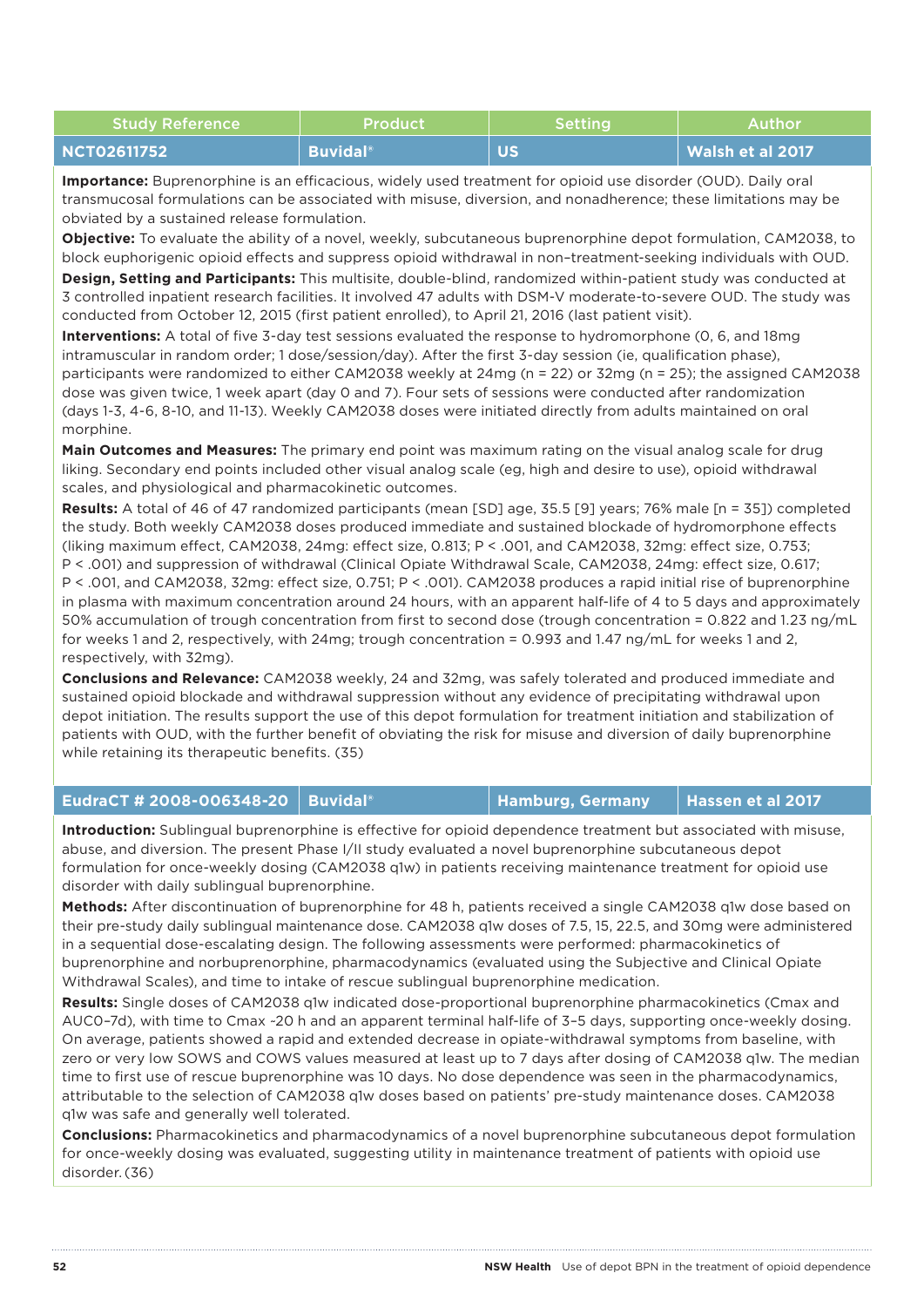| <b>Study Reference</b> | Product A            | <b>Setting</b> | Author                               |
|------------------------|----------------------|----------------|--------------------------------------|
|                        | Buvidal <sup>®</sup> | <b>US</b>      | $\prime\vert$ Liu et al 2018 $\vert$ |

CAM2038, FluidCrystal injection depot, is an extended release formulation of buprenorphine given subcutaneously every 1 week (Q1W) or every 4 weeks (Q4W). The purpose of this research was to predict the magnitude of drugdrug interaction (DDI) after coadministration of a strong CYP3A4 inducer or inhibitor using physiologically based pharmacokinetic (PBPK) modelling.

A PBPK model was developed for CAM2038 based on the previously published buprenorphine PBPK model after intravenous and sublingual administration and the PK profiles after subcutaneous administration of CAM2038 from 2 phase I clinical trials. The strong CYP3A4 inhibitor ketoconazole was predicted to increase the buprenorphine exposure by 35% for the Q1W formulation and 34% for Q4Wformulation, respectively. Also, the strong CYP3A4 inducer rifampin was predicted to decrease the buprenorphine exposure by 26% for both the Q1W and Q4W formulations.

The results provided insight into the potential DDI effect for CAM2038 and suggested a lack of clinically meaningful DDI when CAM2038 is coadministered with CYP3A4 inhibitor or inducer. Therefore, no dose adjustment is required when CAM2038 is coadministered with CYP3A4 perpetrators (37)

|  | <b>NCT02357901</b> | ∧ Sublocade® | ∣ Communitv US∣ | Haight et al 2019 |
|--|--------------------|--------------|-----------------|-------------------|
|--|--------------------|--------------|-----------------|-------------------|

**Background:** RBP-6000, referred to as BUP-XR (extended-release buprenorphine), is a subcutaneously injected, monthly buprenorphine treatment for opioid use disorder. BUP-XR provides sustained buprenorphine plasma concentrations to block drug-liking of abused opioids over the entire monthly dosing period, while controlling withdrawal and craving symptoms. Administration of BUP-XR in a health-care setting also mitigates abuse, misuse, diversion, and unintentional exposure. We aimed to investigate the efficacy of different BUP-XR dosing regimens in participants with opioid use disorder.

**Methods:** This randomised, double-blind, placebo-controlled, phase 3 trial was done at 36 treatment centres in the USA. Treatment-seeking adults aged 18–65 years who had moderate or severe opioid use disorder (as defined by the fifth edition of the Diagnostic and Statistical Manual of Mental Disorders) entered an open-label run-in phase of up to 2 weeks' treatment with buprenorphine-naloxone sublingual film. Eligible participants were then randomly assigned (4:4:1:1) with an interactive voice/web-response system to receive BUP-XR 300 mg/300 mg (six injections of 300 mg), BUP-XR 300 mg/100 mg (two injections of 300 mg plus four injections of 100 mg), or volume-matched placebo every 28 days, and received weekly individual drug counselling. No supplemental buprenorphine was allowed. The primary efficacy endpoint was participants' percentage abstinence from opioid use, defined as the percentage of each participant's negative urine samples and self-reports of illicit opioid use from week 5 to week 24, analysed in the full analysis set. Safety was assessed in all participants who received at least one dose of BUP-XR or placebo. This study is registered with ClinicalTrials.gov, number NCT02357901.

**Findings:** From Jan 28, 2015, to Nov 12, 2015, 1187 potential participants were screened, 665 entered run-in, and 504 received BUP-XR 300 mg/300 mg (n=201), BUP-XR 300 mg/100 mg (n=203), or placebo (n=100). Mean participants' percentage abstinence was 41·3% (SD 39·7) for BUP-XR 300 mg/300 mg and 42·7% (38·5) for 300 mg/100 mg, compared with 5·0% (17·0) for placebo (p<0·0001 for both BUP-XR regimens). No compensatory non-opioid drug use was observed during BUP-XR treatment. The most common adverse events were headache (17 [8%] participants in the BUP-XR 300 mg/300 mg group vs 19 [9%] participants in the BUP-XR 300 mg/100 mg group vs six [6%] participants in the placebo group), constipation (16 [8%] vs 19 [9%] vs 0), nausea (16 [8%] vs 18 [9%] vs five [5%]), and injection-site pruritis (19 [9%] vs 13 [6%] vs four [4%]). The BUP-XR safety profile was consistent with other buprenorphine products for treatment of opioid use disorder, except for injection-site reactions, which were reported in more than 5% of all participants who received BUP-XR, but were mostly mild and not treatment-limiting.

**Interpretation:** Participants' percentage abstinence was significantly higher in both BUP-XR groups than in the placebo group. Treatment with BUP-XR was also well tolerated. The availability of this monthly formulation, delivered by health-care providers, represents an advance in treatment for opioid use disorder that enhances the benefits of buprenorphine by delivering sustained, optimal exposure, while reducing risks of current buprenorphine products (8)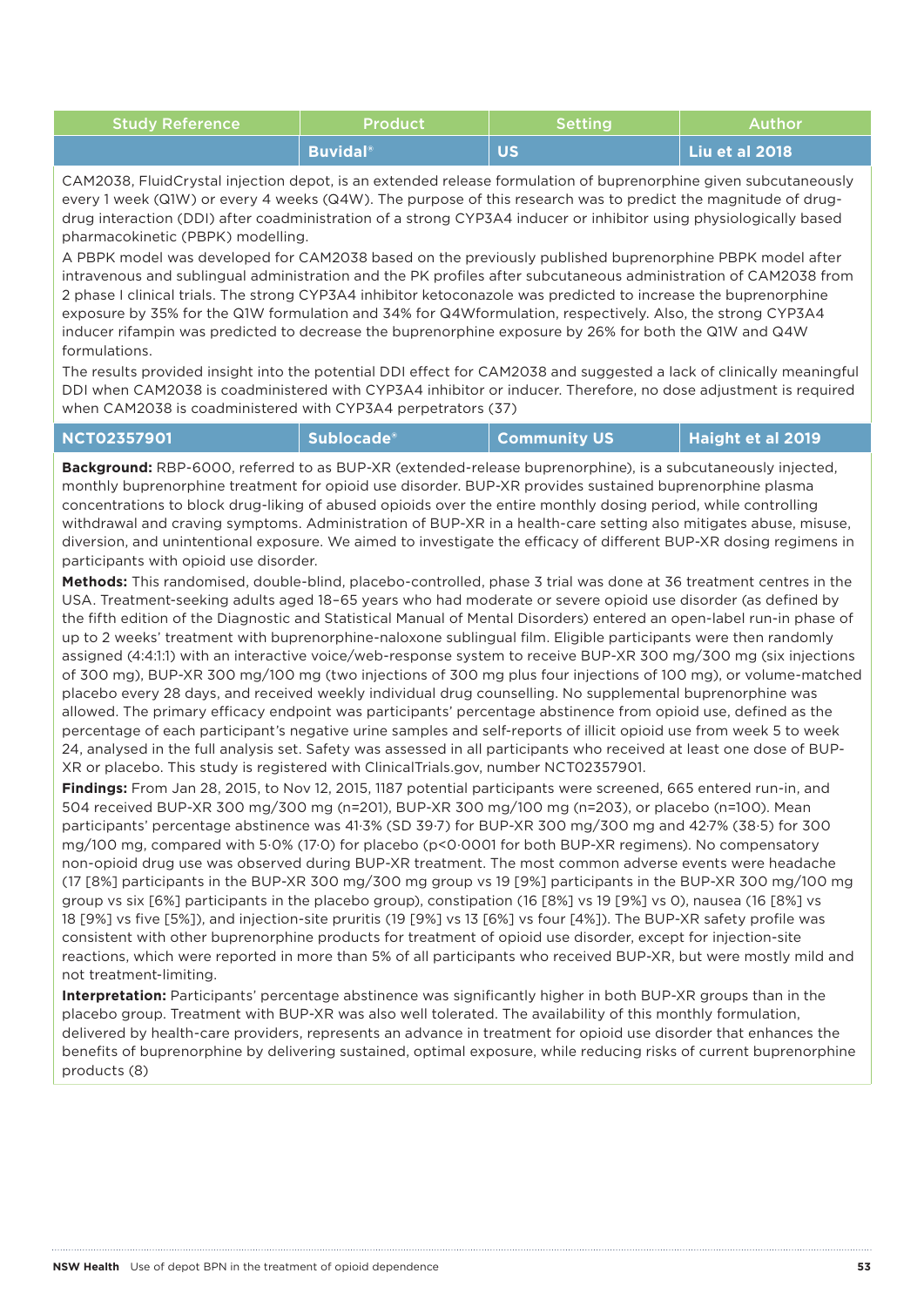| Study Reference    | <b>Product</b>                | <b>Setting</b>      | Author                |
|--------------------|-------------------------------|---------------------|-----------------------|
| <b>NCT02044094</b> | $\mid$ Sublocade $^{\circ}$ . | <b>Community US</b> | $\vert$ Indivior 2002 |

**Background:** Buprenorphine's two key effects of reducing craving and attenuating the response to opioid drugs contribute to reduce the self-administration of opioids. In the development of Buprenorphine as a monthly, sustained-release formulation (Sublocade®) achieving plasma levels to demonstrate attenuation of opioid effects is an important dose confirmation step.

**Objective:** The objective of this study was to demonstrate that Sublocade® blocks the subjective effects and reinforcing efficacy of the μ-opioid receptor agonist hydromorphone (intramuscularly administered) in subjects with moderate or severe opioid use disorder.

**Methods:** Subjects were first inducted and dose stabilized on sublingual buprenorphine/naloxone (8–24 mg daily; dose expressed as the buprenorphine component), then received two subcutaneous injections of RBP-6000 (300 mg) on Day 1 and Day 29. Hydromorphone (HM) challenges (6 mg, 18 mg or placebo administered in randomized order) occurred on 3 consecutive days of each study week before and after receiving RBP-6000. Subjects reported their responses to each challenge on various 100-mm Visual Analogue Scales (VAS). Subjects also completed a choice task to assess the reinforcing efficacy of each hydromorphone dose relative to money. The noninferiority (NI) margin, the largest difference allowed for the 6 or 18 mg HM VAS to exceed the placebo VAS (the maximum VAS recorded following IM injection of 0 mg HM) before being considered significant, was set at 20. Based on comparison to the historical response to opioid agonists in unblocked subjects, a difference of less than 20 points (on a unipolar scale) between the mean maximum response to hydromorphone and the mean maximum placebo response for the same challenge was considered to indicate near-complete blockade.

**Results:** All 12 weeks of the treatment period demonstrated blockade for both 6 mg and 18 mg following Sublocade® injections. However, wide variation can be seen in isolated measurements from individual subjects, shown in the figure below. Complete blockade continued throughout the 8 weeks of observation that followed the 2nd Sublocade® injection. For comparison, stabilization doses of SL buprenorphine in Week 0 failed to provide full blockade to 18 mg of HM.

**Conclusion:** This study demonstrated that RBP-6000 at a 300 mg dose provides durable and potent blockade of the subjective effects and reinforcing efficacy of hydromorphone in subjects with moderate or severe opioid use disorder. (34)

Summary based on US prescribing information.

|  | <b>NCT02651584</b> | <b>Buvidal<sup>®</sup></b> | Community US | $\vert\vert$ Lofwall et al 2018 $\vert$ |
|--|--------------------|----------------------------|--------------|-----------------------------------------|
|--|--------------------|----------------------------|--------------|-----------------------------------------|

**Objective** To determine whether treatment involving novel weekly and monthly subcutaneous (SC) buprenorphine depot formulations is non-inferior to a daily sublingual (SL) combination of buprenorphine hydrochloride and naloxone hydrochloride in the treatment of opioid use disorder.

**Design, Setting and Participants** This outpatient, double-blind, double-dummy randomized clinical trial was conducted at 35 sites in the United States from December 29, 2015, through October 19, 2016. Participants were treatment-seeking adults with moderate-to-severe opioid use disorder.

**Interventions** Randomization to daily SL placebo and weekly (first 12 weeks; phase 1) and monthly (last 12 weeks; phase 2) SC buprenorphine (SC-BPN group) or to daily SL buprenorphine with naloxone (24 weeks) with matched weekly and monthly SC placebo injections (SL-BPN/NX group).

**Main Outcomes and Measures** Primary end points tested for non-inferiority were response rate (10% margin) and the mean proportion of opioid-negative urine samples for 24 weeks (11% margin). Responder status was defined as having no evidence of illicit opioid use for at least 8 of 10 pre-specified points during weeks 9 to 24, with 2 of these at week 12 and during month 6 (weeks 21-24). The mean proportion of samples with no evidence of illicit opioid use (weeks 4-24) evaluated by a cumulative distribution function (CDF) was an a priori secondary outcome with planned superiority testing if the response rate demonstrated non-inferiority.

**Results** A total of 428 participants (263 men [61.4%] and 165 women [38.6%]; mean [SD] age, 38.4 [11.0] years) were randomized to the SL-BPN/NX group (n = 215) or the SC-BPN group (n = 213). The response rates were 31 of 215 (14.4%) for the SL-BPN/NX group and 37 of 213 (17.4%) for the SC-BPN group, a 3.0%difference (95%CI, −4.0%to 9.9%; P < .001). The proportion of opioid-negative urine samples was 1099 of 3870 (28.4%) for the SL-BPN/NX group and 1347 of 3834 (35.1%) for the SC-BPN group, a 6.7%difference (95%CI, −0.1%to 13.6%; P < .001). The CDF for the SC-BPN group (26.7%) was statistically superior to the CDF for the SL-BPN/NX group (0; P = .004). Injection site adverse events (none severe) occurred in 48 participants (22.3%) in the SL-BPN/NX group and 40 (18.8%) in the SC-BPN group.

**Conclusions and Relevance** Compared with SL buprenorphine, depot buprenorphine did not result in an inferior likelihood of being a responder or having urine test results negative for opioids and produced superior results on the CDF of no illicit opioid use. These data suggest that depot buprenorphine is efficacious and may have advantages. (4)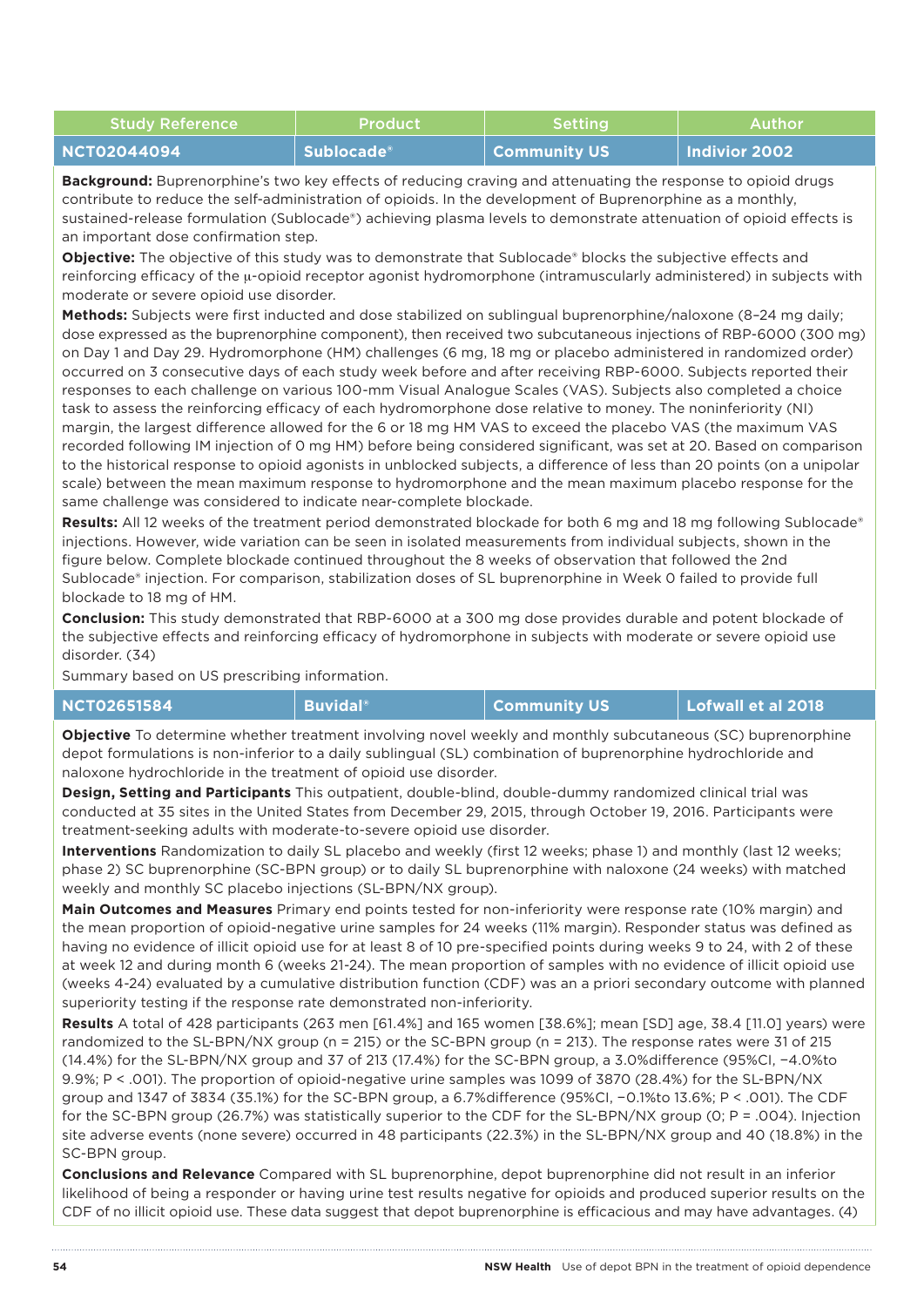| <b>Study Reference</b>          | <b>Product</b>       | <b>Setting</b>   | Author              |
|---------------------------------|----------------------|------------------|---------------------|
| <b>ISRCTN24987553 HS-13-438</b> | Buvidal <sup>®</sup> | $\mid$ Community | Albayaty et al 2017 |

**Introduction** CAM2038 q1w (once weekly) and q4w (once monthly) are investigational buprenorphine subcutaneous (SC) formulations based on FluidCrystal® injection depot technology. These two drug products are being developed for opioid dependence treatment, with a target for once-weekly and once-monthly SC dosing. The rationale for developing two products with different dosing frequencies is that treatment strategies/routines, and hence different treatment preferences, can vary between patients, different stages of opioid maintenance treatment, and countries. This study evaluated the pharmacokinetics and safety of buprenorphine and norbuprenorphine following administration of CAM2038 q1w or q4w versus active controls.

**Methods** Healthy volunteers were randomized to five treatment groups. All received a single intravenous dose of buprenorphine 600 µg, followed post-washout by a single dose of CAM2038 q4w 96mg, a single dose of CAM2038 q4w 192mg, or sublingual buprenorphine 8, 16, or 24mg daily for 7 days, followed post-washout by a single dose of CAM2038 q4w 64 or 128mg or four repeated weekly doses of CAM2038 q1w 16mg. All subjects received daily naltrexone.

**Results** Eighty-seven subjects were randomized. Median buprenorphine tmax after CAM2038 q4w was 4–10 h (24 h for CAM2038 q1w); mean terminal half-life was 19–25 days (5 days for CAM2038 q1w). CAM2038 q4w showed dose-proportional buprenorphine release, with similar exposure to repeat-dose CAM2038 q1w at comparable monthly dose level. Both CAM2038 formulations showed complete absolute bioavailability of buprenorphine and 5.7- to 7.7-fold greater buprenorphine bioavailability versus sublingual buprenorphine. CAM2038 q1w and q4w were well tolerated; subjects' acceptance was higher for CAM2038 than for sublingual buprenorphine 1 h post-dose. **Conclusions** The pharmacokinetic profiles of CAM2038 q1w and q4w versus sublingual buprenorphine support expected treatment efficacy with once-weekly and once-monthly dosing, respectively. CAM2038 formulations were safe and showed good local tolerability (38)

## c) Pregnancy statement – checklist

#### Pregnancy Statement – Checklist of issues to be discussed with pregnant patients Patient Consent Form

Key issues to be considered in managing pregnant women who are already being managed with Buvidal® Weekly, Buvidal® Monthly or Sublocade® are:

- patients should be involved in decision making regarding their treatment
- opiate agonist treatment is first line treatment for opiate dependence during pregnancy
- optimal ante-natal care for pregnant women who are on opiate agonist treatment includes regular liaison between their opiate treatment team and ante-natal team

Pregnant women may choose to continue treatment with Buvidal® Weekly, Buvidal® Monthly or Sublocade® during pregnancy and breastfeeding if the benefits outweigh the risks to the pregnant woman and her baby.

If this does occur, in the patients' clinical file the following points should be adequately documented.

- the safety of depot buprenorphine during pregnancy and breastfeeding has not yet been established
- pregnancy and breastfeeding are currently listed as contraindications for the use of Buvidal® Weekly and Monthly in Australia by the Therapeutic Goods Administration
- the patient has been involved in a discussion regarding their treatment decision including risks and benefits and has agreed to continue depot buprenorphine treatment

## e) Buvidal® Weekly product information AUS

https://www.ebs.tga.gov.au/ebs/picmi/picmirepository.nsf/pdf?OpenAgent&id=CP-2018-PI-02610-1

## d) Buvidal® Monthly product information AUS

https://www.ebs.tga.gov.au/ebs/picmi/picmirepository.nsf/pdf?OpenAgent&id=CP-2018-PI-02611-1

## f) Sublocade® product information AUS

https://www.ebs.tga.gov.au/

## g) Sublocade® prescribing information US

https://www.sublocade.com/Content/pdf/prescribing-information.pdf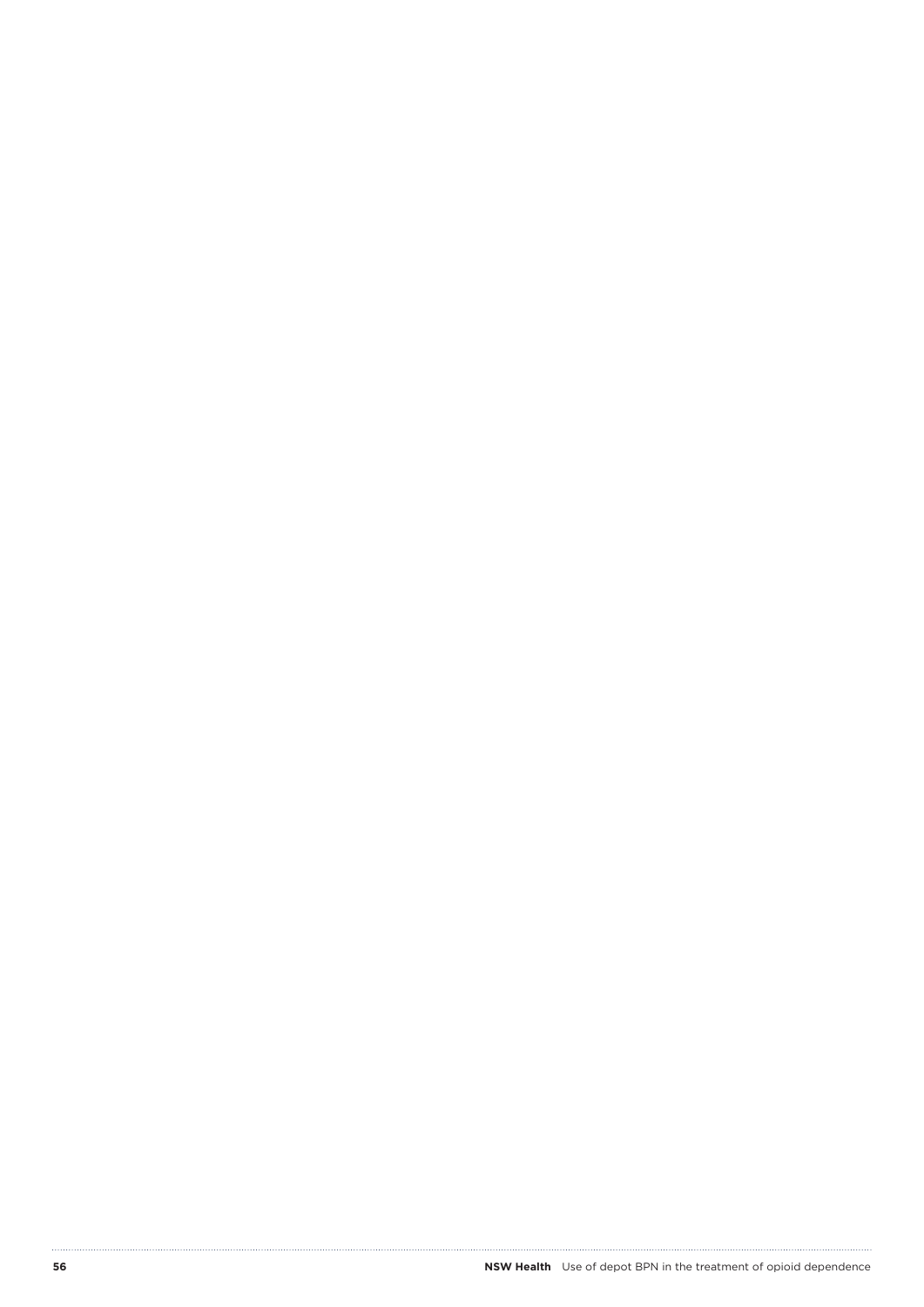